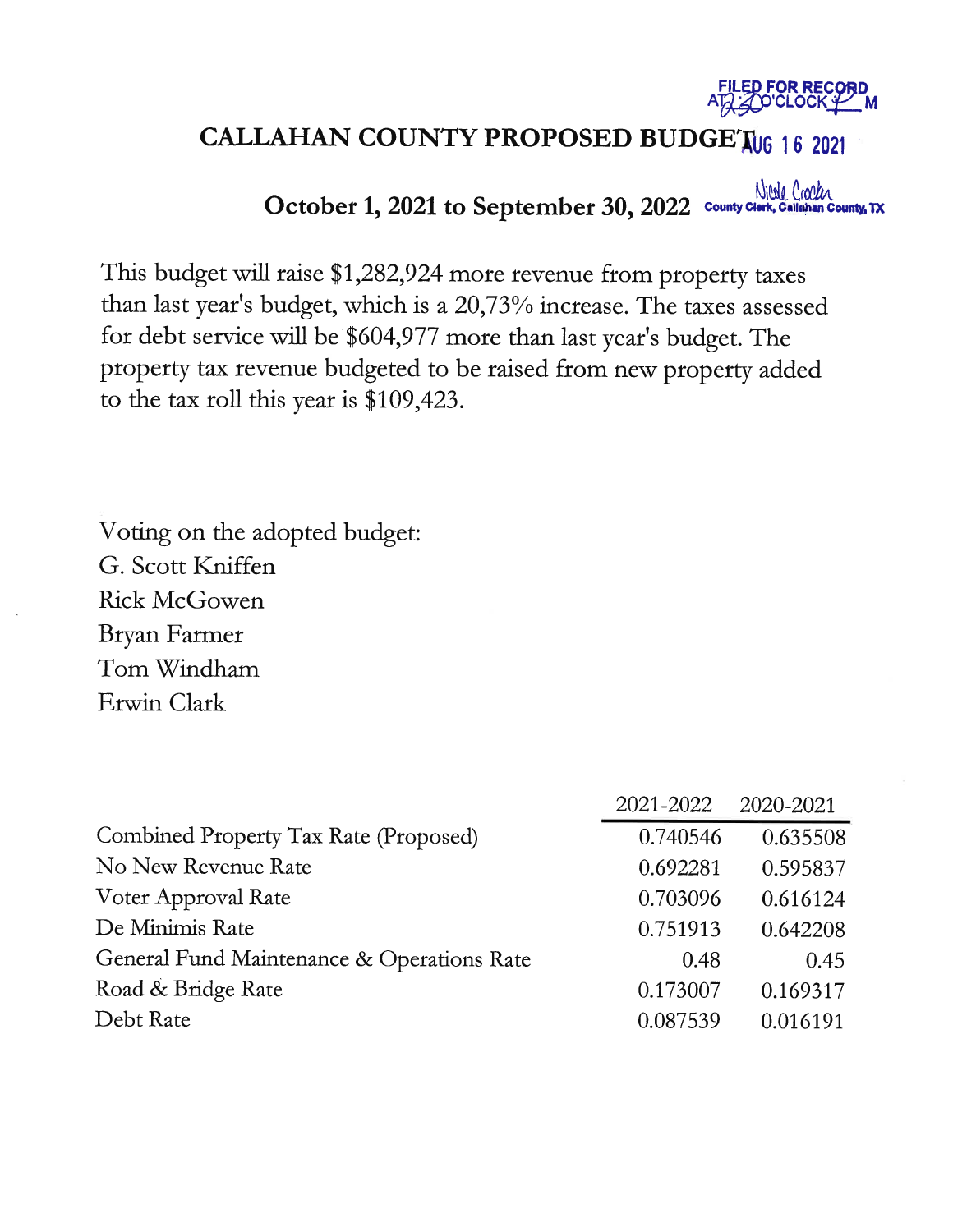## **GENERAL FUND**

| <b>Revenues</b>                   |                      |
|-----------------------------------|----------------------|
| Certified Tax Value               | \$<br>838,462,196.00 |
| Per 100                           | 8,384,621.96         |
| x Tax Rate of<br>0.48             | \$<br>4,024,618.54   |
| Frozen Levy                       | 354,135.26           |
|                                   | 4,378,753.80         |
| Delinquent Taxes                  | 65,000.00            |
| Allowance for Uncollectible       | (131, 362.61)        |
| <b>Total Property Tax Revenue</b> | 4,312,391.19         |
| Fees of Offices                   | 763,450.00           |
| Other Revenues                    | 167,464.00           |
| Fines of Offices                  | 675,495.00           |
| Interest Income                   | 4,000.00             |
| Fund Balance                      | 131,056.08           |
| <b>Total Other Revenue</b>        | 1,741,465.08         |
| <b>Total Revenue</b>              | 6,053,856.27         |
| <b>Expenses</b>                   |                      |
| County Judge                      | 154,829.85           |
| County Clerk                      | 195,299.05           |
| District Clerk                    | 137,143.45           |
| County Treasurer                  | 115,038.40           |
| Justice of the Peace, Precinct 1  | 91,397.19            |
| Justice of the Peace, Precinct 3  | 106,453.24           |
| Justice of the Peace, Precinct 4  | 95,176.79            |
| Tax Assessor/Collector            | 348, 431. 74         |
| Sheriff's Department              | 1,537,633.10         |
| Courthouse Building               | 445,203.44           |
| County Insurance                  | 84,700.00            |
| Agriculture Extension             | 85,600.01            |
| Library                           | 18,268.99            |
| Constable, Precinct 4             | 57,189.68            |
| <b>DPS</b>                        | 54,228.00            |
| County Attorney/Court             | 136,334.94           |
| Veteran's Service                 | 22,757.75            |
| <b>District Court Costs</b>       | 205,941.42           |
| County Auditor                    | 83,950.10            |
| Civil Defense Director            | 15,058.13            |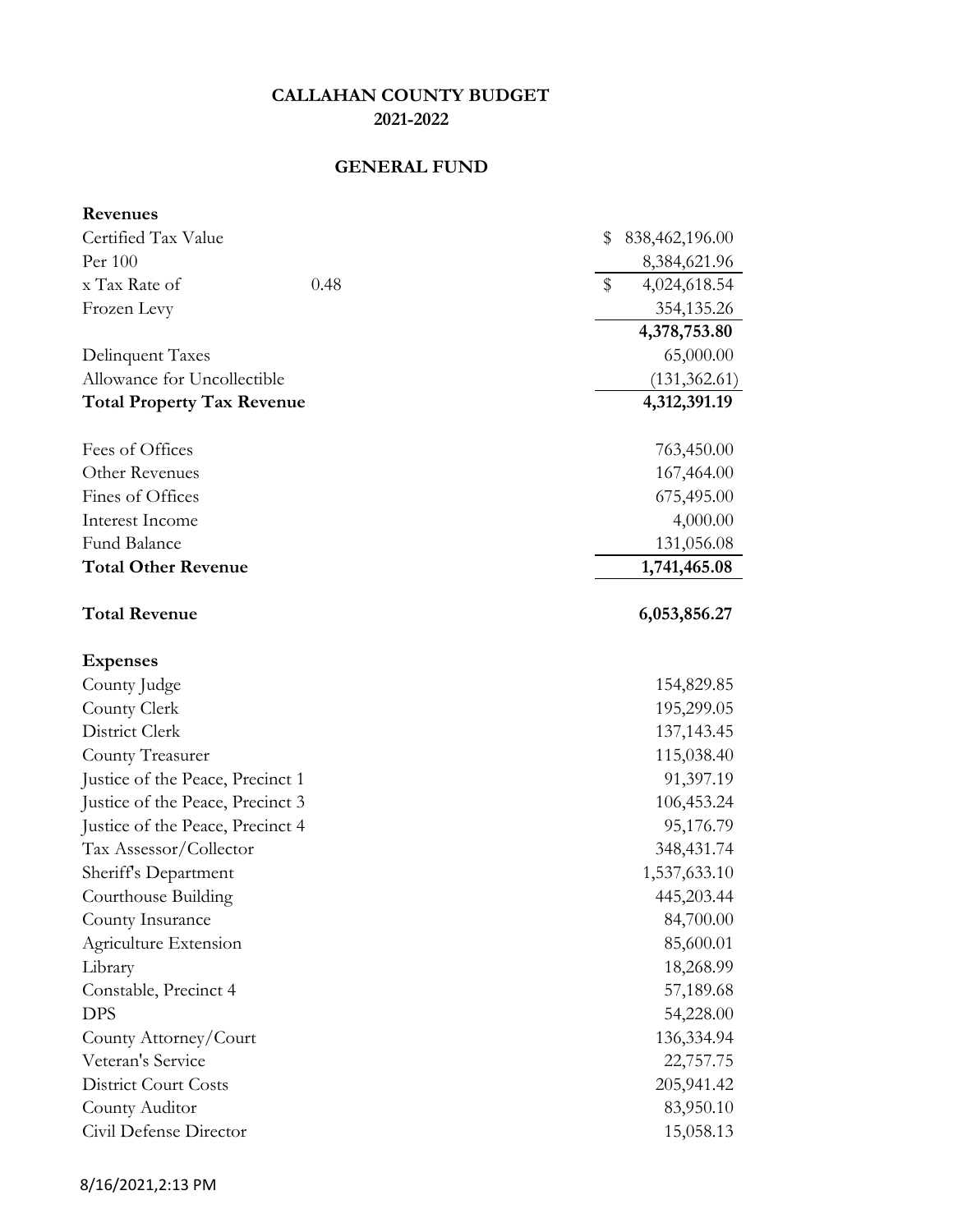| Indigent Health Care   | 350,300.30   |
|------------------------|--------------|
| Elections              | 91,900.24    |
| Nondepartment Expense  | 1,039,999.50 |
| Information Technology | 457,078.64   |
| Precinct 1             | 30,985.58    |
| Precinct 2             | 30,985.58    |
| Precinct 3             | 30,985.58    |
| Precinct 4             | 30,985.58    |
| <b>Total Expenses</b>  | 6,053,856.26 |
| Surplus (deficit)      | \$<br>0.00   |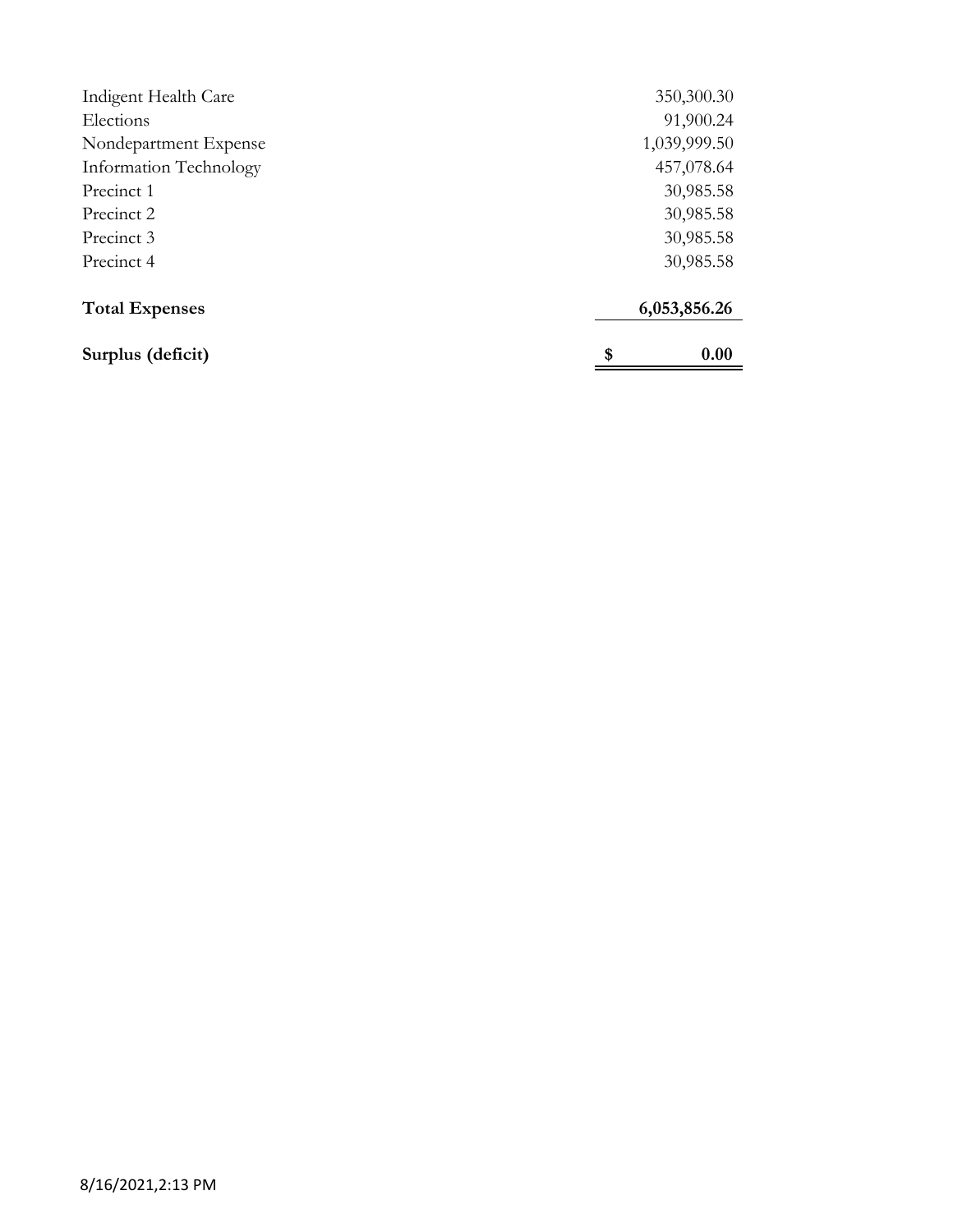#### **General Fund Revenue**

| <b>OLD</b> | <b>NEW ACCOUNT TITLE</b>         | <b>ORG BUDGET</b> | <b>CUR BUDGET</b> | <b>PROPOSED BUDGET</b> | <b>CHANGE FROM PY</b> |
|------------|----------------------------------|-------------------|-------------------|------------------------|-----------------------|
|            |                                  |                   |                   |                        |                       |
| 10-300-100 | <b>CURRENT TAXES</b>             | 3,915,113.36      | 3,915,113.36      | 4,378,753.80           | 463,640.44            |
| 10-300-105 | ALLOWANCE FOR UNCOLLECTIBLE      | (78, 302.27)      | (78, 302.27)      | (131, 362.61)          | (53,060.34)           |
| 10-300-110 | <b>DELINQUENT TAXES</b>          | 60,000.00         | 60,000.00         | 65,000.00              | 5,000.00              |
|            | <b>GF PROPERTY TAXES</b>         | 3,896,811.09      | 3,896,811.09      | 4,312,391.19           | 415,580.10            |
| 10-305-120 | LIBRARIAN SALARY REIMB.          | 442.00            | 442.00            | 442.00                 |                       |
| 10-305-130 | <b>COUNTY DRINK TAX</b>          | 2,500.00          | 2,500.00          | 2,500.00               |                       |
| 10-305-150 | SHERIFF'S DISPATCHER SVC.        | 47,240.00         | 47,240.00         | 47,240.00              |                       |
| 10-305-178 | <b>CASH BONDS</b>                | 100.00            | 100.00            | 100.00                 |                       |
| 10-305-179 | <b>BOND FORFEITURES</b>          | 100.00            | 100.00            | 100.00                 |                       |
| 10-305-180 | <b>COUNTY CLERK COLLECTIONS</b>  | 100.00            | 100.00            | 300.00                 | 200.00                |
| 10-305-191 | TAX A/C TAX SALE EXCESS FUNDS    | 100.00            | 100.00            | 100.00                 |                       |
| 10-305-194 | <b>INMATE CALLING CARD FEE</b>   | 2,500.00          | 2,500.00          | 2,500.00               |                       |
| 10-305-195 | SHERIFF COLLECTION               | 2,000.00          | 2,000.00          | 2,500.00               | 500.00                |
| 10-305-210 | <b>CONSTABLE LEOSE</b>           | 750.00            | 750.00            | 750.00                 |                       |
| 10-305-220 | <b>CONSTABLE LEOSE</b>           | 750.00            | 750.00            | 750.00                 |                       |
| 10-305-225 | <b>CO.JUDGE STATE SUPPLEMENT</b> | 25,200.00         | 25,200.00         | 25,200.00              |                       |
| 10-305-235 | TOBACCO SETTLEMENT DISTRIBUTION  | 6,500.00          | 6,500.00          | 7,500.00               | 1,000.00              |
| 10-305-237 | PHONE & INTERNET SYS PAYMENTS    | 14,100.00         | 14,100.00         |                        | (14, 100.00)          |
| 10-305-395 | MISCELLANEOUS                    | 1,000.00          | 1,000.00          | 1,000.00               |                       |
| 10-305-396 | <b>ESTRAY ANIMALS</b>            |                   |                   | 1,000.00               | 1,000.00              |
| 10-305-400 | <b>RESTITUTION</b>               |                   |                   | 100.00                 | 100.00                |
| 10-305-405 | <b>INDIGENT DEFENSE GRANT</b>    | 12,000.00         | 12,000.00         | 17,500.00              | 5,500.00              |
| 10-305-435 | <b>RADIO TOWER RENT</b>          | 1,800.00          | 1,800.00          | 1,800.00               |                       |
| 10-305-440 | <b>FUND BALANCE</b>              | 475,000.00        | 475,000.00        | 131,056.08             | (343, 943.92)         |
| 10-305-468 | HEALTH INSURANCE WELLNESS REWARD |                   |                   | 100.00                 | 100.00                |
| 10-305-480 | JURY REIMBURSEMENT               | 5,000.00          | 5,000.00          | 1,000.00               | (4,000.00)            |
| 10-305-485 | HEALTH INSURANCE RENEWAL CREDIT  | 3,000.00          | 3,000.00          | 5,000.00               | 2,000.00              |
| 10-305-495 | <b>STATE GRANT</b>               |                   |                   |                        |                       |
| 10-305-500 | <b>FEMA</b>                      | 1,000.00          | 1,000.00          | 1,000.00               |                       |
| 10-305-510 | <b>FEDERAL GRANT</b>             |                   |                   |                        |                       |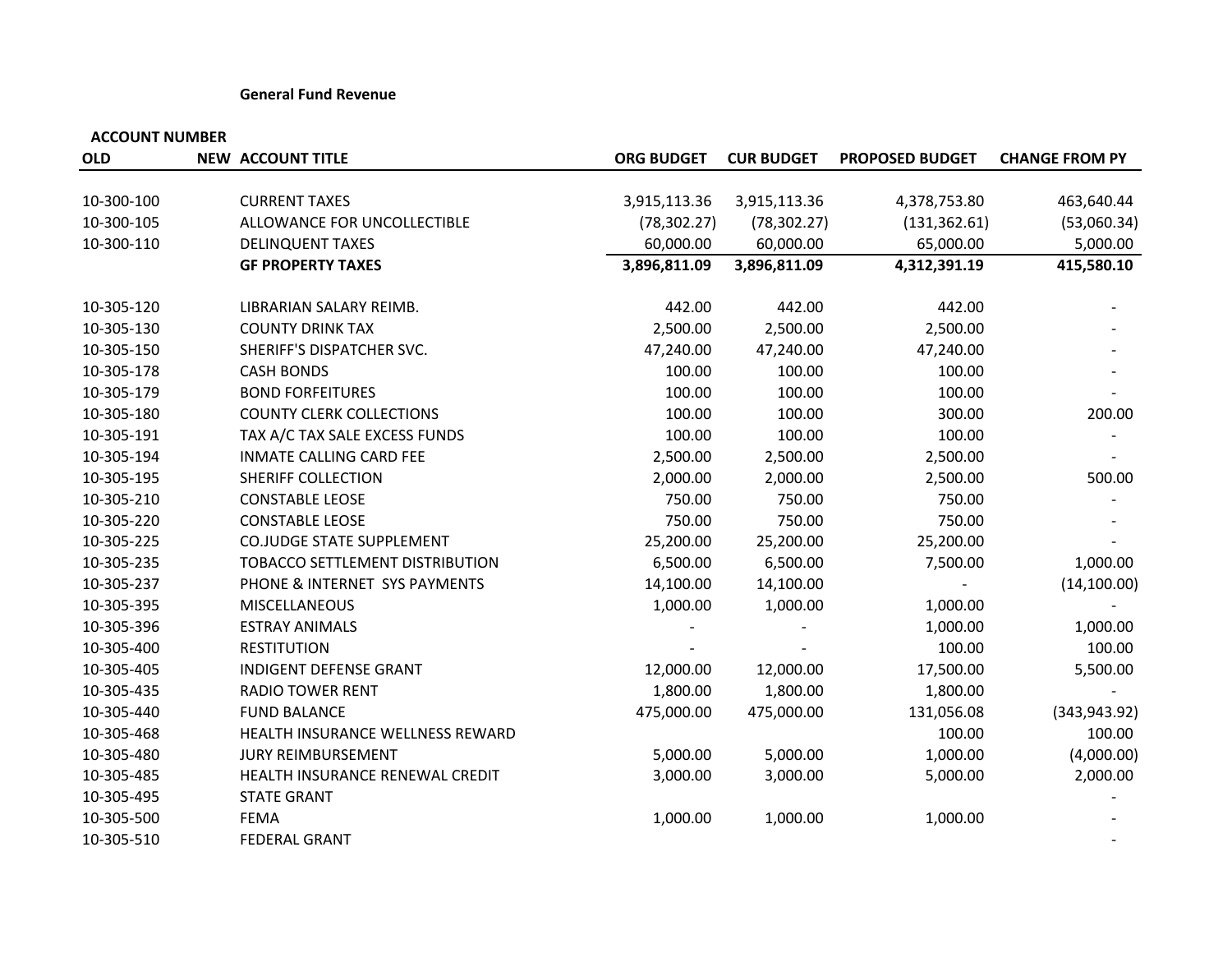| 10-305-520 | IHC REIMBURSEMENT OF OVERPAYMENT                |            |            |            |              |
|------------|-------------------------------------------------|------------|------------|------------|--------------|
| 10-305-521 | INSURANCE CLAIM REIMB(PROP/AUTO)                |            | 4,273.14   |            | (4, 273.14)  |
| 10-305-525 | <b>CAPITAL LEASE FUNDS</b>                      |            |            |            |              |
| 10-305-526 | ELECTION EQUIPMENT LEASE FUNDS                  |            |            |            |              |
| 10-305-527 | CO CLERK RECORDS MGMT SALARY REIMB              | 3,882.00   | 3,882.00   | 3,882.00   |              |
| 10-305-528 | JUSTICE COURT TECH SOFTWARE REIMB               | 16,000.00  | 16,000.00  | 16,000.00  |              |
| 10-305-530 | <b>OVERPAYMENT REFUNDS</b>                      |            | 2,754.70   | 100.00     | (2,654.70)   |
| 10-305-531 | LAW LIBRARIAN SALARY REIMB                      | 7,000.00   | 7,000.00   | 29,000.00  | 22,000.00    |
| 10-305-535 | COVID19 GRANT FUND REIMBURSEMENT                |            |            |            |              |
|            | <b>GF OTHER REVENUES</b>                        | 628,064.00 | 635,091.84 | 298,520.08 | (336,571.76) |
| 10-310-110 | ON-SITE SEWERAGE INSP FEE                       | 1,500.00   | 1,500.00   | 1,500.00   |              |
| 10-310-115 | BAIL BONDSMAN REIMBURSEMENT                     | 100.00     | 100.00     | 100.00     |              |
| 10-310-120 | STATE BAIL BOND FEE-COLLECT BY S.O.             | 3,000.00   | 3,000.00   | 3,000.00   |              |
| 10-310-125 | <b>SHERIFF'S FEES</b>                           | 8,750.00   | 8,750.00   | 8,750.00   |              |
| 10-310-127 | <b>DISTRICT CLERK SHERIFF'S FEES</b>            | 7,500.00   | 7,500.00   | 7,500.00   |              |
| 10-310-135 | <b>ELECTION SERVICES</b>                        | 5,000.00   | 5,743.18   | 20,000.00  | 14,256.82    |
| 10-310-140 | <b>COUNTY CLERK FEES</b>                        | 80,000.00  | 80,000.00  | 100,000.00 | 20,000.00    |
| 10-310-145 | <b>DISTRICT CLERK FEES</b>                      | 21,000.00  | 21,000.00  | 21,000.00  |              |
| 10-310-146 | TAX A/C FEES                                    | 245,000.00 | 245,000.00 | 250,000.00 | 5,000.00     |
| 10-310-147 | DIST.CLERK FAMILY PROTECTION FEE                | 900.00     | 900.00     | 900.00     |              |
| 10-310-148 | TAX A/C SALES TAX COMMISSION                    | 300,000.00 | 300,000.00 | 325,000.00 | 25,000.00    |
| 10-310-150 | TAX A/C SALES TAX COMMISSION R&B                |            |            |            |              |
| 10-310-210 | <b>COUNTY PROBATE FEES</b>                      | 15,000.00  | 15,000.00  | 10,000.00  | (5,000.00)   |
| 10-310-211 | STATE COMPTROLLER-CO JUDGE                      | 2,500.00   | 2,500.00   | 2,500.00   |              |
| 10-310-212 | <b>STATE INDIGENT FEE</b>                       | 500.00     | 500.00     | 500.00     |              |
| 10-310-215 | <b>COUNTY PROBATE &amp; JUDICIAL EDUC. FEES</b> | 500.00     | 500.00     | 500.00     |              |
| 10-310-220 | APPELLATE JUDICIAL FUND                         | 1,000.00   | 1,000.00   | 1,000.00   |              |
| 10-310-225 | JUDICIAL SUPPORT FEE                            | 10,000.00  | 10,000.00  | 10,000.00  |              |
| 10-310-230 | <b>COURT INITIATED PROBATE FEE</b>              | 1,200.00   | 1,200.00   | 1,200.00   |              |
|            | <b>GF FEES OF OFFICES</b>                       | 703,450.00 | 704,193.18 | 763,450.00 | 59,256.82    |
| 10-320-230 | J.P.#1 STATE FEES                               | 55,000.00  | 55,000.00  | 55,000.00  |              |
| 10-320-231 | J.P.#1 FINES                                    | 61,000.00  | 61,000.00  | 67,500.00  | 6,500.00     |
| 10-320-232 | J.P.#1 MISC. COST FEES                          | 34,000.00  | 34,000.00  | 45,000.00  | 11,000.00    |
| 10-320-233 | J.P.#1 STATE TIME PAYMENT                       | 250.00     | 250.00     | 250.00     |              |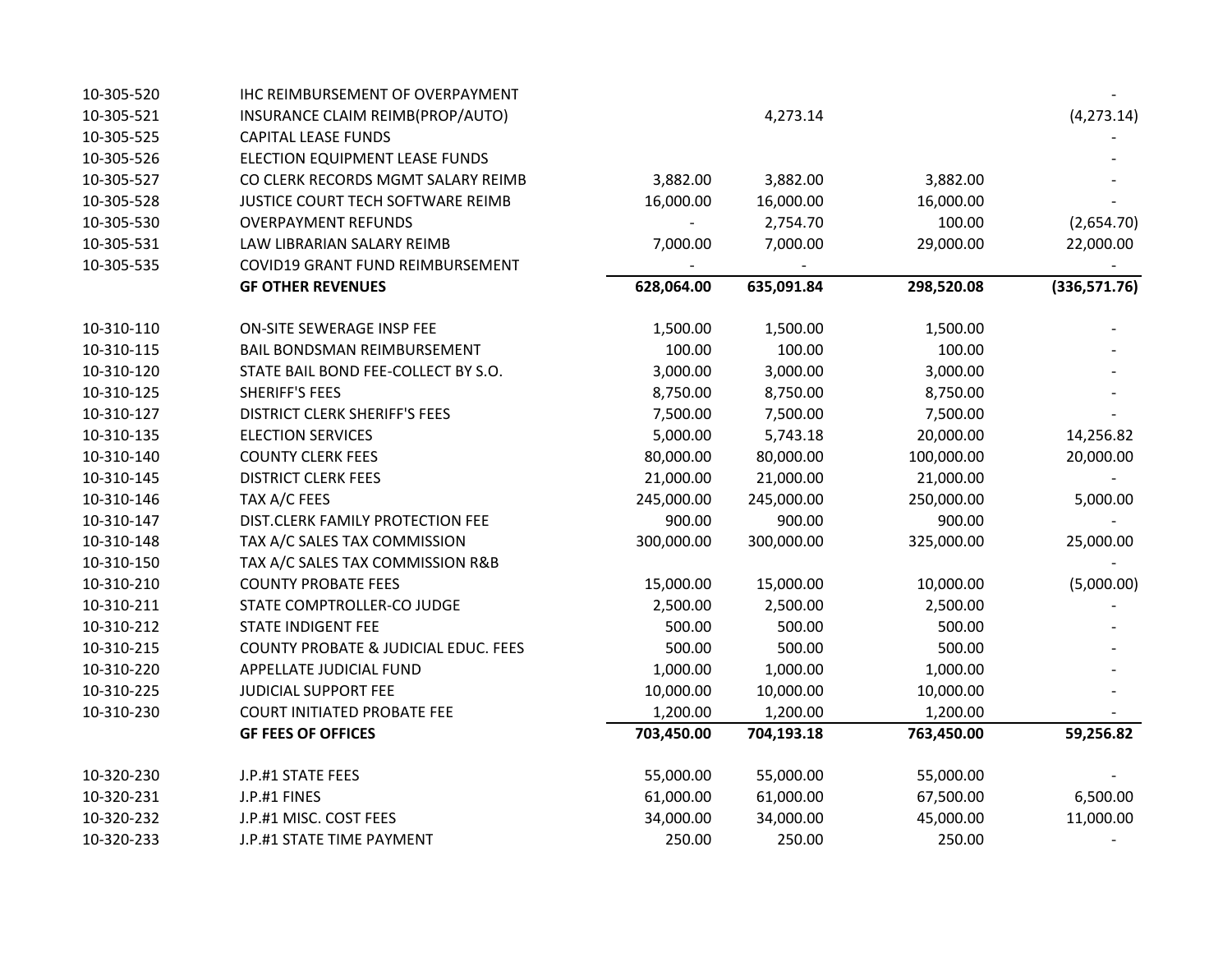| 10-320-234 | J.P.#1 STATE INDIGENT FEE             | 500.00     | 500.00     | 500.00     |            |
|------------|---------------------------------------|------------|------------|------------|------------|
| 10-320-235 | J.P.#1 DELINQ. COLLECTION FEE         | 13,000.00  | 13,000.00  | 22,500.00  | 9,500.00   |
| 10-320-236 | J.P.#1 ST. JURY SERVICE FEE           | 2,000.00   | 2,000.00   | 2,000.00   |            |
| 10-320-237 | J.P.#1 TIME PAYMENT FEE               | 200.00     | 200.00     | 200.00     |            |
| 10-320-238 | J.P.#1 ELECTRONIC FILING              | 1,000.00   | 1,000.00   | 1,000.00   |            |
| 10-320-239 | STATE PEACE OFFICER FEE               | 4,000.00   | 4,000.00   | 4,000.00   |            |
| 10-320-240 | J.P.#3 STATE FEES                     | 45,000.00  | 45,000.00  | 45,000.00  |            |
| 10-320-241 | J.P.#3 FINES                          | 100,000.00 | 100,000.00 | 115,000.00 | 15,000.00  |
| 10-320-242 | J.P.#3 MISC. COST FEES                | 37,500.00  | 37,500.00  | 30,000.00  | (7,500.00) |
| 10-320-243 | J.P.#3 STATE TIME PAYMENT             | 200.00     | 200.00     | 200.00     |            |
| 10-320-244 | J.P.#3 STATE INDIGENT FEE             | 200.00     | 200.00     | 200.00     |            |
| 10-320-245 | J.P.#3 DELINQ. COLLECTION FEE         | 27,500.00  | 27,500.00  | 32,500.00  | 5,000.00   |
| 10-320-246 | J.P.#3 ST. JURY SERVICE FEE           | 2,000.00   | 2,000.00   | 2,000.00   |            |
| 10-320-247 | J.P.#3 TIME PAYMENT FEE               | 300.00     | 300.00     | 300.00     |            |
| 10-320-248 | J.P.#3 ELECTRONIC FILING              | 350.00     | 350.00     | 350.00     |            |
| 10-320-249 | STATE PEACE OFFICER FEE               | 6,000.00   | 6,000.00   | 6,000.00   |            |
| 10-320-250 | J.P.#4 STATE FEES                     | 25,000.00  | 25,000.00  | 25,000.00  |            |
| 10-320-251 | J.P.#4 FINES                          | 35,000.00  | 35,000.00  | 35,000.00  |            |
| 10-320-252 | J.P.#4 MISC. COST FEES                | 8,500.00   | 8,500.00   | 10,000.00  | 1,500.00   |
| 10-320-253 | J.P.#4 STATE TIME PAYMENT             | 100.00     | 100.00     | 100.00     |            |
| 10-320-254 | J.P.#4 STATE INDIGENT FEE             | 100.00     | 100.00     | 100.00     |            |
| 10-320-255 | J.P.#4 DELINQ. COLLECTION FEE         | 6,500.00   | 6,500.00   | 8,500.00   | 2,000.00   |
| 10-320-256 | J.P.#4 ST. JURY SERVICE FEE           | 1,200.00   | 1,200.00   | 500.00     | (700.00)   |
| 10-320-257 | J.P.#4 TIME PAYMENT FEE               | 100.00     | 100.00     | 100.00     |            |
| 10-320-258 | J.P.#4 ELECTRONIC FILING              | 100.00     | 100.00     | 100.00     |            |
| 10-320-259 | STATE PEACE OFFICER FEE               | 2,500.00   | 2,500.00   | 3,000.00   | 500.00     |
| 10-320-280 | <b>COUNTY STATE FEES</b>              | 2,000.00   | 2,000.00   | 200.00     | (1,800.00) |
| 10-320-281 | <b>COUNTY FINES</b>                   | 13,500.00  | 13,500.00  | 13,500.00  |            |
| 10-320-282 | <b>COUNTY MISC. COST FEES</b>         | 2,500.00   | 2,500.00   | 3,000.00   | 500.00     |
| 10-320-283 | <b>COUNTY STATE PEACE OFFICER FEE</b> | 50.00      | 50.00      | 250.00     | 200.00     |
| 10-320-284 | <b>COUNTY STATE JUDICIAL FEES</b>     | 500.00     | 500.00     | 750.00     | 250.00     |
| 10-320-285 | STATE JURY SERVICE FEE                | 100.00     | 100.00     | 500.00     | 400.00     |
| 10-320-286 | <b>COUNTY STATE JUDICIAL SUPPORT</b>  | 100.00     | 100.00     | 100.00     |            |
| 10-320-287 | <b>CO.CLERK ELECTRONIC FILING</b>     | 2,000.00   | 2,000.00   | 3,500.00   | 1,500.00   |
| 10-320-288 | <b>CO.CLERK ST. TIME PAYMENT</b>      | 200.00     | 200.00     | 100.00     | (100.00)   |
| 10-320-289 | <b>CO.CLERK ST. INDIGENT DEFENSE</b>  | 100.00     | 100.00     | 100.00     |            |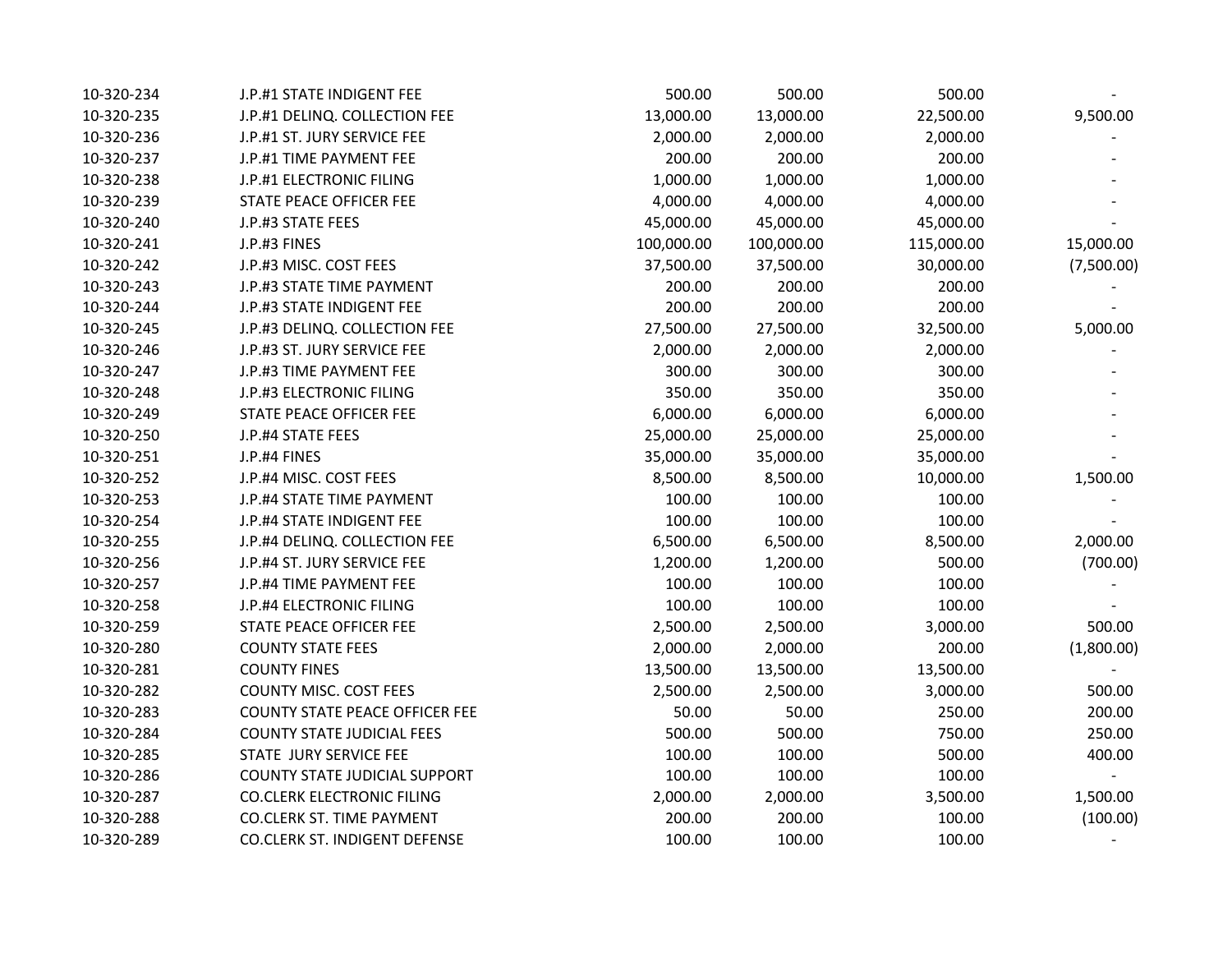| 10-320-290 | <b>DISTRICT STATE FEES</b>           | 12,000.00 | 12,000.00 | 15,000.00 | 3,000.00 |
|------------|--------------------------------------|-----------|-----------|-----------|----------|
| 10-320-291 | <b>DISTRICT FINES</b>                | 26,000.00 | 26,000.00 | 30,000.00 | 4,000.00 |
| 10-320-292 | DISTRICT MISC. COST FEES             | 2,500.00  | 2,500.00  | 2,500.00  |          |
| 10-320-293 | DISTRICT STATE PEACE OFFICER FEE     | 100.00    | 100.00    | 100.00    |          |
| 10-320-295 | STATE JURY SERVICE FEE               | 100.00    | 100.00    | 100.00    |          |
| 10-320-296 | DIST.CLERK JUDICIAL SUPPORT          | 100.00    | 100.00    | 100.00    |          |
| 10-320-297 | DISTRICT STATE ELECTRONIC FILING FE  | 5,000.00  | 5,000.00  | 6,500.00  | 1,500.00 |
| 10-320-298 | DIST.CLERK ST. TIME PAYMENT          | 275.00    | 275.00    | 275.00    |          |
| 10-320-299 | DISTRICT STATE INDIGENT DEFENSE      | 1,500.00  | 1,500.00  | 1,500.00  |          |
| 10-320-300 | SALE OF EQUIPMENT                    |           |           |           |          |
| 10-320-395 | <b>MISCELLANEOUS</b>                 |           |           |           |          |
| 10-320-400 | CO CLERK-CIVIL JUDICIAL&COURT TRA    | 300.00    | 300.00    | 500.00    | 200.00   |
| 10-320-401 | DIST. CLERK-CIVIL JUDICIAL&COURT TR  | 1,000.00  | 1,000.00  | 1,000.00  |          |
| 10-320-402 | JP#1-CIVIL JUDICIAL&COURT TRAINING   | 600.00    | 600.00    | 600.00    |          |
| 10-320-403 | JP#3-CIVIL JUDICIAL&COURT TRAINING   | 300.00    | 300.00    | 300.00    |          |
| 10-320-404 | JP#4-CIVIL JUDICIAL&COURT TRAINING   | 125.00    | 125.00    | 250.00    | 125.00   |
| 10-320-405 | DRUG COURT PROGRAM FEE               | 2,000.00  | 2,000.00  | 2,000.00  |          |
| 10-320-406 | <b>EMS TRAUMA FUND FEE</b>           | 700.00    | 700.00    | 2,500.00  | 1,800.00 |
| 10-320-407 | DNA TESTING FEE                      | 675.00    | 675.00    | 750.00    | 75.00    |
| 10-320-408 | CO CLERK-CRIMINAL JUD/CT TRAINING    | 5.00      | 5.00      | 200.00    | 195.00   |
| 10-320-434 | DIST CLERK COURT APPOINTED ATTOR     | 7,500.00  | 7,500.00  | 7,500.00  |          |
| 10-320-435 | DIST CLERK INTOX DRIVER FINE         | 10.00     | 10.00     | 10.00     |          |
| 10-320-436 | LOCAL CONSOLIDATED CT COSTS          | 10.00     | 10.00     | 10.00     |          |
| 10-320-437 | CO CLERK STATE CONS CT COSTS         | 10.00     | 10.00     | 4,500.00  | 4,490.00 |
| 10-320-441 | JP#1 LOCAL TRAFFIC FINE              | 1,500.00  | 1,500.00  | 2,500.00  | 1,000.00 |
| 10-320-442 | JP#3 LOCAL TRAFFIC FINE              | 1,000.00  | 1,000.00  | 1,000.00  |          |
| 10-320-443 | JP#4 LOCAL TRAFFIC FINE              | 750.00    | 750.00    | 750.00    |          |
| 10-320-444 | JP#1 STATE TRAFFIC FINE              | 25,000.00 | 25,000.00 | 32,500.00 | 7,500.00 |
| 10-320-445 | <b>JP#3 STATE TRAFFIC FINE</b>       | 16,000.00 | 16,000.00 | 16,000.00 |          |
| 10-320-446 | JP#4 STATE TRAFFIC FINE              | 11,000.00 | 11,000.00 | 12,500.00 | 1,500.00 |
| 10-320-451 | STATE TRUANCY PREVENTION FEE         | 10.00     | 10.00     | 100.00    | 90.00    |
| 10-320-452 | <b>COUNTY TRUANCY PREVENTION FEE</b> | 10.00     | 10.00     | 10.00     |          |
| 10-320-453 | <b>COUNTY JURY FEE</b>               | 10.00     | 10.00     | 10.00     |          |
| 10-320-461 | JP#1 OMNI REIMBURESMENT FEE          | 10.00     | 10.00     | 10.00     |          |
| 10-320-462 | JP#1 LOCAL CONSOLIDATED COURT COSTS  |           |           |           |          |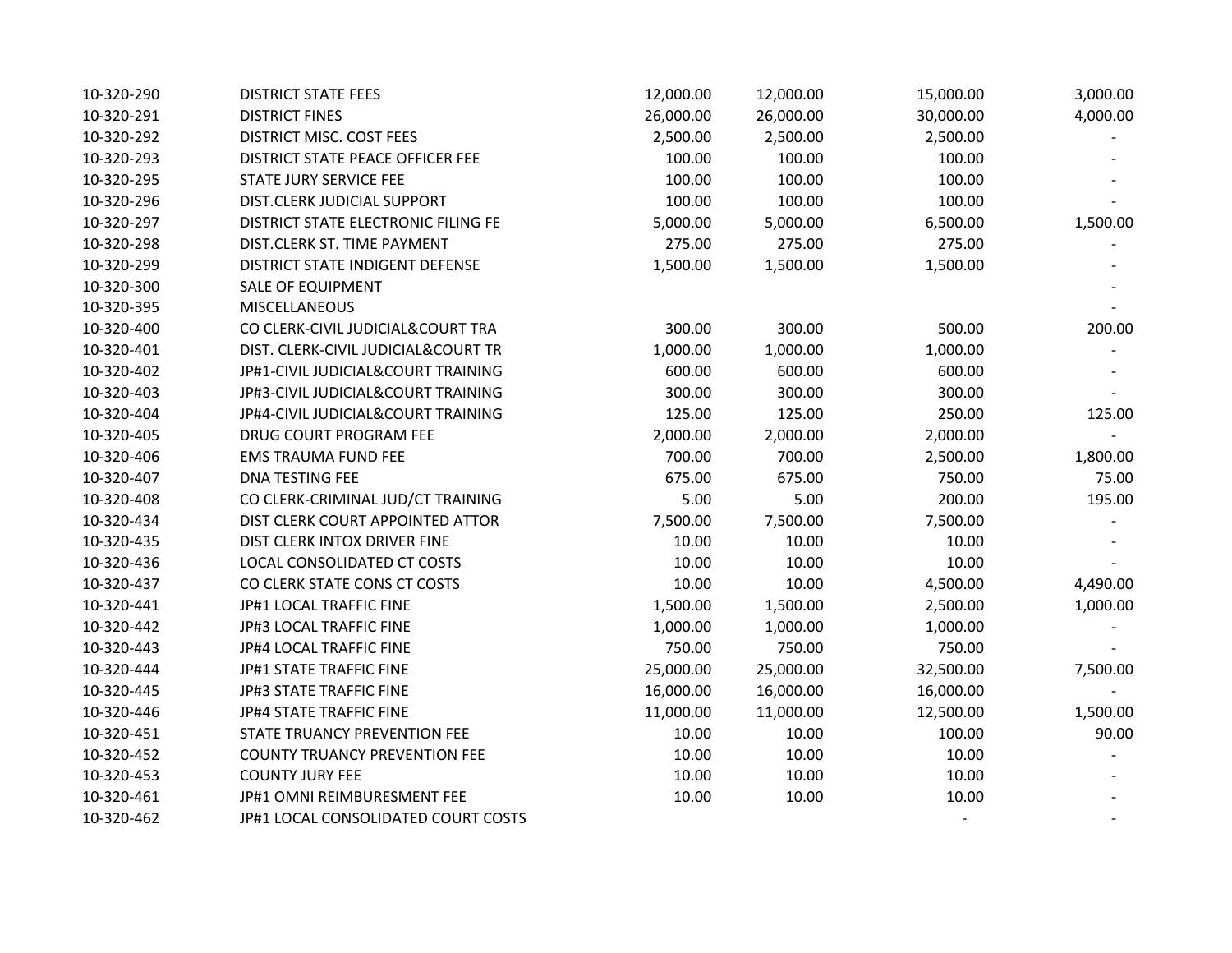| <b>TOTAL</b> |                                     | 5,838,595.09 | 5,846,366.11 | 6,053,856.27             | 207,490.16 |
|--------------|-------------------------------------|--------------|--------------|--------------------------|------------|
|              | <b>GF INTEREST</b>                  | 4,000.00     | 4,000.00     | 4,000.00                 |            |
| 10-330-305   | INTEREST EARNINGS-TAX A/C           |              |              |                          |            |
| 10-330-300   | <b>INTEREST EARNINGS</b>            | 4,000.00     | 4,000.00     | 4,000.00                 |            |
|              | <b>GF FINES OF OFFICES</b>          | 606.270.00   | 606,270.00   | 675,495.00               | 69,225.00  |
| 10-320-482   | IP#4 LOCAL CONSOLICATED COURT COSTS |              |              | $\overline{\phantom{a}}$ |            |
| 10-320-481   | JP#4 OMNI REIMBURESMENT FEE         | 10.00        | 10.00        | 10.00                    |            |
| 10-320-472   | JP#3 LOCAL CONSOLICATED COURT COSTS |              |              | $\overline{\phantom{0}}$ |            |
| 10-320-471   | JP#3 OMNI REIMBURESMENT FEE         | 10.00        | 10.00        | 10.00                    |            |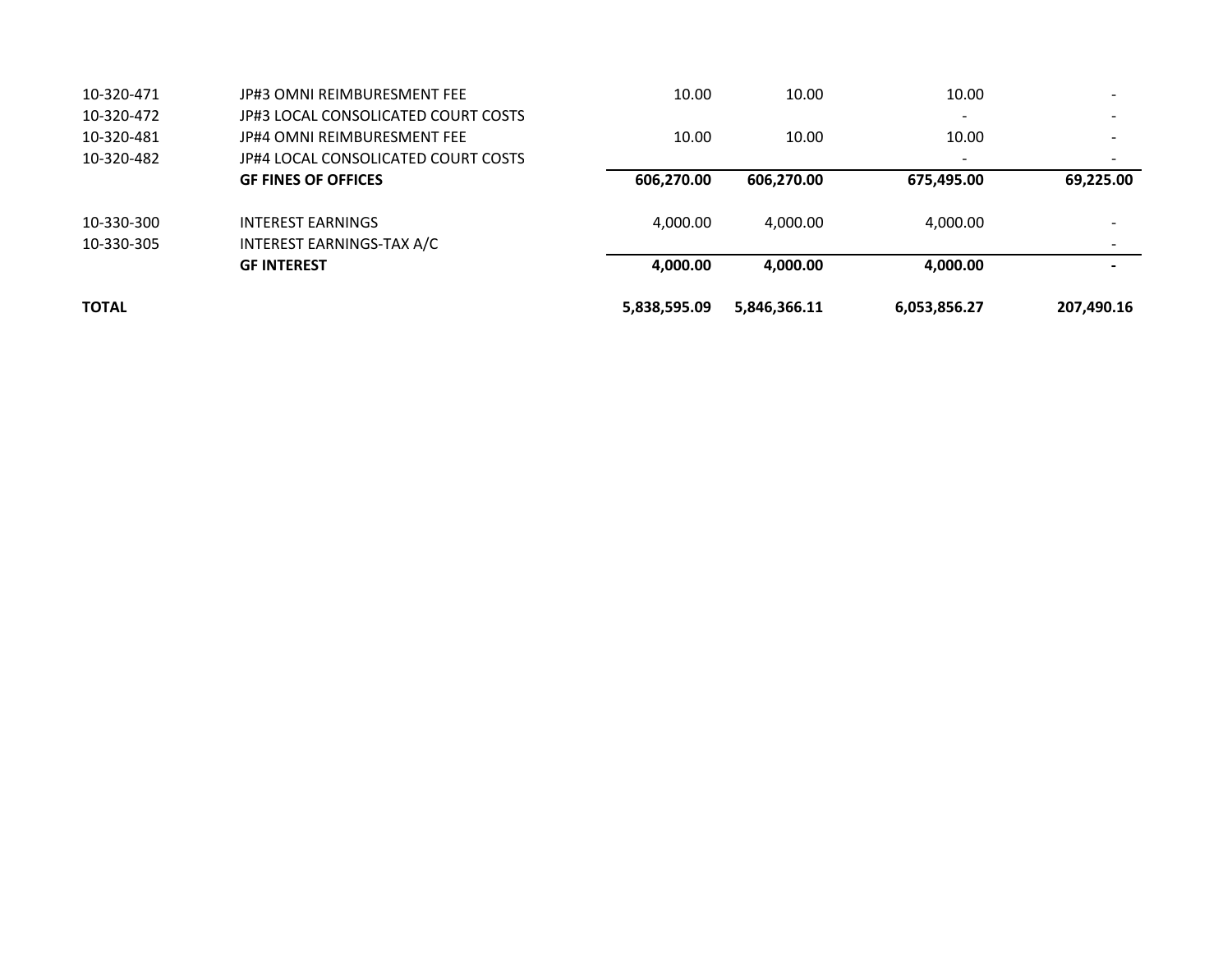## **400 County Judge**

| <b>OLD</b> | <b>NEW ACCOUNT TITLE</b>                    | <b>ORG BUDGET</b> | <b>CUR BUDGET</b> | <b>BUDGET</b> | <b>CHANGE FROM PY</b> |
|------------|---------------------------------------------|-------------------|-------------------|---------------|-----------------------|
|            |                                             |                   |                   |               |                       |
| 10-400-100 | SALARY, COUNTY JUDGE                        | 50,961.18         | 50,961.18         | 53,509.24     | 2,548.06              |
| 10-400-102 | SALARY, SECRETARY                           | 25,989.60         | 25,989.60         | 27,289.08     | 1,299.48              |
| 10-400-103 | SALARY, PART-TIME HELP                      |                   |                   |               |                       |
| 10-400-108 | STATE SUPPLEMENT SALARY                     | 25,200.00         | 25,200.00         | 25,200.00     |                       |
| 10-400-112 | <b>COUNTY EMPLOYEES BENEFITS</b>            |                   |                   |               |                       |
| 10-400-113 | <b>EMPLOYEE HEALTH &amp; LIFE INSURANCE</b> | 21,617.28         | 21,617.28         | 22,490.16     | 872.88                |
| 10-400-115 | <b>TRAVEL &amp; MEALS EXPENSE</b>           | 5,000.00          | 4,000.00          | 5,000.00      | 1,000.00              |
| 10-400-117 | PAYROLL TAXES                               | 7,814.53          | 7,814.53          | 8,108.87      | 294.34                |
| 10-400-118 | <b>TCDRS RETIREMENT</b>                     | 4,548.26          | 4,548.26          | 4,719.58      | 171.32                |
| 10-400-119 | <b>VOIANCE INTERPRETER</b>                  | 50.00             | 50.00             | 50.00         |                       |
| 10-400-130 | <b>OFFICE SUPPLIES</b>                      | 1,250.00          | 1,250.00          | 1,250.00      |                       |
| 10-400-160 | <b>BOND PREMIUM</b>                         | 350.00            | 350.00            | 350.00        |                       |
| 10-400-165 | <b>NOTARY RENEWAL</b>                       | 200.00            | 200.00            | 200.00        |                       |
| 10-400-170 | REPAIR OF OFFICE EQUIP.                     | 200.00            | 200.00            | 200.00        |                       |
| 10-400-180 | DUES, CONF., SCHOOLS, ETC                   | 2,000.00          | 3,445.00          | 4,500.00      | 1,055.00              |
| 10-400-210 | SERVICE & MAINT. CONTRACT                   | 922.92            | 922.93            | 922.92        | (0.01)                |
| 10-400-365 | <b>TELEPHONE</b>                            | 1,080.00          | 1,080.00          | 540.00        | (540.00)              |
| 10-400-375 | OFFICE EQUIP. & FURNITURE                   | 500.00            | 500.00            | 500.00        |                       |
| 10-400-395 | <b>MISCELLANEOUS</b>                        |                   |                   |               |                       |
|            | <b>COUNTY JUDGE OFFICE</b>                  | 147,683.77        | 148,128.78        | 154,829.85    | 6,701.07              |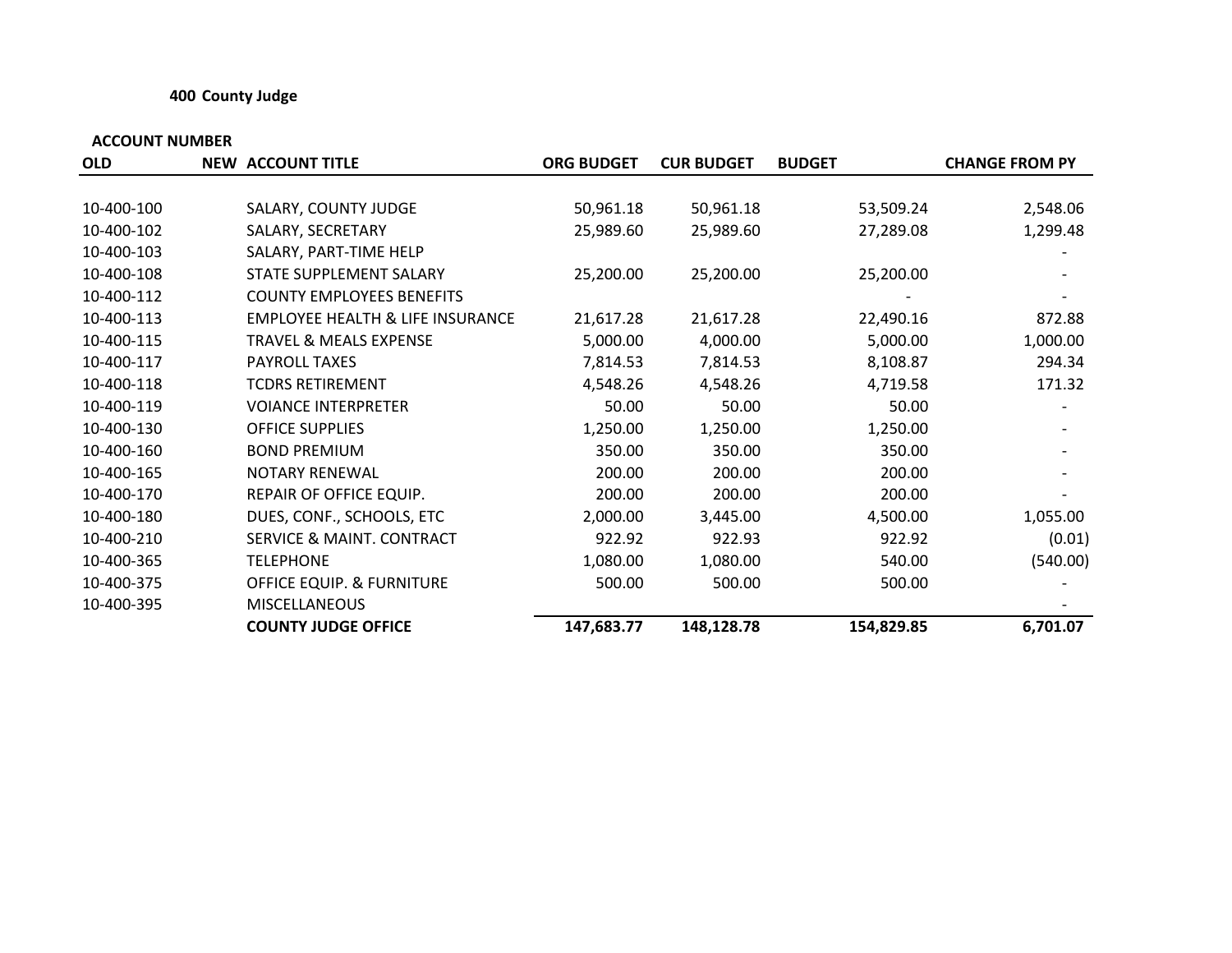## **410 County Clerk**

| <b>OLD</b> | <b>NEW ACCOUNT TITLE</b>                    | <b>ORG BUDGET</b> | <b>CUR BUDGET</b> | <b>BUDGET</b> | <b>CHANGE FROM PY</b> |
|------------|---------------------------------------------|-------------------|-------------------|---------------|-----------------------|
|            |                                             |                   |                   |               |                       |
| 10-410-100 | SALARY, COUNTY CLERK                        | 42,493.54         | 42,493.54         | 44,618.22     | 2,124.68              |
| 10-410-101 | SALARY, DEPUTY CLERK                        | 52,229.81         | 52,229.81         | 54,841.30     | 2,611.49              |
| 10-410-102 | SALARY, PART-TIME HELP                      | 18,936.04         | 18,936.04         | 32,144.44     | 13,208.40             |
| 10-410-112 | <b>COUNTY EMPLOYEES BENEFITS</b>            |                   |                   |               |                       |
| 10-410-113 | <b>EMPLOYEE HEALTH &amp; LIFE INSURANCE</b> | 32,425.92         | 32,425.92         | 33,735.24     | 1,309.32              |
| 10-410-115 | <b>TRAVEL &amp; MEALS</b>                   | 2,000.00          | 2,000.00          | 2,000.00      |                       |
| 10-410-117 | PAYROLL TAXES                               | 8,694.94          | 8,694.94          | 10,067.70     | 1,372.76              |
| 10-410-118 | <b>TCDRS RETIREMENT</b>                     | 5,060.68          | 5,060.68          | 5,859.67      | 798.99                |
| 10-410-119 | <b>VOIANCE INTERPRETER</b>                  | 100.00            | 100.00            | 100.00        |                       |
| 10-410-130 | <b>OFFICE SUPPLIES</b>                      | 4,000.00          | 4,000.00          | 5,000.00      | 1,000.00              |
| 10-410-160 | <b>BOND PREMIUM</b>                         |                   |                   |               |                       |
| 10-410-170 | REPAIR OF OFFICE EQUIP.                     |                   |                   |               |                       |
| 10-410-180 | DUES, CONF., SCHOOLS, ETC                   | 2,000.00          | 2,200.00          | 2,200.00      |                       |
| 10-410-210 | SERVICE & MAINT. CONTRACT                   | 1,032.49          | 1,032.49          | 1,032.48      | (0.01)                |
| 10-410-280 | <b>CONTRACT LABOR</b>                       | 2,500.00          | 2,500.00          | 2,500.00      |                       |
| 10-410-375 | <b>OFFICE EQUIP. &amp; FURNITURE</b>        | 1,000.00          | 1,000.00          | 1,000.00      |                       |
| 10-410-395 | <b>MISCELLANEOUS</b>                        | 200.00            | 200.00            | 200.00        |                       |
|            | <b>COUNTY CLERK</b>                         | 172,673.42        | 172,873.42        | 195,299.05    | 22,425.63             |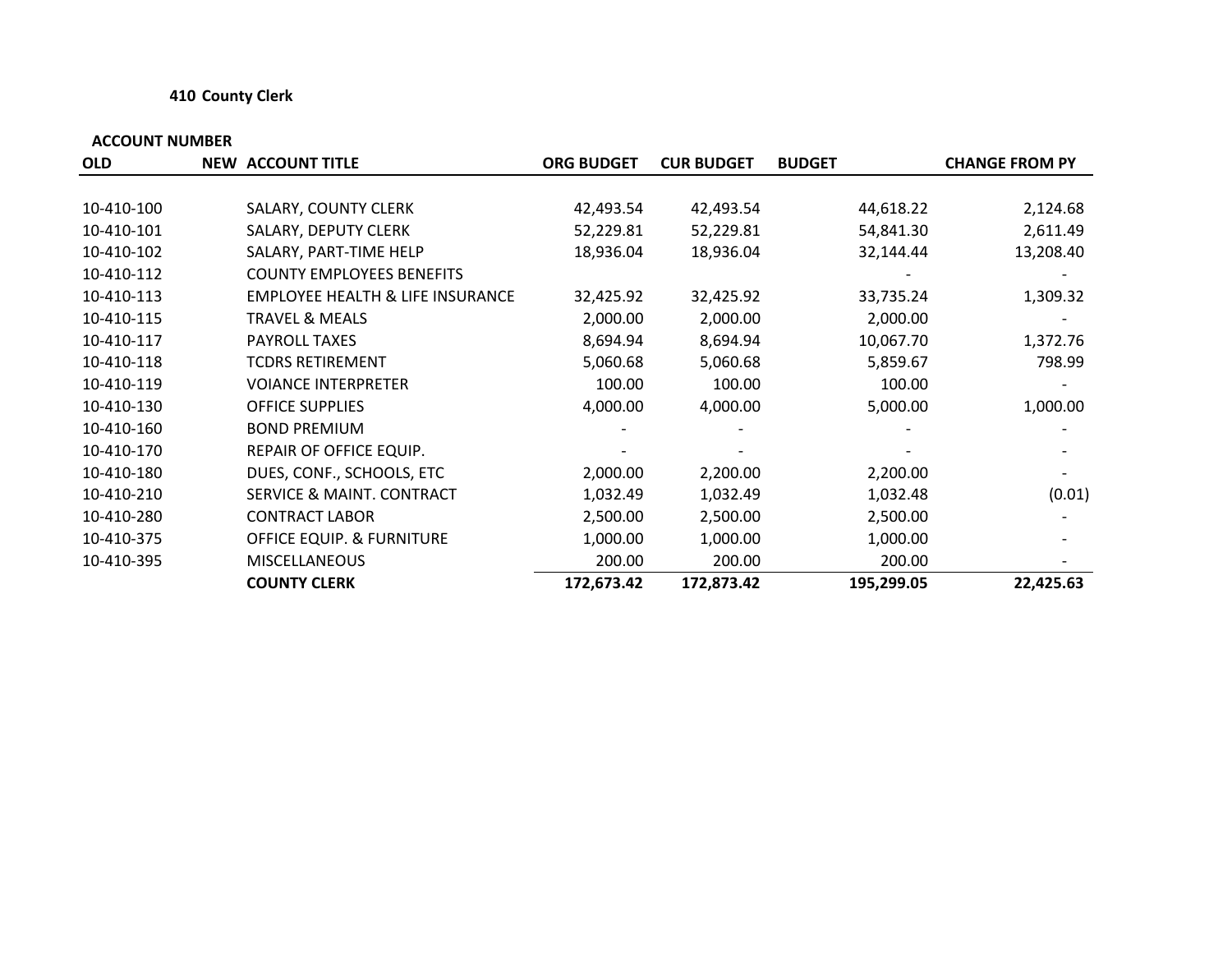## **415 District Clerk**

| <b>OLD</b> | <b>NEW ACCOUNT TITLE</b>                    | <b>ORG BUDGET</b> | <b>CUR BUDGET</b> | <b>BUDGET</b> | <b>CHANGE FROM PY</b> |
|------------|---------------------------------------------|-------------------|-------------------|---------------|-----------------------|
|            |                                             |                   |                   |               |                       |
| 10-415-100 | SALARY, DISTRICT CLERK                      | 42,493.54         | 42,493.54         | 44,618.22     | 2,124.68              |
| 10-415-101 | SALARY, DEPUTY CLERK                        | 28,910.70         | 28,910.70         | 30,356.24     | 1,445.54              |
| 10-415-105 | SALARY, PART-TIME HELP                      | 12,978.00         | 12,978.00         | 13,626.90     | 648.90                |
| 10-415-113 | <b>EMPLOYEE HEALTH &amp; LIFE INSURANCE</b> | 21,617.28         | 21,617.28         | 22,490.16     | 872.88                |
| 10-415-115 | <b>TRAVEL &amp; MEAL EXPENSE</b>            | 2,500.00          | 2,500.00          | 2,500.00      |                       |
| 10-415-117 | PAYROLL TAXES                               | 6,455.24          | 6,455.24          | 6,778.00      | 322.76                |
| 10-415-118 | TEXAS CO & DIST RETIREMENT                  | 3,757.12          | 3,757.12          | 3,944.98      | 187.86                |
| 10-415-119 | <b>VOIANCE INTERPRETER</b>                  | 100.00            | 100.00            | 300.00        | 200.00                |
| 10-415-130 | <b>OFFICE SUPPLIES</b>                      | 4,000.00          | 4,000.00          | 5,000.00      | 1,000.00              |
| 10-415-132 | SAFETY DEPOSIT BOX RENT                     | 15.00             | 20.00             | 20.00         |                       |
| 10-415-160 | <b>BOND PREMIUM</b>                         | 400.00            | 400.00            | 400.00        |                       |
| 10-415-170 | <b>REPAIR OF OFFICE EQUIP</b>               | 700.00            | 700.00            | 700.00        |                       |
| 10-415-180 | DUES, CONF., SCHOOLS, ETC                   | 2,000.00          | 2,200.00          | 3,500.00      | 1,300.00              |
| 10-415-210 | <b>SERVICE &amp; MAINT. CONTRACT</b>        | 1,308.96          | 1,308.96          | 1,308.96      |                       |
| 10-415-375 | <b>OFFICE EQUIP &amp; FURNITURE</b>         | 1,000.00          | 1,000.00          | 1,500.00      | 500.00                |
| 10-415-395 | <b>MISCELLANEOUS</b>                        | 100.00            | 95.00             | 100.00        | 5.00                  |
|            | <b>DISTRICT CLERK</b>                       | 128,335.84        | 128,535.84        | 137,143.45    | 8,607.61              |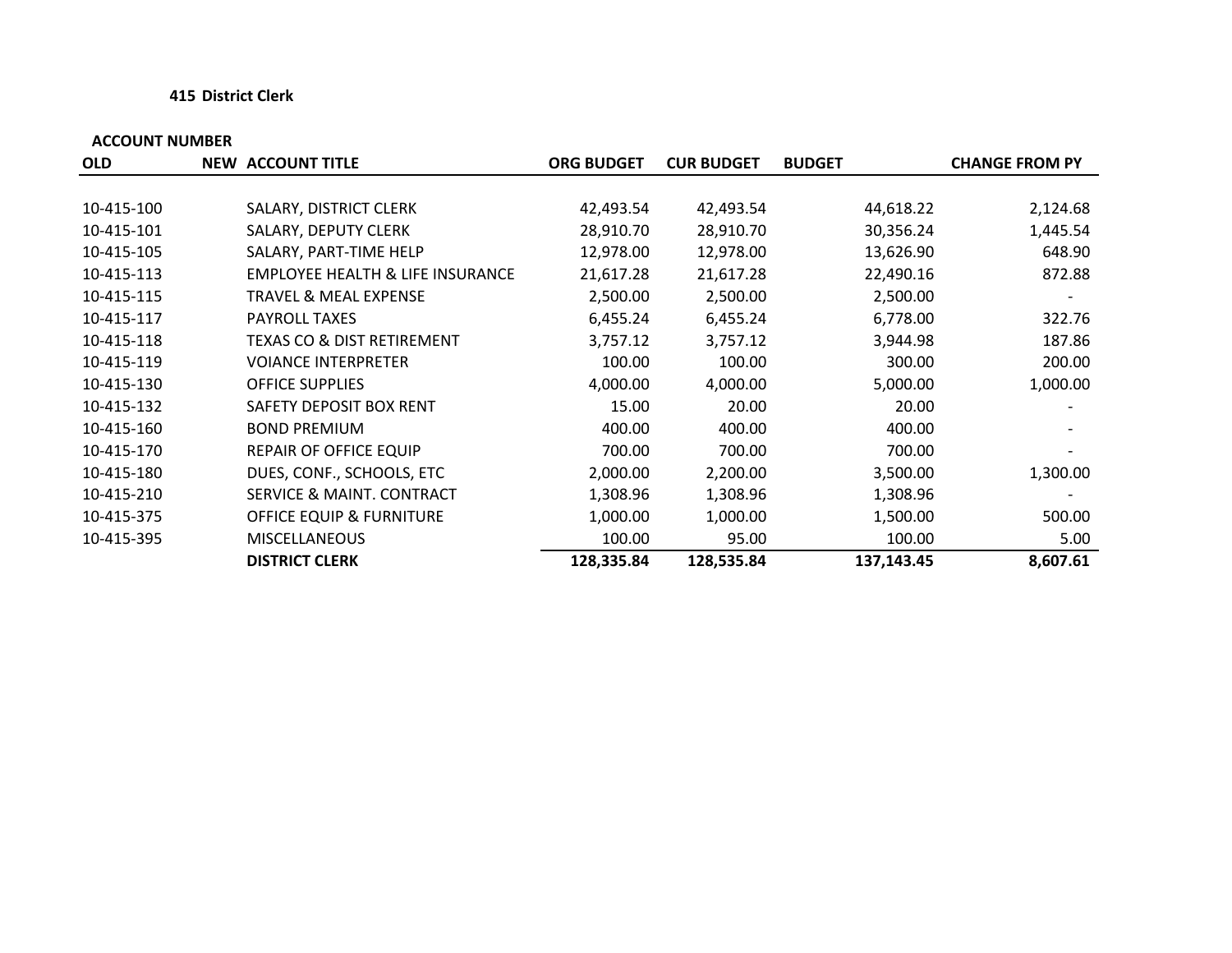## **420 Treasurer**

## **ACCOUNT NUMBER**

| <b>OLD</b> | <b>NEW ACCOUNT TITLE</b>                    | <b>ORG BUDGET</b> | <b>CUR BUDGET</b> | <b>BUDGET</b> | <b>CHANGE FROM PY</b> |
|------------|---------------------------------------------|-------------------|-------------------|---------------|-----------------------|
|            |                                             |                   |                   |               |                       |
| 10-420-100 | SALARY, COUNTY TREASURER                    | 42,493.54         | 42,493.54         | 44,618.22     | 2,124.68              |
| 10-420-101 | SALARY, DEPUTY TREASURER                    | 28,910.70         | 28,910.70         | 30,356.24     | 1,445.54              |
| 10-420-113 | <b>EMPLOYEE HEALTH &amp; LIFE INSURANCE</b> | 21,617.28         | 21,617.28         | 22,490.16     | 872.88                |
| 10-420-115 | TRAVEL & MEALS                              | 3,000.00          | 3,000.00          | 3,000.00      |                       |
| 10-420-117 | <b>PAYROLL TAXES</b>                        | 5,462.43          | 5,462.43          | 5,735.55      | 273.12                |
| 10-420-118 | TCDRS RETIREMENT                            | 3,179.27          | 3,179.27          | 3,338.24      | 158.97                |
| 10-420-130 | <b>OFFICE SUPPLIES</b>                      | 2,000.00          | 2,000.00          | 2,000.00      |                       |
| 10-420-160 | <b>BOND PREMIUM</b>                         | 500.00            | 500.00            | 500.00        |                       |
| 10-420-170 | REPAIR OF OFFICE EQUIP.                     | 200.00            | 200.00            | 200.00        |                       |
| 10-420-180 | DUES, CONF., SCHOOLS, ETC                   | 1,200.00          | 1,200.00          | 1,200.00      |                       |
| 10-420-210 | SOFTWARE SUPPORT                            | 960.00            | 1,057.00          | 1,100.00      | 43.00                 |
| 10-420-375 | OFFICE EQUIP. & FURNITURE                   | 300.00            | 300.00            | 300.00        |                       |
| 10-420-395 | <b>MISCELLANEOUS</b>                        | 200.00            | 200.00            | 200.00        |                       |
|            | <b>COUNTY TREASURER OFFICE</b>              | 110,023.22        | 110,120.22        | 115,038.40    | 4,918.18              |

**Contract Contract**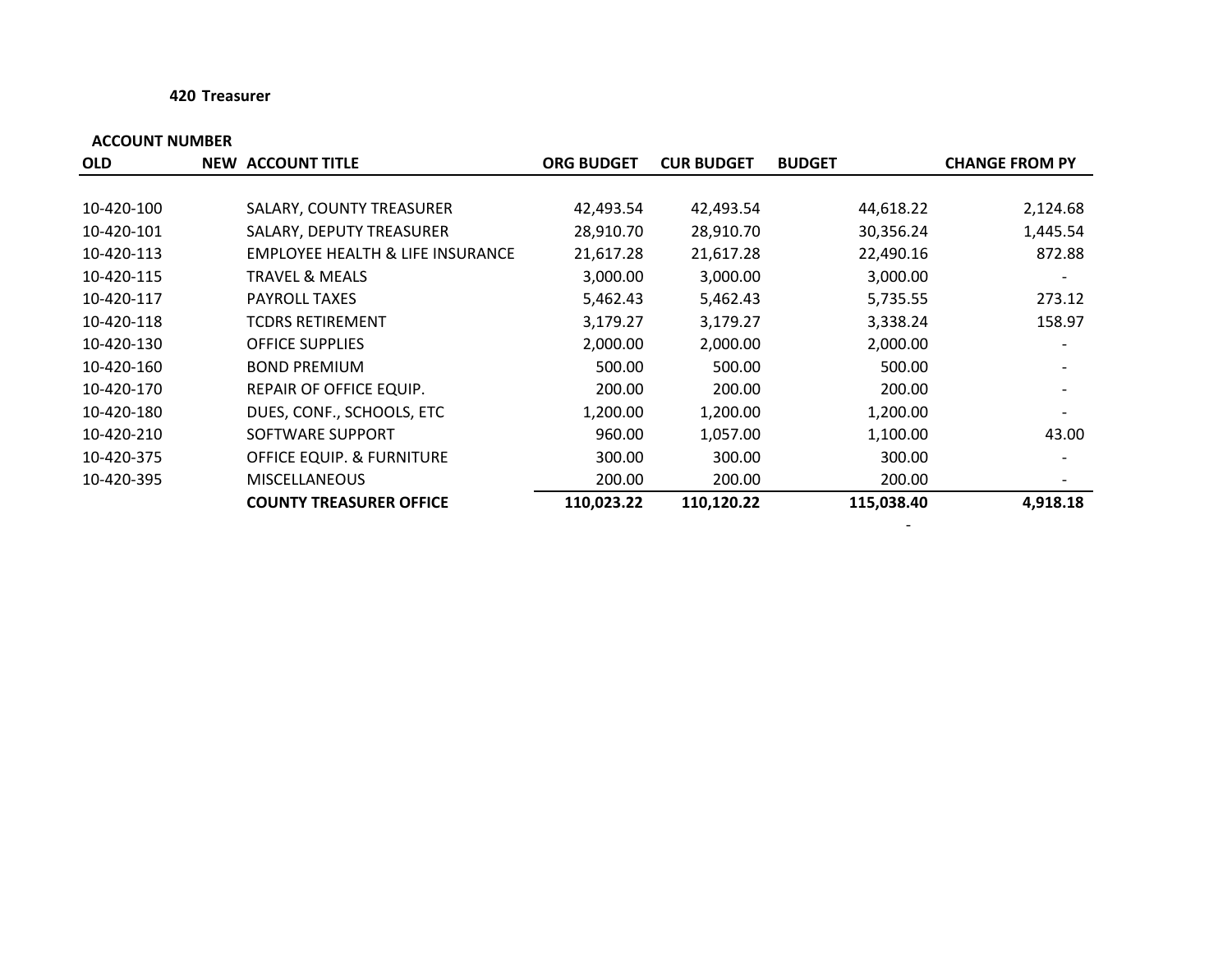## **431 JP Precinct 1**

| <b>OLD</b> | <b>NEW ACCOUNT TITLE</b>                    | <b>ORG BUDGET</b> | <b>CUR BUDGET</b> | <b>BUDGET</b> | <b>CHANGE FROM PY</b> |
|------------|---------------------------------------------|-------------------|-------------------|---------------|-----------------------|
|            |                                             |                   |                   |               |                       |
| 10-431-100 | SALARY, JUSTICE OF PEACE                    | 35,992.32         | 35,992.32         | 37,791.94     | 1,799.62              |
| 10-431-101 | SALARY, SECRETARY                           | 13,267.80         | 13,267.80         | 13,931.19     | 663.39                |
| 10-431-109 | SALARY, CLEANING STIPEND                    | 1,890.00          | 1,890.00          | 1,984.50      | 94.50                 |
| 10-431-113 | <b>EMPLOYEE HEALTH &amp; LIFE INSURANCE</b> | 10,808.64         | 10,808.64         | 11,245.08     | 436.44                |
| 10-431-115 | <b>TRAVEL &amp; MEAL EXPENSE</b>            | 1,500.00          | 1,500.00          | 1,500.00      |                       |
| 10-431-117 | <b>PAYROLL TAXES</b>                        | 3,912.98          | 3,912.98          | 4,108.63      | 195.65                |
| 10-431-118 | <b>TEXAS CO &amp; DIST RETIREMENT</b>       | 2,277.46          | 2,277.46          | 2,391.33      | 113.87                |
| 10-431-119 | <b>VOIANCE INTERPRETER SERVICE</b>          | 100.00            | 100.00            | 100.00        |                       |
| 10-431-130 | <b>OFFICE SUPPLIES</b>                      | 1,000.00          | 1,000.00          | 1,000.00      |                       |
| 10-431-131 | <b>POSTAGE</b>                              | 1,000.00          | 1,000.00          | 1,000.00      |                       |
| 10-431-135 | POST OFFICE BOX RENT                        | 62.00             | 62.00             | 62.00         |                       |
| 10-431-145 | <b>JP JURY</b>                              | 100.00            | 100.00            | 100.00        |                       |
| 10-431-170 | REPAIR OF OFFICE EQUIP.                     | 200.00            | 200.00            | 200.00        |                       |
| 10-431-175 | REPAIR OF OFFICE BLDG.                      | 2,500.00          | 2,500.00          | 2,500.00      |                       |
| 10-431-180 | DUES, CONF., SCHOOLS, ETC                   | 770.00            | 770.00            | 770.00        |                       |
| 10-431-190 | <b>MOBILE PHONE STIPEND</b>                 | 540.00            | 540.00            | 540.00        |                       |
| 10-431-210 | <b>SERVICE &amp; MAINTENANCE CONTRACT</b>   | 404.52            | 404.52            | 404.52        |                       |
| 10-431-295 | PEST CONTROL                                | 400.00            | 400.00            | 400.00        |                       |
| 10-431-360 | <b>UTILITIES</b>                            | 4,000.00          | 4,000.00          | 4,000.00      |                       |
| 10-431-365 | <b>TELEPHONE</b>                            | 6,840.00          | 6,840.00          | 6,840.00      |                       |
| 10-431-375 | <b>OFFICE EQUIP. &amp; FURNITURE</b>        | 250.00            | 250.00            | 250.00        |                       |
| 10-431-395 | <b>MISCELLANEOUS</b>                        | 100.00            | 100.00            | 100.00        |                       |
| 10-431-400 | <b>BOND PREMIUM</b>                         | 178.00            | 178.00            | 178.00        |                       |
|            | <b>JUSTICE OF THE PEACE #1</b>              | 88,093.72         | 88,093.72         | 91,397.19     | 3,303.47              |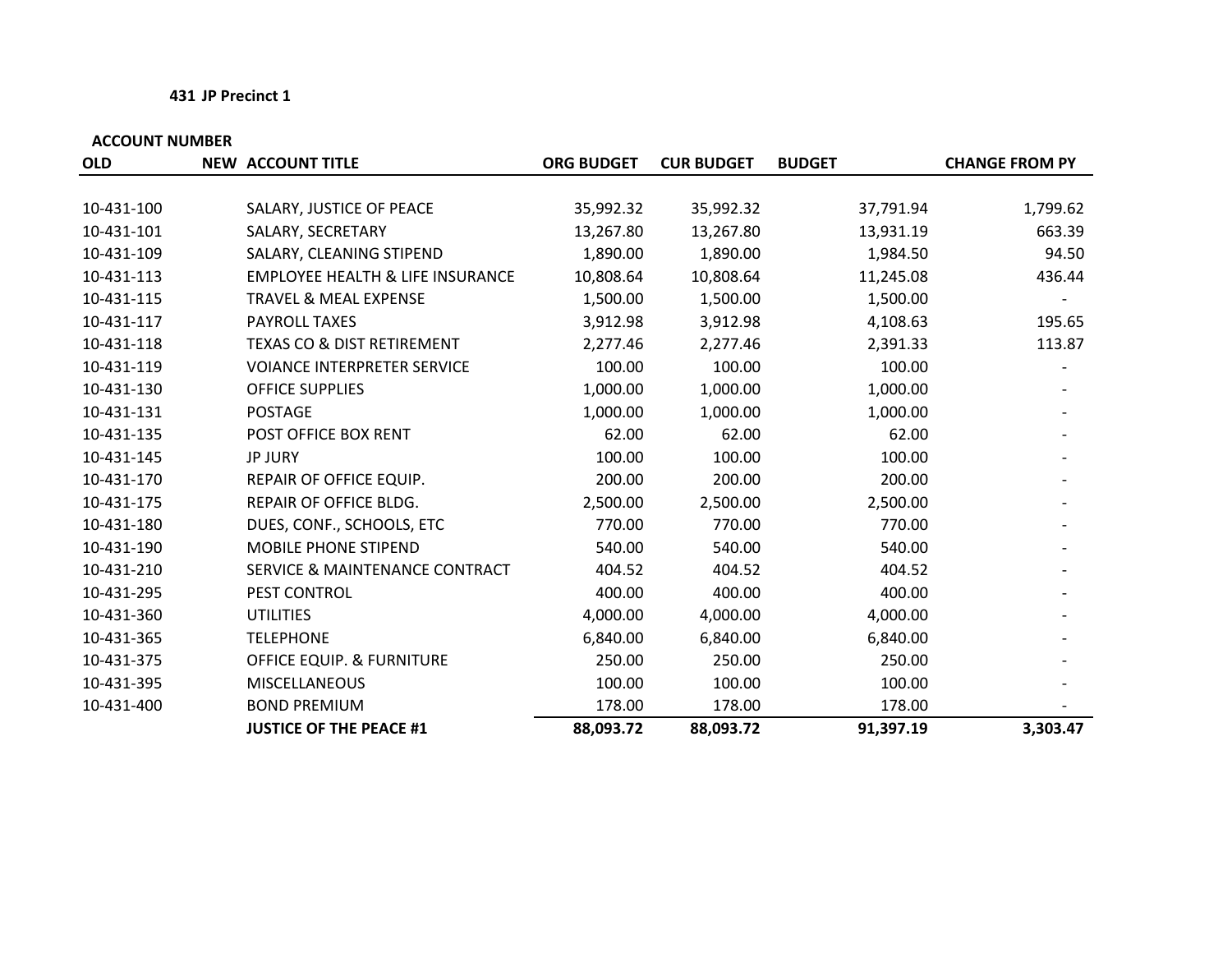## **433 JP Precinct 3**

| <b>OLD</b> | <b>NEW ACCOUNT TITLE</b>                    | <b>ORG BUDGET</b> | <b>CUR BUDGET</b> | <b>BUDGET</b> | <b>CHANGE FROM PY</b> |
|------------|---------------------------------------------|-------------------|-------------------|---------------|-----------------------|
|            |                                             |                   |                   |               |                       |
| 10-433-100 | SALARY, JUSTICE OF PEACE                    | 35,992.32         | 35,992.32         | 37,791.94     | 1,799.62              |
| 10-433-105 | SALARY, J.P.#3 SECRETARY                    | 26,061.40         | 26,061.40         | 27,364.47     | 1,303.07              |
| 10-433-113 | <b>EMPLOYEE HEALTH &amp; LIFE INSURANCE</b> | 21,617.28         | 21,617.28         | 22,490.16     | 872.88                |
| 10-433-115 | <b>TRAVEL EXPENSE</b>                       | 3,500.00          | 3,500.00          | 3,500.00      |                       |
| 10-433-117 | PAYROLL TAXES                               | 4,747.11          | 4,747.11          | 4,984.47      | 237.36                |
| 10-433-118 | <b>TCDRS RETIREMENT</b>                     | 2,762.94          | 2,762.94          | 2,901.09      | 138.15                |
| 10-433-119 | <b>VOIANCE INTERPRETER</b>                  | 100.00            | 100.00            | 100.00        |                       |
| 10-433-130 | <b>OFFICE SUPPLIES</b>                      | 2,000.00          | 2,000.00          | 2,000.00      |                       |
| 10-433-136 | SOFTWARE MAINT., ETC.                       |                   |                   |               |                       |
| 10-433-145 | J.P. JURY                                   | 200.00            | 200.00            | 200.00        |                       |
| 10-433-165 | REPAIR OF RADIO EQUIPMENT                   |                   |                   |               |                       |
| 10-433-170 | REPAIR OF OFFICE EQUIP.                     | 500.00            | 500.00            | 500.00        |                       |
| 10-433-180 | DUES, CONF., SCHOOLS, ETC                   | 2,000.00          | 2,000.00          | 2,000.00      |                       |
| 10-433-190 | <b>MOBILE PHONES &amp; DATA</b>             | 540.00            | 540.00            | 540.00        |                       |
| 10-433-210 | SERVICE & MAINT. CONTRACT                   | 681.12            | 681.12            | 681.12        |                       |
| 10-433-375 | <b>OFFICE EQUIP. &amp; FURNITURE</b>        | 1,000.00          | 1,000.00          | 1,000.00      |                       |
| 10-433-395 | <b>MISCELLANEOUS</b>                        | 200.00            | 200.00            | 200.00        |                       |
| 10-433-400 | <b>BOND PREMIUM</b>                         | 178.00            | 178.00            | 200.00        | 22.00                 |
|            | <b>JUSTICE OF THE PEACE #3</b>              | 102,080.17        | 102,080.17        | 106,453.24    | 4,373.07              |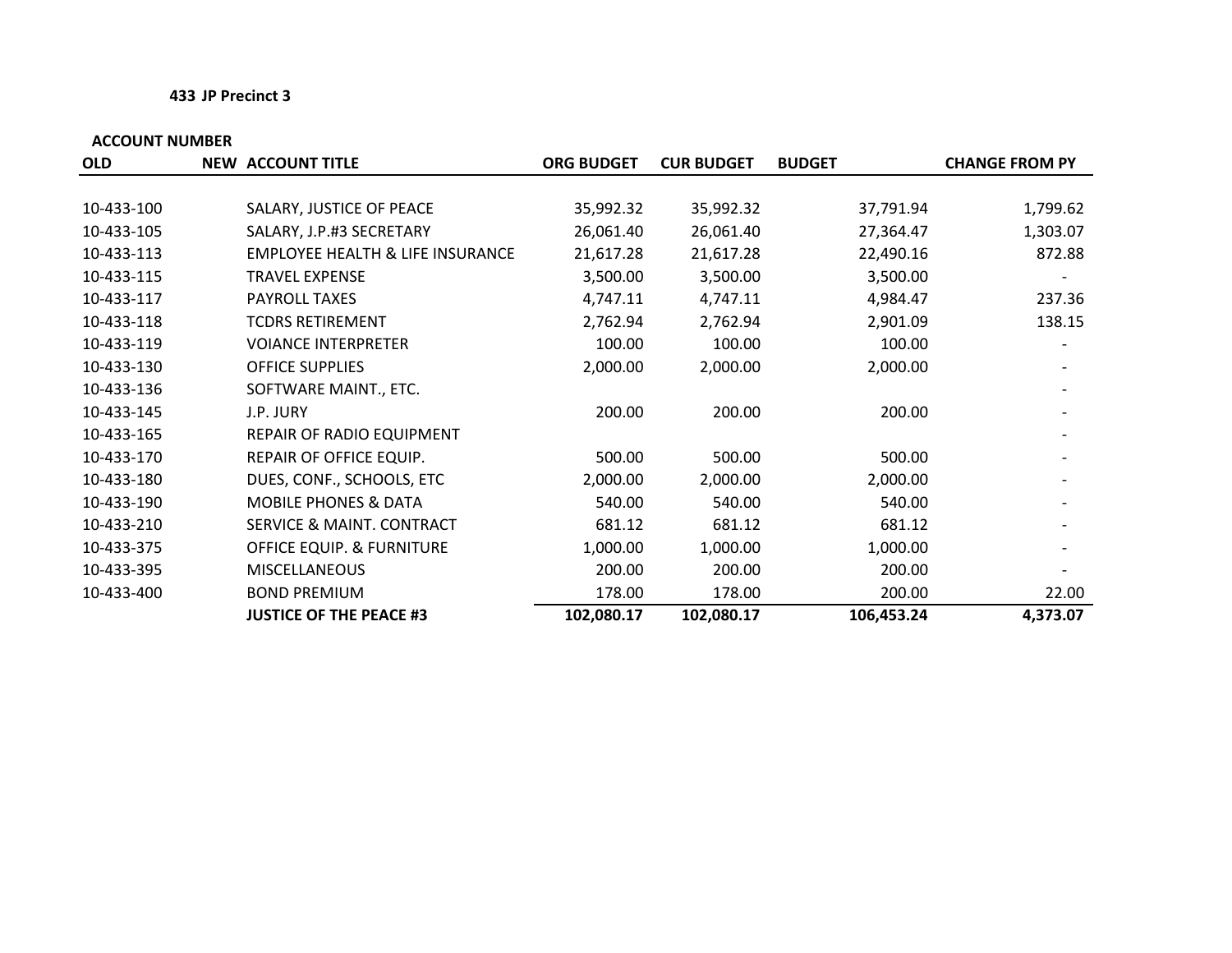## **434 JP Precinct 4**

| <b>OLD</b> | <b>NEW ACCOUNT TITLE</b>                    | <b>ORG BUDGET</b> | <b>CUR BUDGET</b> | <b>BUDGET</b> | <b>CHANGE FROM PY</b> |
|------------|---------------------------------------------|-------------------|-------------------|---------------|-----------------------|
|            |                                             |                   |                   |               |                       |
| 10-434-100 | SALARY, JUSTICE OF PEACE                    | 35,992.32         | 35,992.32         | 37,791.94     | 1,799.62              |
| 10-434-101 | SALARY, SECRETARY                           | 13,267.80         | 13,267.80         | 13,931.19     | 663.39                |
| 10-434-109 | SALARY, CLEANING STIPEND                    | 1,890.00          | 1,890.00          | 1,984.50      | 94.50                 |
| 10-434-113 | <b>EMPLOYEE HEALTH &amp; LIFE INSURANCE</b> | 10,808.64         | 10,808.64         | 11,245.08     | 436.44                |
| 10-434-115 | <b>TRAVEL &amp; MEAL EXPENSE</b>            | 1,900.00          | 1,900.00          | 1,900.00      |                       |
| 10-434-117 | PAYROLL TAXES                               | 3,912.98          | 3,912.98          | 4,108.63      | 195.65                |
| 10-434-118 | <b>TCDRS RETIREMENT</b>                     | 2,277.46          | 2,277.46          | 2,391.33      | 113.87                |
| 10-434-119 | <b>VOIANCE INTERPRETER</b>                  | 100.00            | 100.00            | 100.00        |                       |
| 10-434-130 | <b>OFFICE SUPPLIES</b>                      | 1,500.00          | 1,500.00          | 1,500.00      |                       |
| 10-434-131 | <b>POSTAGE</b>                              | 600.00            | 600.00            | 600.00        |                       |
| 10-434-145 | <b>JP JURY</b>                              | 100.00            | 100.00            | 100.00        |                       |
| 10-434-170 | REPAIR OF OFFICE EQUIP.                     | 500.00            | 500.00            | 500.00        |                       |
| 10-434-175 | REPAIR OF OFFICE BLDG.                      | 5,000.00          | 5,000.00          | 5,000.00      |                       |
| 10-434-180 | DUES, CONF., SCHOOLS, ETC                   | 735.00            | 735.00            | 735.00        |                       |
| 10-434-190 | <b>MOBILE PHONES &amp; DATA</b>             | 540.00            | 540.00            | 540.00        |                       |
| 10-434-210 | <b>SERVICE &amp; MAINTENANCE CONTRACT</b>   | 681.00            | 681.00            | 681.12        | 0.12                  |
| 10-434-295 | PEST CONTROL                                | 360.00            | 360.00            | 360.00        |                       |
| 10-434-360 | <b>UTILITIES</b>                            | 2,800.00          | 2,800.00          | 2,800.00      |                       |
| 10-434-365 | <b>TELEPHONE</b>                            | 6,630.00          | 6,630.00          | 6,630.00      |                       |
| 10-434-375 | <b>OFFICE EQUIP. &amp; FURNITURE</b>        | 2,000.00          | 2,000.00          | 2,000.00      |                       |
| 10-434-395 | <b>MISCELLANEOUS</b>                        | 50.00             | 50.00             | 100.00        | 50.00                 |
| 10-434-400 | <b>BOND PREMIUM</b>                         | 178.00            | 178.00            | 178.00        |                       |
|            | <b>JUSTICE OF THE PEACE #4</b>              | 91,823.20         | 91,823.20         | 95,176.79     | 3,353.59              |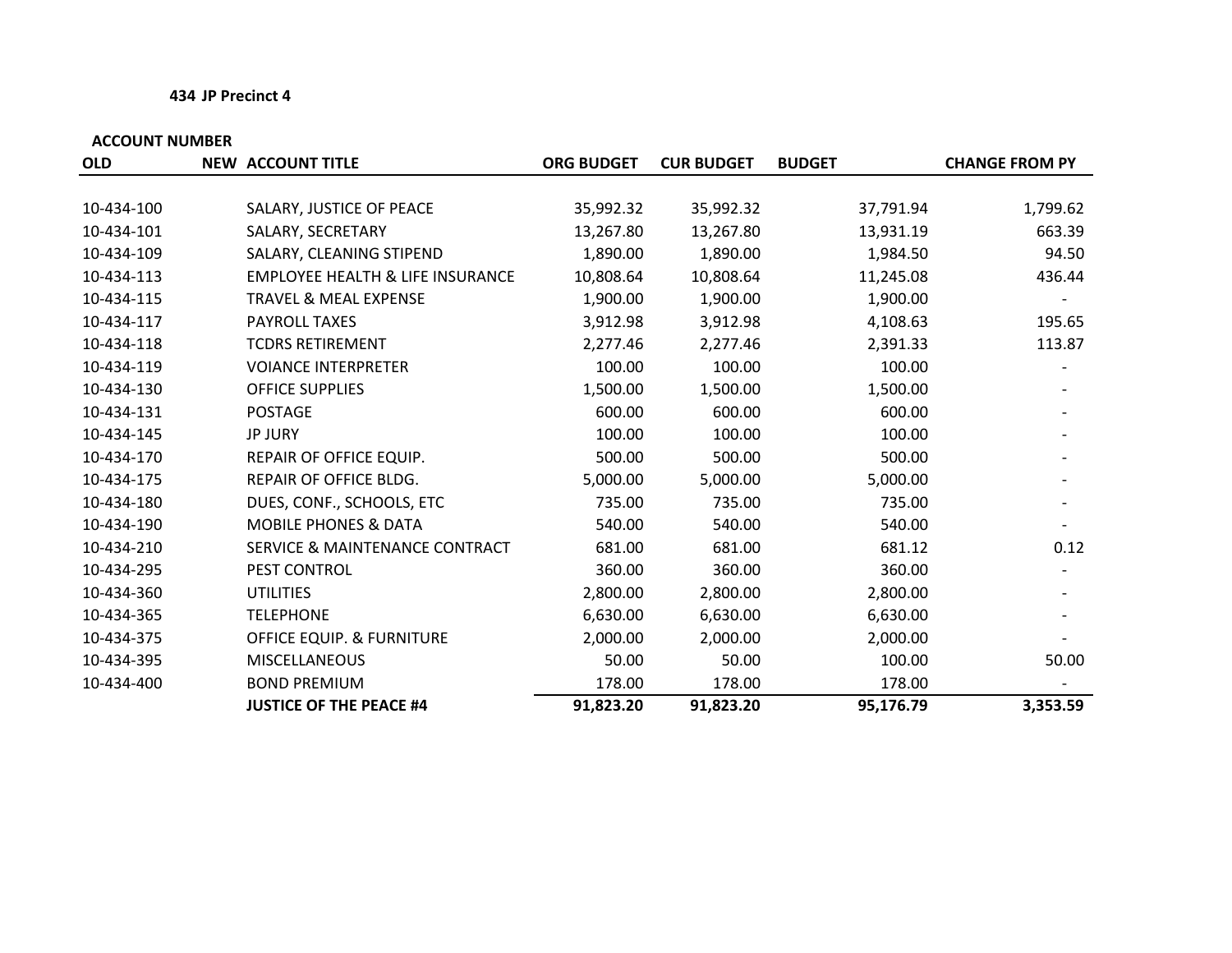## **435 Indigent Healthcare**

| <b>OLD</b> | <b>NEW ACCOUNT TITLE</b>                  | <b>ORG BUDGET</b> | <b>CUR BUDGET</b> | <b>BUDGET</b> | <b>CHANGE FROM PY</b> |
|------------|-------------------------------------------|-------------------|-------------------|---------------|-----------------------|
|            |                                           |                   |                   |               |                       |
| 10-435-100 | SALARY INDIGENT HEALTH CARE ADMTR.        | 3,785.15          | 3,785.15          | 3.974.41      | 189.26                |
| 10-435-113 | <b>EMPLOYEE HEALTH INSURANCE</b>          |                   |                   |               |                       |
| 10-435-115 | <b>TRAVEL EXPENSE</b>                     | 1,500.00          | 1,500.00          | 1,500.00      |                       |
| 10-435-117 | <b>PAYROLL TAXES</b>                      | 289.56            | 289.56            | 304.04        | 14.48                 |
| 10-435-118 | <b>TCDRS RETIREMENT</b>                   | 168.53            | 168.53            | 176.96        | 8.43                  |
| 10-435-130 | <b>OFFICE SUPPLIES</b>                    | 500.00            | 500.00            | 500.00        |                       |
| 10-435-136 | SOFTWARE EXPENSES                         | 12,000.00         | 12,000.00         | 12,708.00     | 708.00                |
| 10-435-180 | DUES, CONFERENCES, SCHOOLS, ETC.          | 500.00            | 500.00            | 500.00        |                       |
| 10-435-210 | SERVICE & MAINT CONTRACT                  | 500.00            | 500.00            | 500.00        |                       |
| 10-435-456 | INDIGENT HEALTH CARE                      | 293,965.83        | 293,965.83        | 330,136.89    | 36,171.06             |
|            | <b>INDIGENT HEALTH CARE ADMINISTRATOR</b> | 313,209.07        | 313,209.07        | 350,300.30    | 37,091.23             |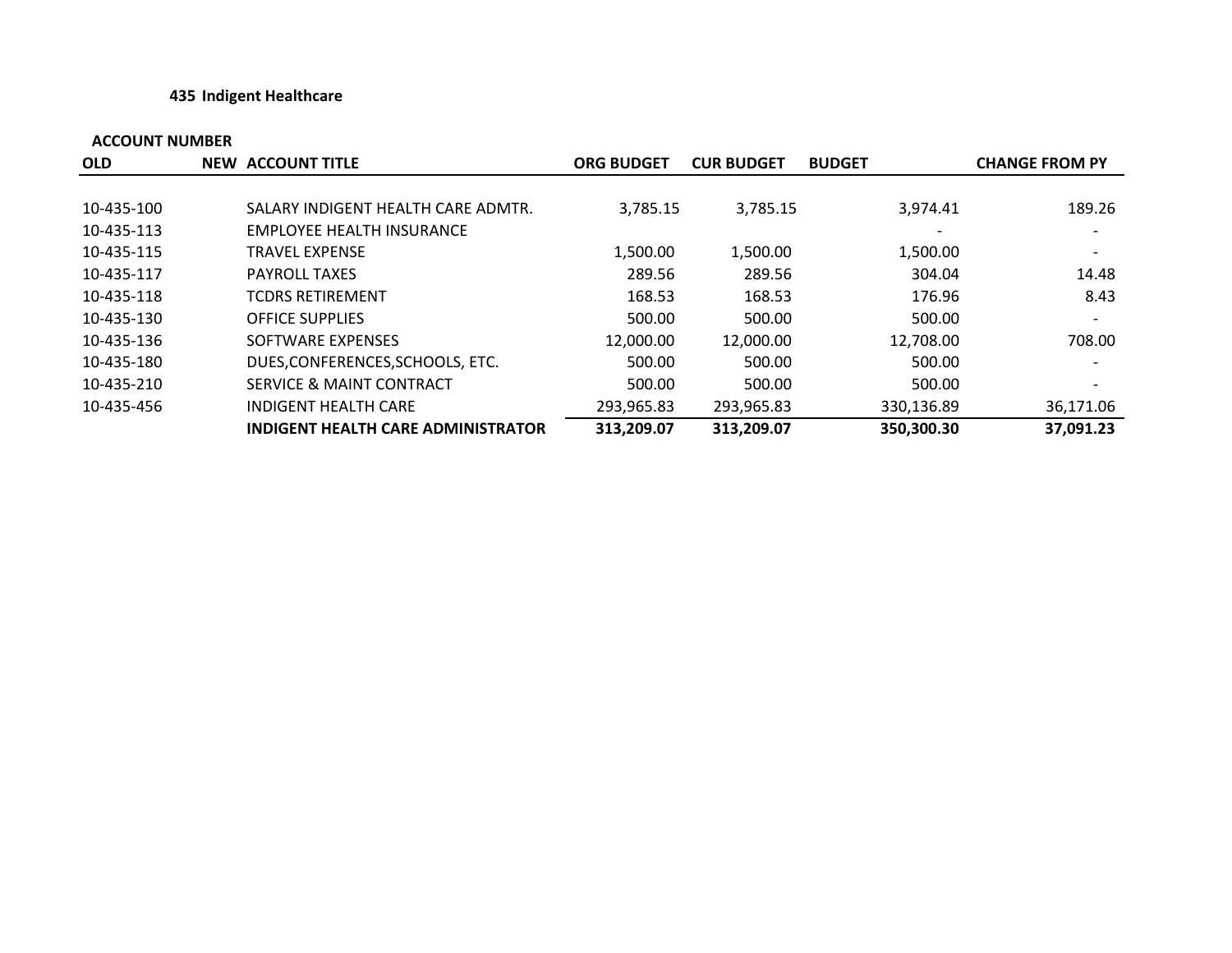## **440 Tax Assessor/Collector**

| <b>OLD</b> | <b>NEW ACCOUNT TITLE</b>                |            | ORG BUDGET CUR BUDGET BUDGET |            | <b>CHANGE FROM COMMENTS</b> |
|------------|-----------------------------------------|------------|------------------------------|------------|-----------------------------|
|            |                                         |            |                              |            |                             |
| 10-440-100 | SALARY, TAX ASSESSOR/COLL               | 42,493.54  | 42,493.54                    | 44,618.22  | 2,124.68                    |
| 10-440-101 | SALARY, DEPUTY TAX COLLEC               | 139,464.00 | 139,464.00                   | 146,437.20 | 6,973.20                    |
| 10-440-102 | <b>OVERTIME</b>                         | 7,500.00   | 7,500.00                     | 7,500.00   |                             |
| 10-440-105 | SALARY, PART-TIME HELP                  | 11,350.52  | 11,350.52                    | 20,338.06  | 8,987.54                    |
| 10-440-113 | <b>EMPLOYEE HEALTH &amp; LIFE INSUI</b> | 64,139.04  | 64,139.04                    | 66,703.68  | 2,564.64                    |
| 10-440-115 | <b>TRAVEL &amp; MEALS</b>               | 6,000.00   | 6,000.00                     | 6,000.00   |                             |
| 10-440-117 | <b>PAYROLL TAXES</b>                    | 15,361.82  | 15,361.82                    | 16,745.35  | 1,383.53                    |
| 10-440-118 | <b>TCDRS RETIREMENT</b>                 | 8,940.98   | 8,940.98                     | 9,746.23   | 805.25                      |
| 10-440-119 | <b>VOIANCE INTERPRETER</b>              | 100.00     | 100.00                       | 100.00     |                             |
| 10-440-130 | <b>OFFICE SUPPLIES</b>                  | 4,500.00   | 4,500.00                     | 4,500.00   |                             |
| 10-440-136 | SOFTWARE MAINT., ETC.                   |            |                              |            |                             |
| 10-440-160 | <b>BOND PREMIUM</b>                     | 2,037.00   | 2,037.00                     | 3,250.00   | 1,213.00                    |
| 10-440-165 | <b>NOTARY RENEWAL</b>                   | 139.00     | 139.00                       | 139.00     |                             |
| 10-440-170 | REPAIR OF OFFICE EQUIP.                 | 500.00     | 500.00                       | 500.00     |                             |
| 10-440-180 | DUES, CONF., SCHOOLS, ETC               | 1,750.00   | 2,100.00                     | 2,100.00   |                             |
| 10-440-190 | <b>VOTER REGISTRATION</b>               | 4,500.00   | 4,500.00                     | 4,500.00   |                             |
| 10-440-210 | <b>SERVICE &amp; MAINT. CONTRACT</b>    | 2,304.00   | 2,304.00                     | 2,304.00   |                             |
| 10-440-220 | <b>DMV COMPUTER LEASE</b>               | 800.00     | 800.00                       |            | (800.00) moved to IT dept   |
| 10-440-230 | DATA PRESERVATION                       | 9,000.00   | 9,000.00                     | 9,000.00   |                             |
| 10-440-280 | <b>CONTRACT LABOR</b>                   | 200.00     | 200.00                       | 200.00     |                             |
| 10-440-375 | <b>OFFICE EQUIP. &amp; FURNITURE</b>    | 500.00     | 500.00                       | 500.00     |                             |
| 10-440-380 | TAX ROLL & MAIL STATEMENT               | 2,250.00   | 2,250.00                     | 2,250.00   |                             |
| 10-440-395 | <b>MISCELLANEOUS</b>                    | 750.00     | 750.00                       | 1,000.00   | 250.00                      |
|            | <b>TAX ASSESSOR / COLLECTOR</b>         | 324,579.90 | 324,929.90                   | 348,431.74 | 23,501.84                   |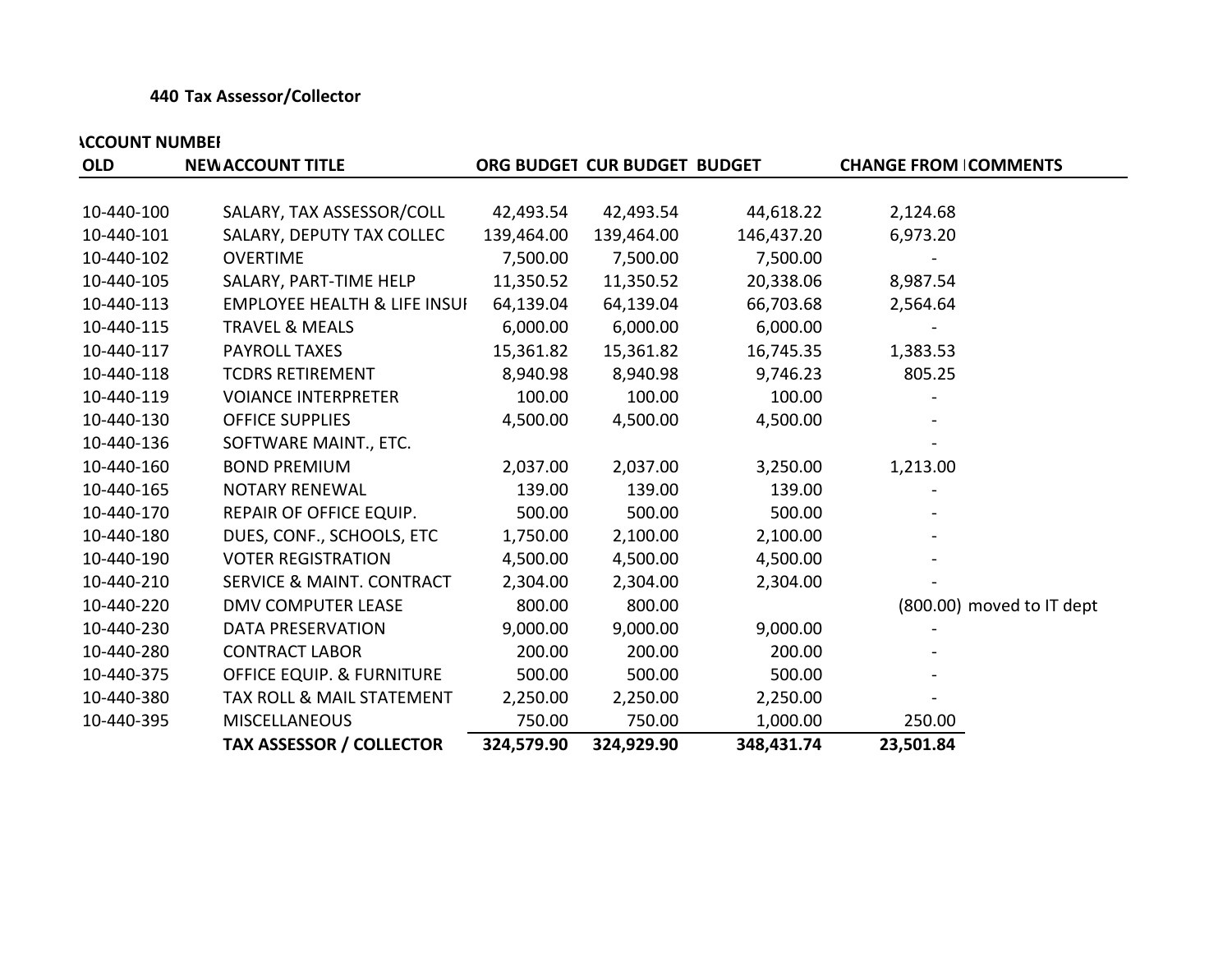## **450 Sheriff**

| <b>OLD</b> | <b>NEW ACCOUNT TITLE</b>                    | <b>ORG BUDGET</b> | <b>CUR BUDGET</b> | <b>BUDGET</b> | <b>CHANGE FROM PY</b> |
|------------|---------------------------------------------|-------------------|-------------------|---------------|-----------------------|
|            |                                             |                   |                   |               |                       |
| 10-450-100 | SALARY, SHERIFF                             | 53,156.54         | 53,156.54         | 55,814.37     | 2,657.83              |
| 10-450-101 | SALARY, DEPUTY SHERIFFS                     | 205,614.86        | 205,614.86        | 257,530.10    | 51,915.24             |
| 10-450-102 | <b>OVERTIME</b>                             | 50,000.00         | 50,000.00         | 50,000.00     |                       |
| 10-450-103 | SALARY, DISPATCHERS                         | 218,400.27        | 218,400.27        | 227,951.82    | 9,551.55              |
| 10-450-104 | SALARY, JAILER                              | 35,264.23         | 35,264.23         | 37,027.44     | 1,763.21              |
| 10-450-105 | SALARY, PART-TIME HELP                      | 73,096.84         | 73,096.84         | 58,407.80     | (14,689.04)           |
| 10-450-111 | <b>CLOTHING ALLOWANCE</b>                   | 5,000.00          | 5,000.00          | 5,000.00      |                       |
| 10-450-113 | <b>EMPLOYEE HEALTH &amp; LIFE INSURANCE</b> | 162,129.60        | 162,129.60        | 191,148.36    | 29,018.76             |
| 10-450-115 | <b>TRAVEL &amp; MEALS</b>                   | 10,000.00         | 10,000.00         | 7,500.00      | (2,500.00)            |
| 10-450-117 | PAYROLL TAXES                               | 48,618.26         | 48,618.26         | 52,534.96     | 3,916.70              |
| 10-450-118 | <b>TCDRS RETIREMENT</b>                     | 28,297.10         | 28,297.10         | 30,576.72     | 2,279.62              |
| 10-450-119 | <b>VOIANCE INTERPRETER</b>                  | 50.00             | 50.00             | 100.00        | 50.00                 |
| 10-450-130 | <b>OFFICE SUPPLIES</b>                      | 6,000.00          | 6,000.00          | 6,000.00      |                       |
| 10-450-165 | RADIO & REPAIR RADIO EQMT                   | 3,500.00          | 3,500.00          | 3,000.00      | (500.00)              |
| 10-450-170 | REPAIR OF OFFICE EQUIP.                     | 1,000.00          | 1,000.00          | 1,000.00      |                       |
| 10-450-180 | DUES, CONF., SCHOOLS, ETC                   | 6,000.00          | 6,000.00          | 5,000.00      | (1,000.00)            |
| 10-450-181 | <b>LEOSE EDUCATION</b>                      |                   |                   |               |                       |
| 10-450-185 | PRE-EMPLOYMENT PHYSICAL                     | 2,000.00          | 2,000.00          | 2,000.00      |                       |
| 10-450-210 | SERVICE & MAINT. CONTRACT                   | 1,919.52          | 1,919.52          | 1,919.52      |                       |
| 10-450-260 | <b>JAIL SUPPLIES</b>                        | 13,384.00         | 13,384.00         | 15,000.00     | 1,616.00              |
| 10-450-261 | <b>AMMUNITION</b>                           | 2,000.00          | 2,000.00          | 2,000.00      |                       |
| 10-450-275 | REPAIR LAWNMOWER, FUEL,                     | 100.00            | 100.00            | 100.00        |                       |
| 10-450-280 | <b>CONTRACT LABOR</b>                       | 800.00            | 800.00            | 800.00        |                       |
| 10-450-285 | <b>JAIL BUILDING REPAIR</b>                 | 35,000.00         | 45,000.00         | 100,000.00    | 55,000.00             |
| 10-450-295 | PEST CONTROL                                | 916.68            | 916.68            | 1,000.00      | 83.32                 |
| 10-450-310 | ROOM AND BOARD                              | 16,000.00         | 16,000.00         | 17,500.00     | 1,500.00              |
| 10-450-320 | HOUSING INMATES-OUT OF COUNTY               | 250,000.00        | 250,000.00        | 200,000.00    | (50,000.00)           |
| 10-450-335 | PRISONER MEDICAL CARE                       | 37,500.00         | 37,500.00         | 37,500.00     |                       |
| 10-450-340 | <b>CAR EXPENSE</b>                          | 65,000.00         | 70,096.14         | 65,000.00     | (5,096.14)            |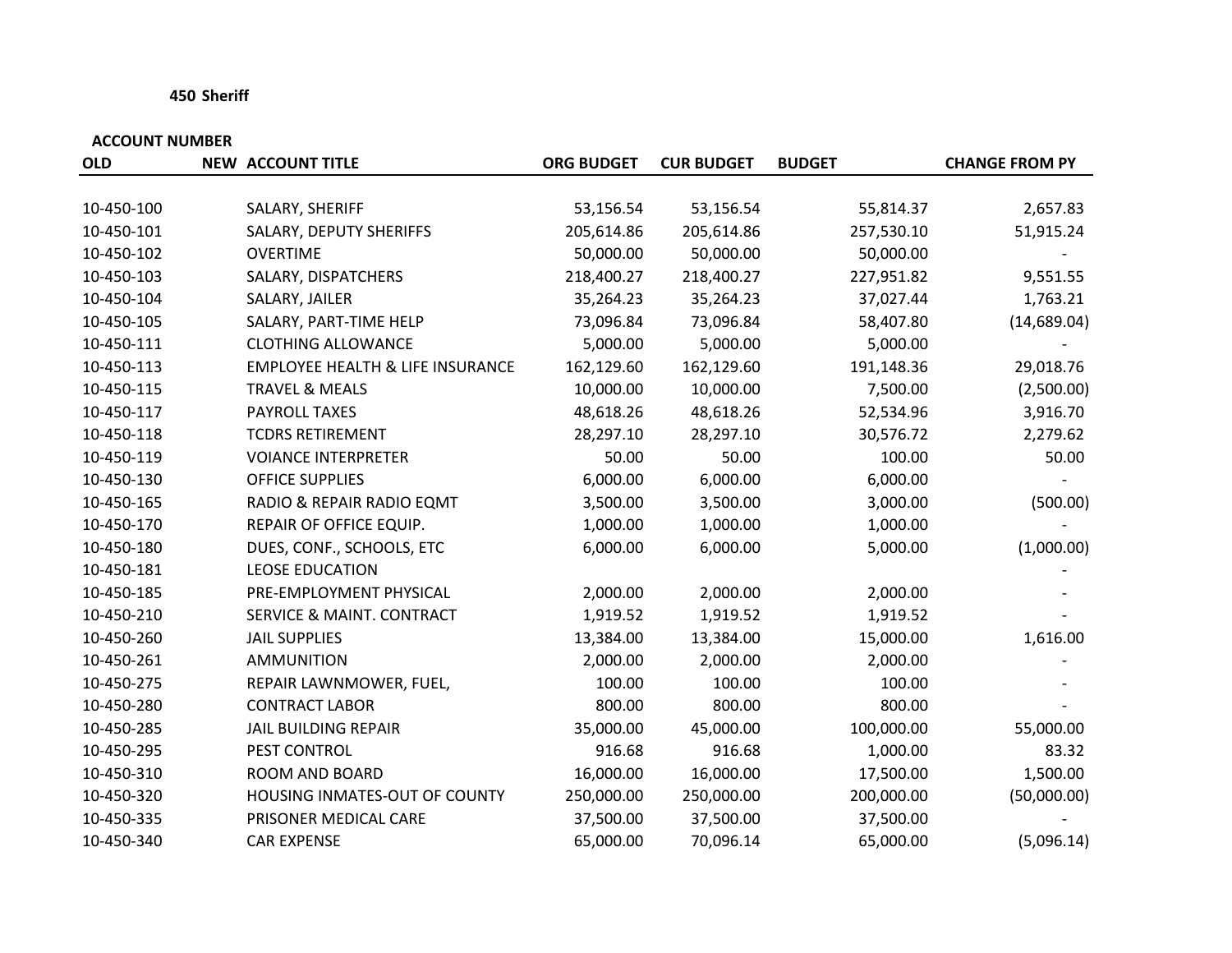|            | <b>SHERIFF'S OFFICE</b>              | 1,417,648.90 | 1,390,745.04 | 1,537,633.10 | 146,888.06 |
|------------|--------------------------------------|--------------|--------------|--------------|------------|
| 10-450-696 | <b>COPSYNC INTEREST</b>              |              |              |              |            |
| 10-450-695 | <b>COPSYNC</b>                       |              |              |              |            |
| 10-450-435 | <b>SUBSCRIPTIONS</b>                 | 1,500.00     | 1,500.00     | 2,000.00     | 500.00     |
| 10-450-430 | VEHICLE GRANT MATCH                  |              |              |              |            |
| 10-450-425 | STUN GUNS AND PEPPER SPRAY           | 2,000.00     | 2,000.00     | 1,000.00     | (1,000.00) |
| 10-450-420 | <b>ARMOR VEST</b>                    | 2,500.00     | 2,500.00     | 2,000.00     | (500.00)   |
| 10-450-415 | PRISONER TRANSPORT                   | 3,500.00     | 3,500.00     | 3,500.00     |            |
| 10-450-411 | CAPITAL LEASE INTEREST PAYMENTS      | 6,590.68     | 3,090.68     | 7,107.12     | 4,016.44   |
| 10-450-410 | CAPITAL LEASE PRINCIPAL PAYMENTS     | 51,635.32    | 9,635.32     | 65,439.88    | 55,804.56  |
| 10-450-400 | <b>BOND PREMIUM</b>                  | 350.00       | 350.00       | 350.00       |            |
| 10-450-395 | <b>MISCELLANEOUS</b>                 | 1,000.00     | 405.00       | 1,000.00     | 595.00     |
| 10-450-375 | <b>OFFICE EQUIP. &amp; FURNITURE</b> | 2,000.00     | 2,595.00     | 2,000.00     | (595.00)   |
| 10-450-365 | MOBILE PHONES AND DATA PLAN          | 7,500.00     | 11,000.00    | 13,500.00    | 2,500.00   |
| 10-450-360 | <b>UTILITIES</b>                     | 8,000.00     | 8,000.00     | 8,000.00     |            |
| 10-450-345 | <b>OUT OF COUNTY MEALS</b>           | 325.00       | 325.00       | 325.00       |            |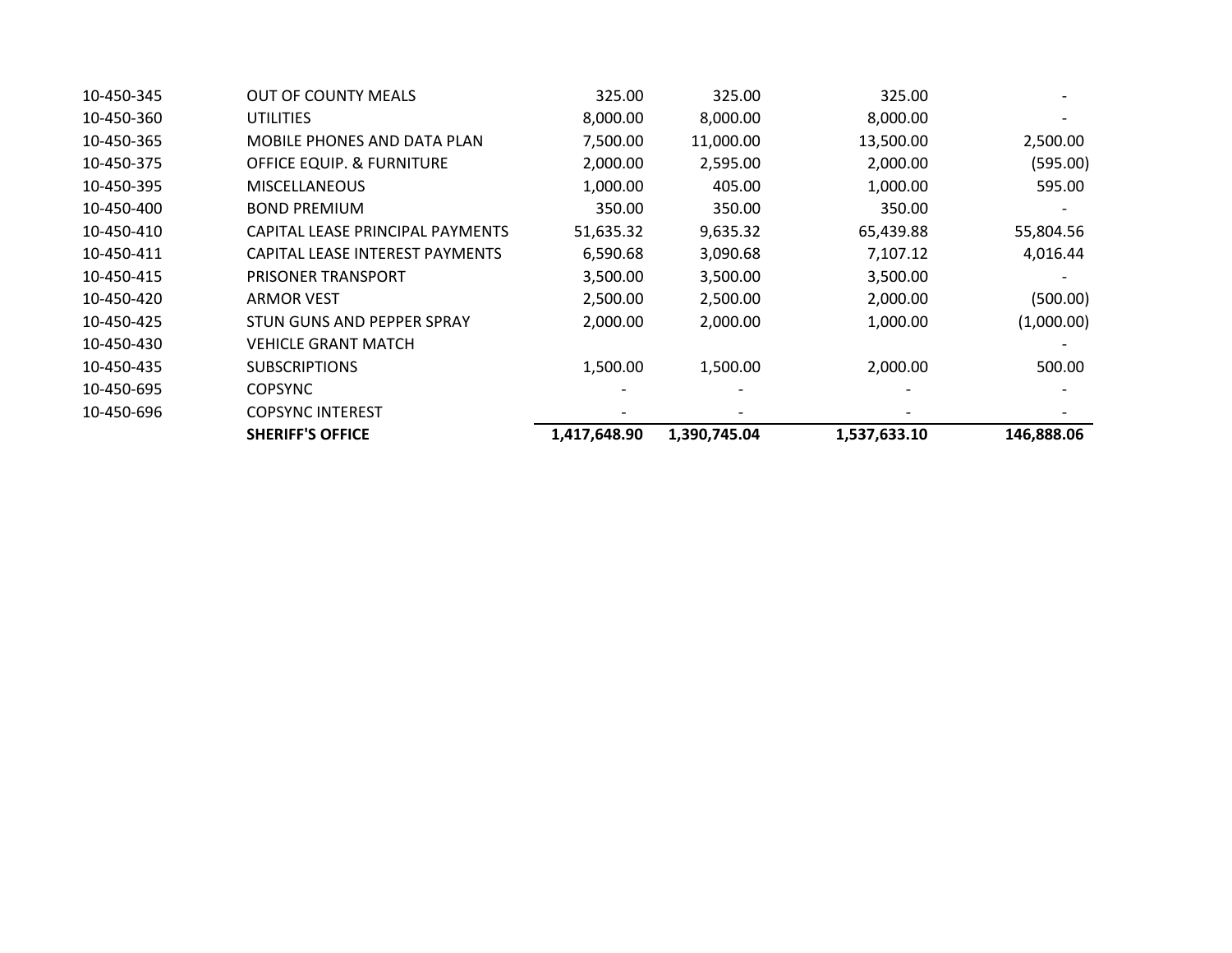## **460 Courthouse Building**

| <b>OLD</b> | <b>NEW ACCOUNT TITLE</b>                    | <b>ORG BUDGET</b> | <b>CUR BUDGET</b> | <b>BUDGET</b> | <b>CHANGE FROM PY</b> |
|------------|---------------------------------------------|-------------------|-------------------|---------------|-----------------------|
|            |                                             |                   |                   |               |                       |
| 10-460-106 | SALARY, JANITOR                             | 25,239.67         | 25,239.67         | 26,501.65     | 1,261.98              |
| 10-460-108 | SALARY, SUPERVISOR BUILDING MAINTEN         | 3,780.00          | 3,780.00          | 3,969.00      | 189.00                |
| 10-460-113 | <b>EMPLOYEE HEALTH &amp; LIFE INSURANCE</b> | 10,808.64         | 10,808.64         | 11,245.08     | 436.44                |
| 10-460-115 | <b>TRAVEL &amp; MEAL EXPENSE</b>            | 200.00            | 200.00            | 200.00        |                       |
| 10-460-117 | <b>PAYROLL TAXES</b>                        | 2,220.00          | 2,220.00          | 2,331.00      | 111.00                |
| 10-460-118 | <b>TCDRS RETIREMENT</b>                     | 1,292.10          | 1,292.10          | 1,356.71      | 64.61                 |
| 10-460-120 | <b>CONTRACT CLEANING SERVICE</b>            |                   |                   |               |                       |
| 10-460-260 | <b>COURTHOUSE SUPPLIES</b>                  | 8,000.00          | 8,000.00          | 8,000.00      |                       |
| 10-460-265 | <b>LAWN CARE &amp; TREE SERVICE</b>         | 8,000.00          | 8,000.00          | 12,000.00     | 4,000.00              |
| 10-460-285 | <b>COURTHOUSE BUILDING REPAIRS</b>          | 100,000.00        | 100,000.00        | 12,000.00     | (88,000.00)           |
| 10-460-290 | ELEVATOR MAINT. & REPAIR                    | 49,656.79         | 49,656.79         |               | (49, 656.79)          |
| 10-460-295 | PEST CONTROL                                | 360.00            | 360.00            | 1,000.00      | 640.00                |
| 10-460-385 | <b>BOILER CERTIFICATE &amp; REPAIRS</b>     |                   |                   |               |                       |
| 10-460-391 | <b>OLD JAIL BUILDING REPAIRS</b>            | 40,000.00         | 40,000.00         |               | (40,000.00)           |
| 10-460-392 | <b>ANNEX RENOVATIONS &amp; REPAIRS</b>      | 80,000.00         | 80,000.00         |               | (80,000.00)           |
| 10-460-393 | CALVO BUILDING RENOVATIONS                  | 85,000.00         | 85,000.00         |               | (85,000.00)           |
| 10-460-394 | <b>BUILDINGS FOR TEMPORARY OPERATIONS</b>   | 100,000.00        | 100,000.00        | 75,600.00     | (24,400.00)           |
| 10-460-395 | <b>MISCELLANEOUS</b>                        | 1,000.00          | 1,000.00          | 1,000.00      |                       |
| 10-460-396 | PROMOTIONAL MATERIALS                       | 20,000.00         | 20,000.00         |               | (20,000.00)           |
| 10-460-397 | PROFESSIONAL FEES                           | 20,000.00         | 20,000.00         | 40,000.00     | 20,000.00             |
| 10-460-398 | NEW BUILDING IMPROVEMENTS                   | 80,000.00         | 80,000.00         | 250,000.00    | 170,000.00            |
|            | <b>COURTHOUSE BUILDING</b>                  | 635,557.20        | 635,557.20        | 445,203.44    | (190, 353.76)         |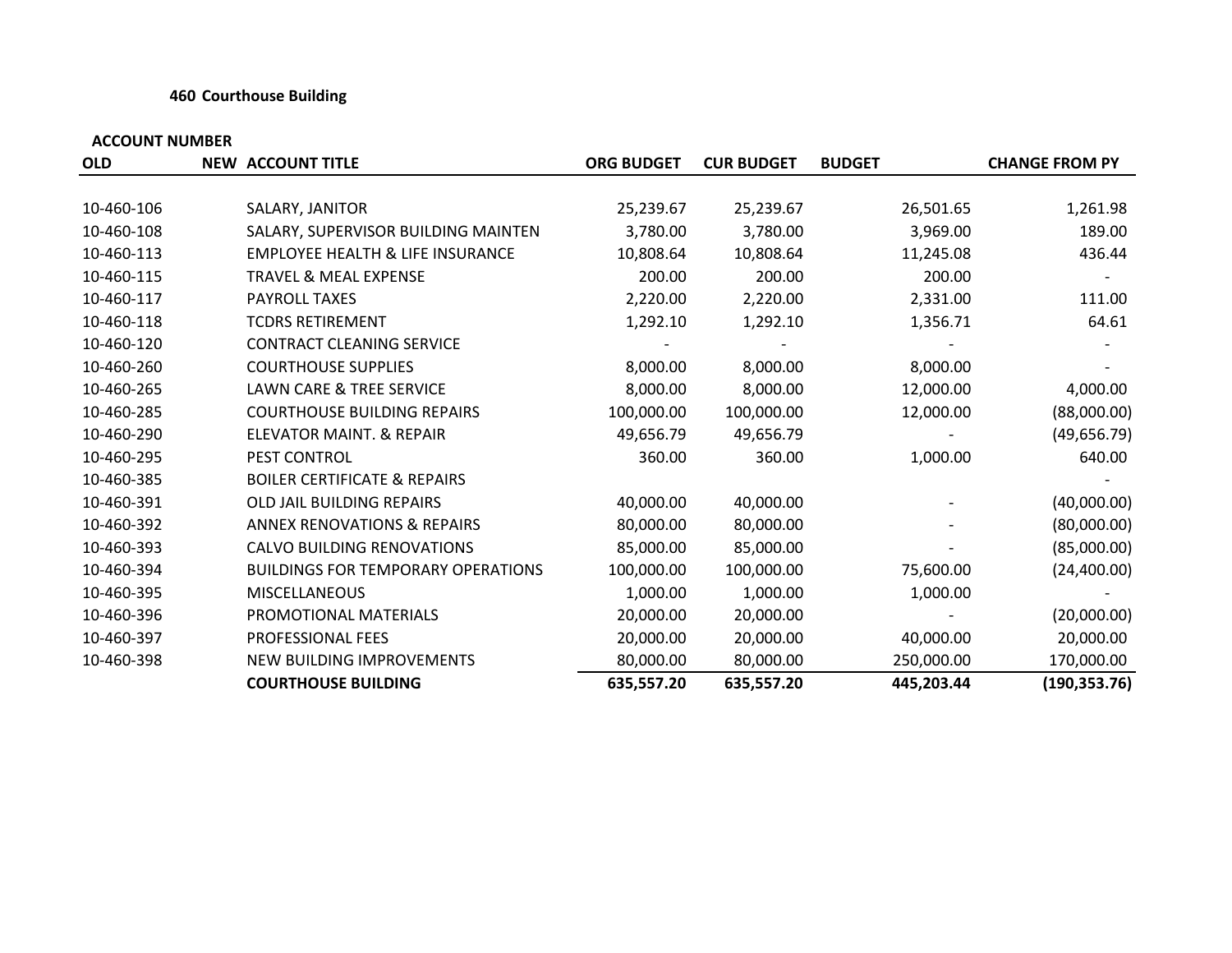## **465 County Insurance**

| <b>OLD</b> |    | <b>NEW ACCOUNT TITLE</b>           | <b>ORG BUDGET</b> | <b>CUR BUDGET</b> | <b>BUDGET</b> | <b>CHANGE FROM PY</b>    |
|------------|----|------------------------------------|-------------------|-------------------|---------------|--------------------------|
|            |    |                                    |                   |                   |               |                          |
| 10-465-160 | E. | PUBLIC OFFICIALS LIABILITY INS.    | 12,000.00         | 12,000.00         | 12,000.00     | $\overline{\phantom{0}}$ |
| 10-465-165 | E. | LAW ENFORCEMENT/CRIME INS.         | 8,000.00          | 8,000.00          | 8,500.00      | 500.00                   |
| 10-465-170 | Е  | BLANKET NOTARY ERRORS/OMISSION     | 200.00            | 200.00            | 200.00        | $\overline{\phantom{0}}$ |
| 10-465-370 | Е  | PROPERTY COVERAGE INSURANCE        | 32,500.00         | 32,500.00         | 60,000.00     | 27,500.00                |
| 10-465-375 | Е  | <b>GENERAL LIABILITY INSURANCE</b> | 4,000.00          | 4,000.00          | 4,000.00      | $\overline{\phantom{0}}$ |
|            |    | <b>COUNTY INSURANCE POLICIES</b>   | 56,700.00         | 56,700.00         | 84,700.00     | 28,000.00                |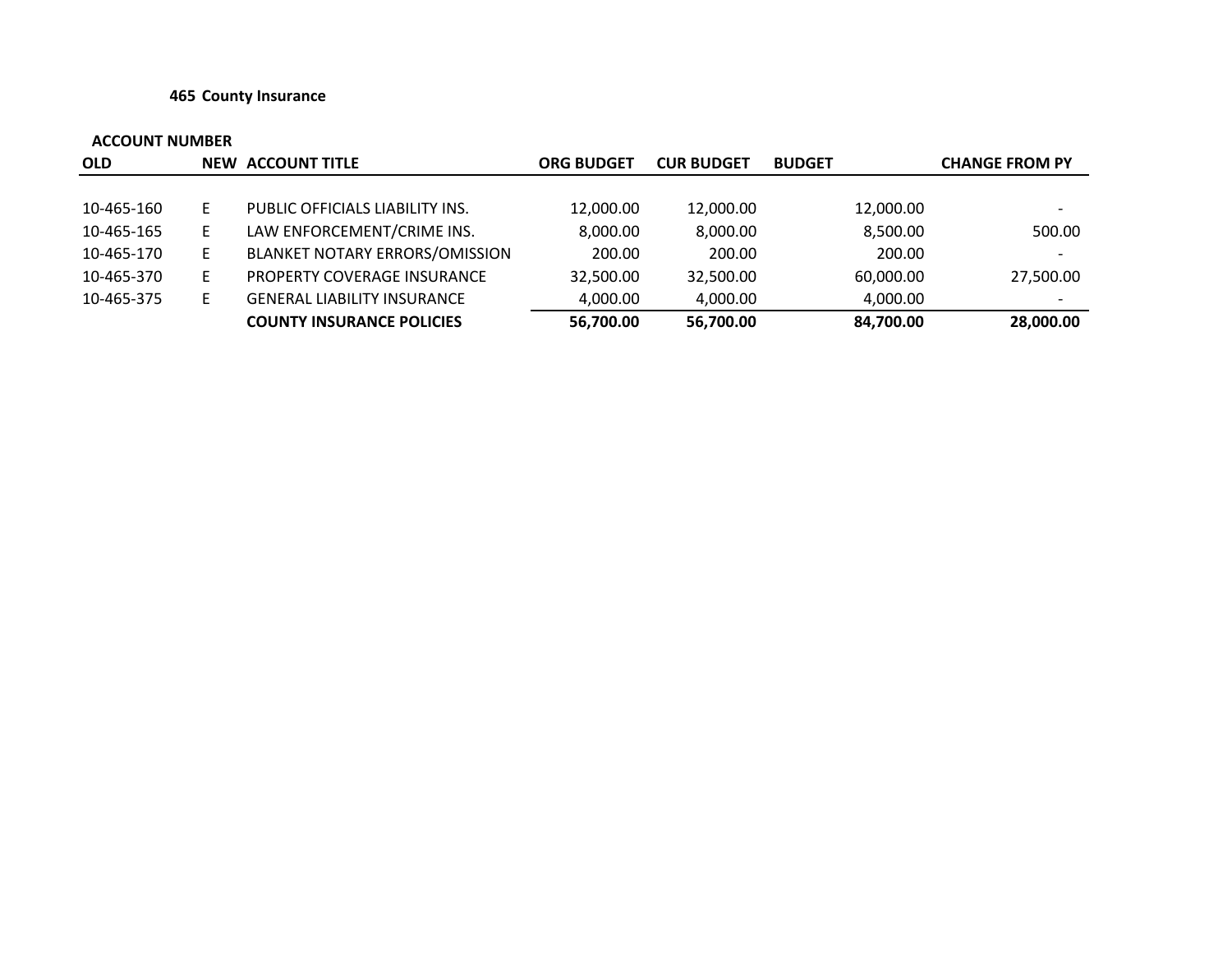## **470 Ag/Extension Services**

| <b>OLD</b> | <b>NEW ACCOUNT TITLE</b>               | <b>ORG BUDGET</b> | <b>CUR BUDGET</b> | <b>BUDGET</b> | <b>CHANGE FROM PY</b> |
|------------|----------------------------------------|-------------------|-------------------|---------------|-----------------------|
|            |                                        |                   |                   |               |                       |
| 10-470-101 | SALARY, SECRETARY                      | 23,966.12         | 23,966.12         | 25,164.43     | 1,198.31              |
| 10-470-105 | SALARY, PART-TIME HELP                 |                   |                   |               |                       |
| 10-470-107 | SALARY, EXTENSION OFFICER              | 14,669.38         | 14,669.38         | 15,402.85     | 733.47                |
| 10-470-113 | <b>EMPLOYEE HEALTH &amp; LIFE INS.</b> | 10,808.64         | 10,808.64         | 11,245.08     | 436.44                |
| 10-470-115 | <b>TRAVEL &amp; MEAL EXPENSE</b>       | 17,500.00         | 17,500.00         | 20,000.00     | 2,500.00              |
| 10-470-117 | PAYROLL TAXES                          | 2,955.62          | 2,955.62          | 3,103.40      | 147.78                |
| 10-470-118 | <b>TEXAS CO &amp; DIST RETIREMENT</b>  | 1,720.25          | 1,720.25          | 1,806.26      | 86.01                 |
| 10-470-130 | <b>OFFICE SUPPLIES</b>                 | 750.00            | 750.00            | 750.00        |                       |
| 10-470-134 | <b>4H REGISTRATION</b>                 | 500.00            | 500.00            | 500.00        |                       |
| 10-470-135 | <b>DEMONSTRATION SUPPLIES</b>          | 400.00            | 400.00            | 400.00        |                       |
| 10-470-170 | REPAIR OF OFFICE EQUIP.                | 500.00            | 500.00            | 500.00        |                       |
| 10-470-180 | DUES, CONF., SCHOOLS, ETC.             | 1,000.00          | 1,000.00          | 1,000.00      |                       |
| 10-470-190 | MOBILE PHONE STIPEND                   | 540.00            | 540.00            | 540.00        |                       |
| 10-470-200 | <b>STOCK SHOW HOTEL &amp; PER DIEM</b> |                   |                   |               |                       |
| 10-470-210 | <b>SERVICE &amp; MAINT. CONTRACT</b>   | 1,705.00          | 1,705.00          | 1,705.00      |                       |
| 10-470-280 | <b>CONTRACT LABOR</b>                  |                   |                   |               |                       |
| 10-470-285 | <b>REPAIR ON SHOW BARN</b>             |                   |                   |               |                       |
| 10-470-365 | <b>IPAD DATA PLAN</b>                  | 516.00            | 516.00            | 516.00        |                       |
| 10-470-375 | OFFICE EQUIP. & FURNITURE              | 467.00            | 467.00            | 467.00        |                       |
| 10-470-385 | <b>EQUIPMENT TRAILER</b>               | 5,000.00          | 5,000.00          |               | (5,000.00)            |
|            | NEW EQUIPMENT RENTAL                   |                   |                   | 2,400.00      | 2,400.00              |
| 10-470-395 | <b>MISCELLANEOUS</b>                   | 100.00            | 100.00            | 100.00        |                       |
|            | <b>AGRICULTURE/EXTENSION SER</b>       | 83,098.01         | 83,098.01         | 85,600.01     | 2,502.00              |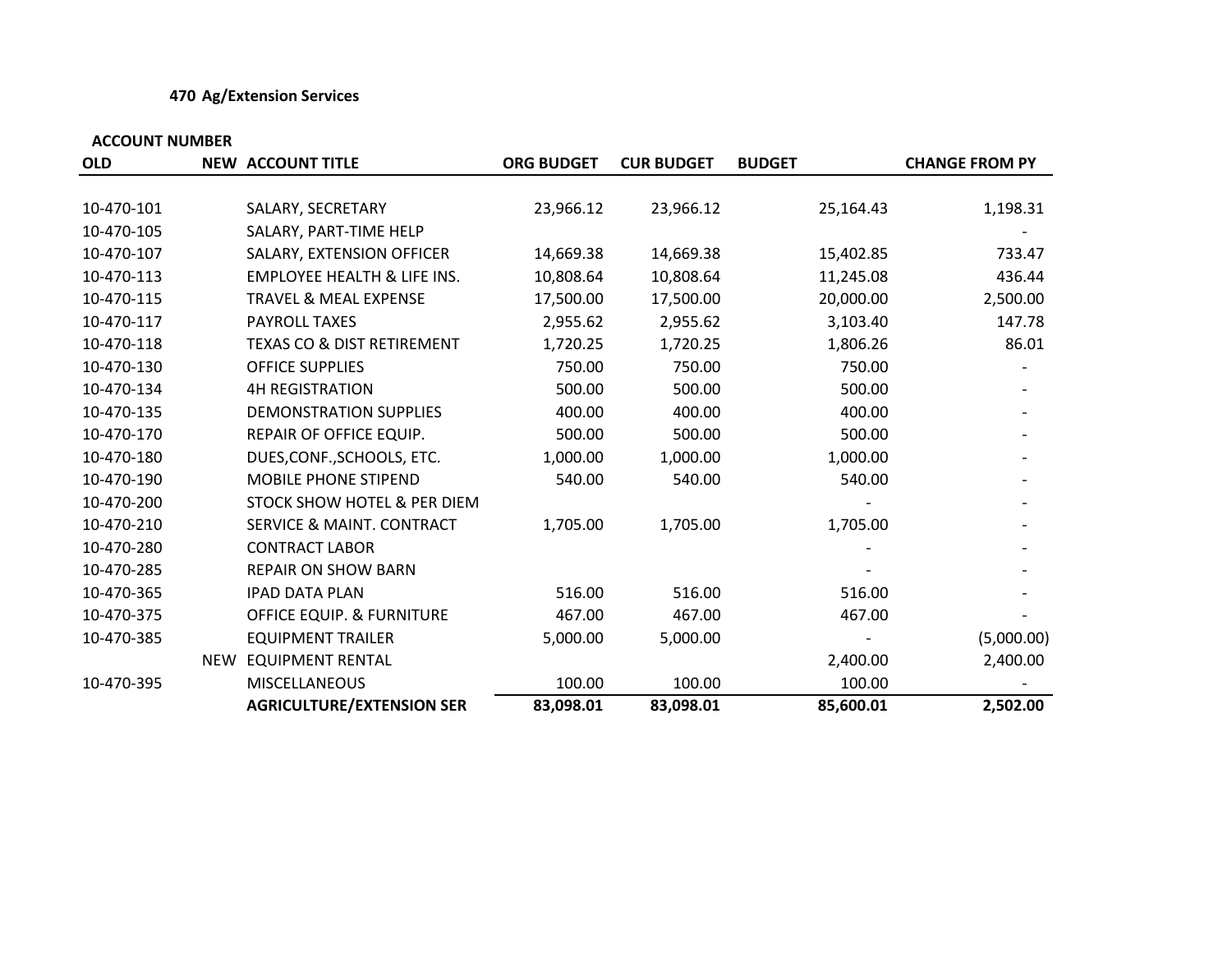## **480 County Library**

| <b>OLD</b> | <b>NEW ACCOUNT TITLE</b>         | <b>ORG BUDGET</b> | <b>CUR BUDGET</b> | <b>BUDGET</b> | <b>CHANGE FROM PY</b> |
|------------|----------------------------------|-------------------|-------------------|---------------|-----------------------|
|            |                                  |                   |                   |               |                       |
| 10-480-100 | SALARY, LIBRARIAN                | 13,770.12         | 13,770.12         | 14,458.63     | 688.51                |
| 10-480-101 | SALARY, TEMPORARY                | 500.00            | 500.00            | 500.00        |                       |
| 10-480-115 | <b>TRAVEL &amp; MEAL EXPENSE</b> |                   |                   |               |                       |
| 10-480-117 | <b>PAYROLL TAXES</b>             | 1,091.66          | 1,091.66          | 1,144.33      | 52.67                 |
| 10-480-118 | TEXAS CO & DIST RETIREMENT       | 635.38            | 635.38            | 666.03        | 30.65                 |
| 10-480-130 | <b>OFFICE SUPPLIES</b>           | 500.00            | 500.00            | 200.00        | (300.00)              |
| 10-480-140 | <b>LIBRARY MATERIALS</b>         | 1,000.00          | 1,000.00          | 1,200.00      | 200.00                |
| 10-480-180 | DUES, CONF, SCHOOLS REGISTR      | 100.00            | 100.00            |               | (100.00)              |
| 10-480-210 | SERVICE & MAINT. CONTRACT        | 591.36            | 591.36            |               | (591.36)              |
| 10-480-280 | <b>CONTRACT LABOR</b>            |                   |                   |               |                       |
| 10-480-395 | <b>MISCELLANEOUS</b>             | 200.00            | 200.00            | 100.00        | (100.00)              |
|            | <b>COUNTY LIBRARY</b>            | 18,388.52         | 18,388.52         | 18,268.99     | (119.53)              |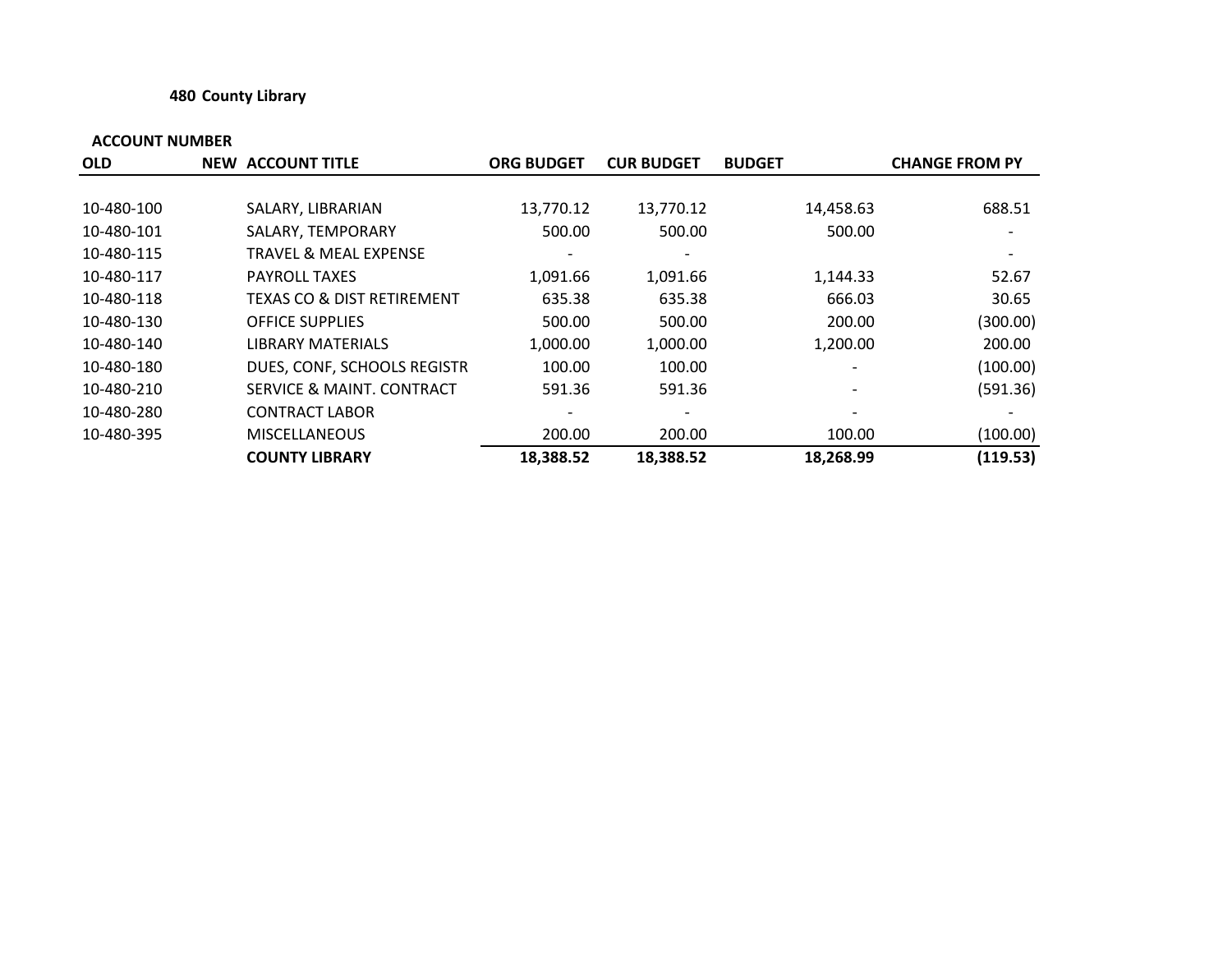## **484 Constable**

| <b>OLD</b> |     | <b>NEW ACCOUNT TITLE</b>           | <b>ORG BUDGET</b> | <b>CUR BUDGET</b> | <b>BUDGET</b> | <b>CHANGE FROM PY</b> |
|------------|-----|------------------------------------|-------------------|-------------------|---------------|-----------------------|
|            |     |                                    |                   |                   |               |                       |
| 10-484-100 |     | SALARY, CONSTABLE                  | 12.00             | 12.00             | 24,000.00     | 23,988.00             |
| 10-484-115 |     | <b>TRAVEL &amp; MEAL EXPENSE</b>   | 1,500.00          | 1,500.00          | 16,800.00     | 15,300.00             |
| 10-484-117 |     | <b>PAYROLL TAXES</b>               | 0.92              | 0.92              | 1,836.00      | 1,835.08              |
| 10-484-118 |     | <b>TCDRS RETIREMENT</b>            | 0.53              | 0.53              | 1,068.60      | 1,068.07              |
| 10-484-160 |     | <b>BOND PREMIUM</b>                |                   |                   |               |                       |
| 10-484-181 |     | <b>LEOSE EDUCATION</b>             | 700.00            | 700.00            | 700.00        |                       |
| 10-484-190 |     | <b>MOBILE PHONE STIPEND</b>        | 540.00            | 540.00            | 540.00        |                       |
| 10-484-201 |     | SHERIFF FEES TO CONSTABLES         | 13,000.00         | 13,000.00         |               | (13,000.00)           |
| 10-484-202 |     | DIST.CLERK FEES TO CONSTABLES      | 13,000.00         | 13,000.00         |               | (13,000.00)           |
| 10-484-203 |     | J.P.#1 FEES TO CONSTABLES          | 5,050.00          | 5,050.00          |               | (5,050.00)            |
| 10-484-204 |     | J.P.#3 FEES TO CONSTABLES          | 2,500.00          | 2,500.00          |               | (2,500.00)            |
| 10-484-205 |     | J.P.#4 FEES TO CONSTABLES          | 950.00            | 950.00            |               | (950.00)              |
| 10-484-206 |     | <b>CO.CLERK FEES TO CONSTABLES</b> | 300.00            | 300.00            |               | (300.00)              |
| 10-484-365 |     | <b>TELEPHONE</b>                   |                   |                   |               |                       |
| 10-484-395 |     | <b>MISCELLANEOUS</b>               | 500.00            | 500.00            | 500.00        |                       |
|            |     | NEW OFFICE SUPPLIES                |                   |                   | 500.00        | 500.00                |
|            | NEW | <b>EMPLOYEE HEALTH &amp; LIFE</b>  |                   |                   | 11,245.08     | 11,245.08             |
|            |     | <b>CONSTABLE #4</b>                | 38,053.45         | 38,053.45         | 57,189.68     | 19,136.23             |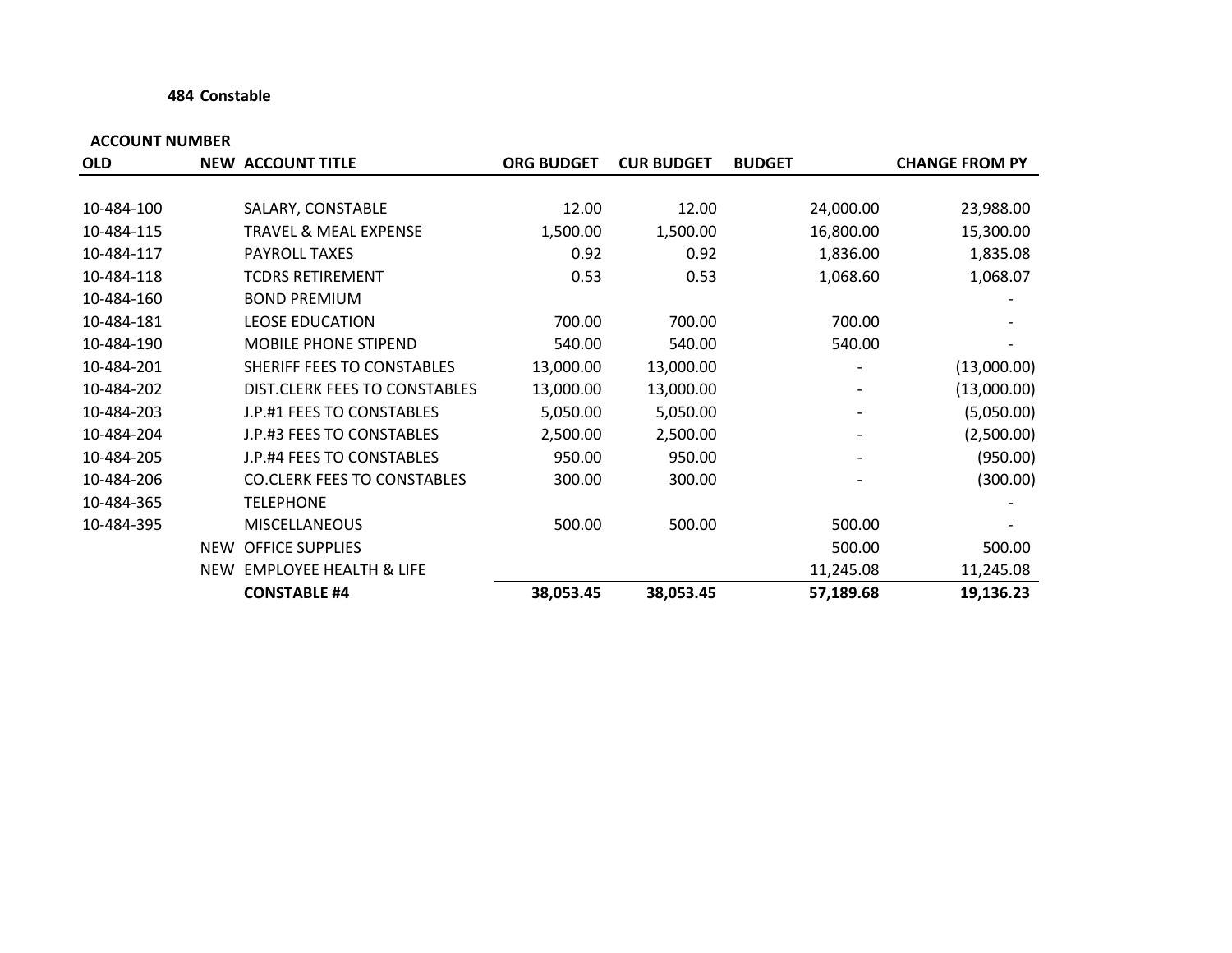#### **490 DPS**

| <b>OLD</b> | <b>NEW ACCOUNT TITLE</b>                    | <b>ORG BUDGET</b> | <b>CUR BUDGET</b> | <b>BUDGET</b> | <b>CHANGE FROM PY</b> |
|------------|---------------------------------------------|-------------------|-------------------|---------------|-----------------------|
|            |                                             |                   |                   |               |                       |
| 10-490-102 | SALARY, SECRETARY                           | 29,663.63         | 29,663.63         | 31,146.81     | 1,483.18              |
| 10-490-113 | <b>EMPLOYEE HEALTH &amp; LIFE INSURANCE</b> | 10,808.64         | 10,808.64         | 11,245.08     | 436.44                |
| 10-490-115 | <b>TRAVEL EXPENSE</b>                       | 130.00            | 130.00            | 130.00        |                       |
| 10-490-117 | <b>PAYROLL TAXES</b>                        | 2,269.27          | 2,269.27          | 2,382.73      | 113.46                |
| 10-490-118 | TCDRS RETIREMENT                            | 1,320.77          | 1,320.77          | 1,386.81      | 66.04                 |
| 10-490-130 | <b>OFFICE SUPPLIES</b>                      | 1,200.00          | 1,200.00          | 1,200.00      |                       |
| 10-490-136 | SOFTWARE MAINT., ETC.                       |                   |                   |               |                       |
| 10-490-165 | <b>REPAIR EQUIPMENT</b>                     | 600.00            | 600.00            | 600.00        |                       |
| 10-490-170 | REPAIR OFFICE EQUIPMENT                     | 450.00            | 450.00            | 450.00        |                       |
| 10-490-190 | <b>MOBILE PHONES</b>                        | 3,240.00          | 3,240.00          | 3,240.00      |                       |
| 10-490-210 | SERVICE & MAINTENANCE CONTRACT              | 916.57            | 916.57            | 916.57        |                       |
| 10-490-375 | OFFICE EQUIPMENT & FURN.                    | 1,200.00          | 1,200.00          | 1,200.00      |                       |
| 10-490-395 | <b>MISCELLANEOUS</b>                        | 200.00            | 200.00            | 200.00        |                       |
| 10-490-396 | <b>NOTARY FEE</b>                           |                   |                   | 130.00        | 130.00                |
| 10-490-397 | <b>TAPES &amp; MICROPHONE FOR CAMERAS</b>   |                   |                   |               |                       |
|            | <b>DEPT. OF PUBLIC SAFETY</b>               | 51,998.88         | 51,998.88         | 54,228.00     | 2,229.12              |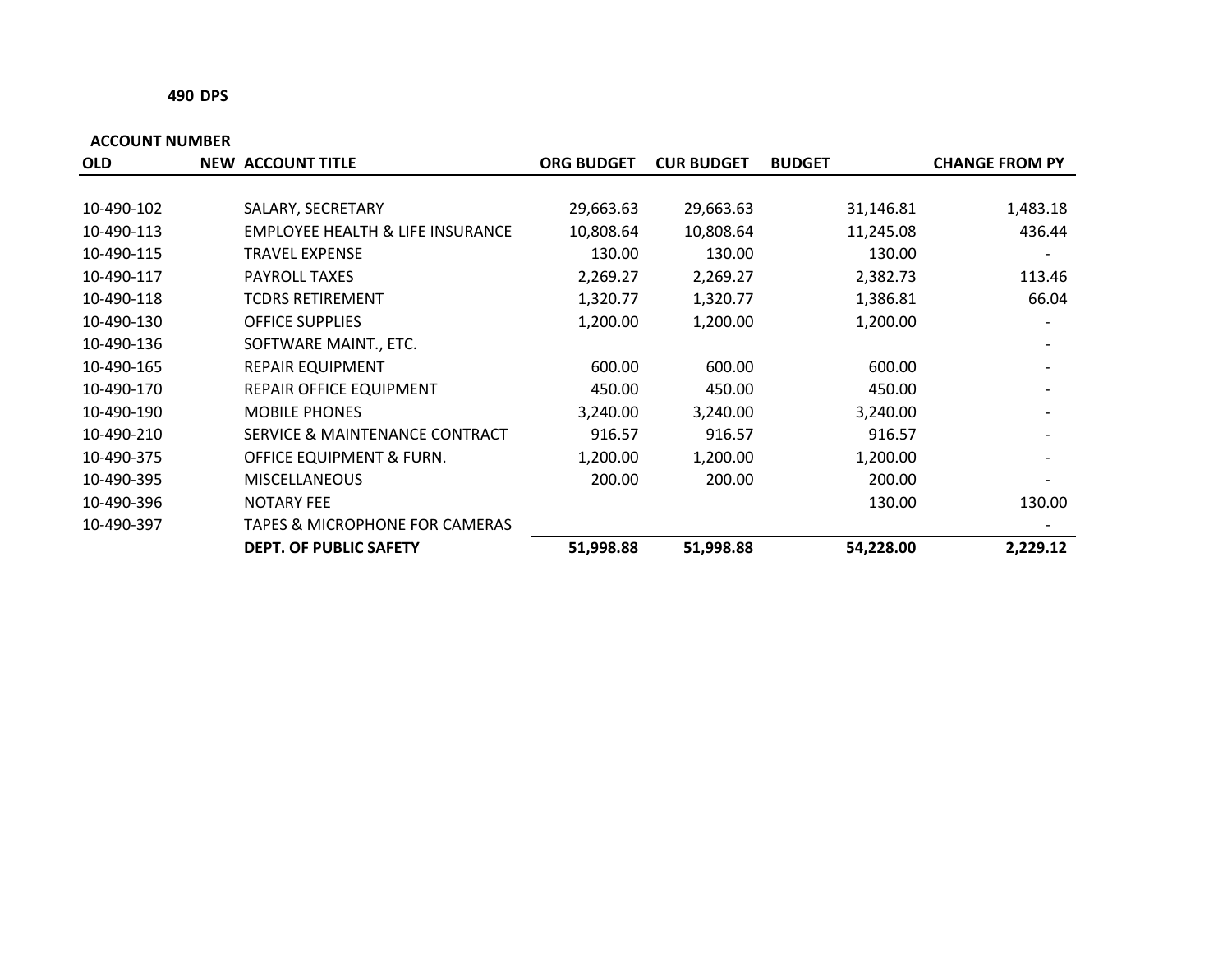## **500 County Court Costs**

| <b>OLD</b> | <b>NEW ACCOUNT TITLE</b>                    | <b>ORG BUDGET</b> | <b>CUR BUDGET</b> | <b>BUDGET</b> | <b>CHANGE FROM PY</b> |
|------------|---------------------------------------------|-------------------|-------------------|---------------|-----------------------|
|            |                                             |                   |                   |               |                       |
| 10-500-101 | SALARY, INVESTIGATOR                        | 12,330.32         | 12,330.32         | 31,796.08     | 19,465.76             |
| 10-500-102 | SALARY, SECRETARY                           | 30,284.80         | 30,284.80         | 31,799.04     | 1,514.24              |
| 10-500-103 | SALARY, CO. ATTORNEY                        |                   |                   |               |                       |
| 10-500-104 | SALARY, BAD CHECK PROCESSING & CJIS         | 13,104.00         | 13,104.00         | 13,759.20     | 655.20                |
| 10-500-105 | SALARY, FROM LAW LIBRARY FUND               | 5,764.40          | 5,764.40          | 6,052.62      | 288.22                |
| 10-500-109 | <b>VISITING JUDGE PAY</b>                   | 5,000.00          | 5,000.00          |               | (5,000.00)            |
| 10-500-110 | <b>VISITING COURT REPORTER</b>              | 1,000.00          | 1,000.00          |               | (1,000.00)            |
| 10-500-113 | <b>EMPLOYEE HEALTH &amp; LIFE INSURANCE</b> | 21,617.28         | 21,617.28         | 22,490.16     | 872.88                |
| 10-500-115 | <b>TRAVEL &amp; MEAL EXPENSE</b>            | 2,250.00          | 2,250.00          | 2,250.00      |                       |
| 10-500-117 | <b>PAYROLL TAXES</b>                        | 5,162.49          | 5,162.49          | 6,380.63      | 1,218.14              |
| 10-500-118 | <b>TEXAS CO &amp; DIST RETIREMENT</b>       | 3,004.70          | 3,004.70          | 3,713.69      | 708.99                |
| 10-500-119 | <b>VOIANCE INTERPRETER SERVICE</b>          | 100.00            | 100.00            | 100.00        |                       |
| 10-500-130 | <b>OFFICE SUPPLIES</b>                      | 2,500.00          | 2,500.00          | 2,500.00      |                       |
| 10-500-170 | REPAIR OFFICE EQUIPMENT                     | 100.00            | 100.00            | 100.00        |                       |
| 10-500-180 | DUES, CONF., SCHOOLS, ETC                   | 1,250.00          | 1,250.00          | 1,250.00      |                       |
| 10-500-210 | <b>SERVICE &amp; MAINT. CONTRACT</b>        | 443.52            | 443.52            | 443.52        |                       |
| 10-500-375 | OFFICE EQUIP. & FURNITURE                   | 1,500.00          | 1,500.00          | 1,500.00      |                       |
| 10-500-395 | <b>MISCELLANEOUS</b>                        | 200.00            | 200.00            | 200.00        |                       |
| 10-500-480 | PETIT JURORS                                | 500.00            | 500.00            | 500.00        |                       |
| 10-500-485 | <b>COURT APPOINTED ATTORNEY - CIVIL</b>     | 5,000.00          | 5,000.00          | 6,500.00      | 1,500.00              |
| 10-500-486 | COURT APPOINTED ATTORNEY - CRIMINAL         | 5,000.00          | 5,000.00          | 3,500.00      | (1,500.00)            |
| 10-500-515 | MISC. COURT EXPENSE                         | 1,500.00          | 1,500.00          | 1,500.00      |                       |
|            | <b>COUNTY COURT COST</b>                    | 117,611.51        | 117,611.51        | 136,334.94    | 18,723.43             |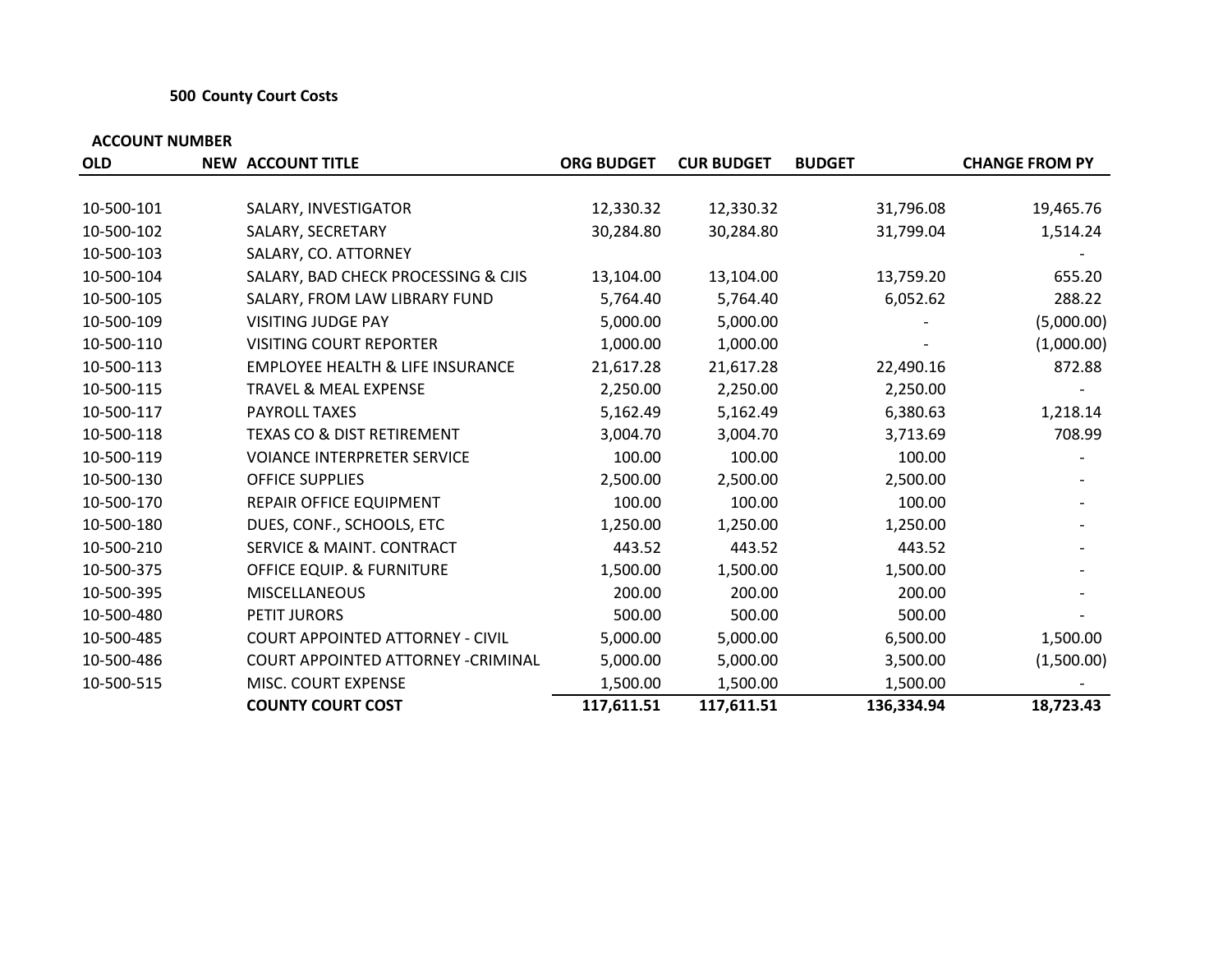## **510 Veterans**

| <b>OLD</b> | <b>NEW ACCOUNT TITLE</b>              | <b>ORG BUDGET</b> | <b>CUR BUDGET</b> | <b>BUDGET</b>            | <b>CHANGE FROM PY</b>    |
|------------|---------------------------------------|-------------------|-------------------|--------------------------|--------------------------|
|            |                                       |                   |                   |                          |                          |
| 10-510-107 | SALARY, VETERAN OFFICER               | 16,063.32         | 16,063.32         | 16,866.49                | 803.17                   |
| 10-510-115 | <b>TRAVEL &amp; MEAL EXPENSE</b>      | 1,500.00          | 1,500.00          | 1,500.00                 | $\overline{\phantom{a}}$ |
| 10-510-117 | <b>PAYROLL TAXES</b>                  | 1,228.84          | 1,228.84          | 1,290.29                 | 61.45                    |
| 10-510-118 | <b>TEXAS CO &amp; DIST RETIREMENT</b> | 715.22            | 715.22            | 750.98                   | 35.76                    |
| 10-510-130 | <b>OFFICE SUPPLIES</b>                | 1,500.00          | 1,500.00          | 1,500.00                 |                          |
| 10-510-180 | DUES, CONF., SCHOOLS, ETC             | 500.00            | 500.00            | 850.00                   | 350.00                   |
| 10-510-210 | <b>COPIER SUPPORT</b>                 | 414.00            | 414.00            | $\overline{\phantom{a}}$ | (414.00)                 |
|            | <b>VETERAN SERVICE OFFICE</b>         | 21,921.38         | 21,921.38         | 22.757.75                | 836.37                   |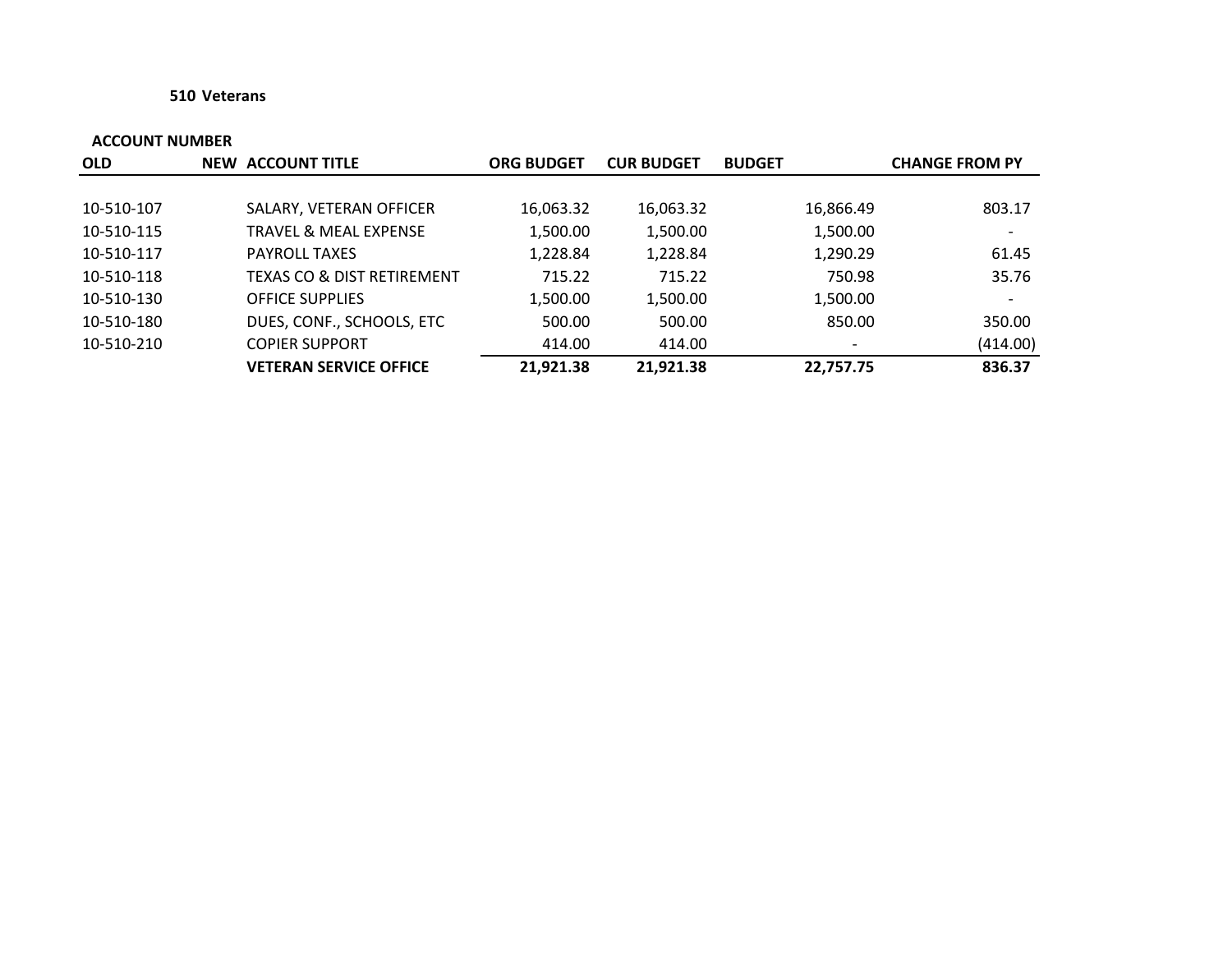## **520 District Court Costs**

| <b>OLD</b> | <b>NEW ACCOUNT TITLE</b>                  | <b>ORG BUDGET</b> | <b>CUR BUDGET</b> | <b>BUDGET</b> | <b>CHANGE FROM PY</b> |
|------------|-------------------------------------------|-------------------|-------------------|---------------|-----------------------|
|            |                                           |                   |                   |               |                       |
| 10-520-102 | SALARY, DIST. COURT ADM.                  | 8,839.28          | 8,839.28          | 9,546.42      | 707.14                |
| 10-520-103 | SALARY, BAILIFF                           | 2,600.00          | 2,600.00          | 2,600.00      |                       |
| 10-520-107 | SALARY, DIST. COURT RPTR.                 | 6,486.86          | 6,486.86          | 7,005.81      | 518.95                |
| 10-520-108 | SUPPLEMENT, DIST. JUDGE                   | 3,480.00          | 3,480.00          | 3,480.00      |                       |
| 10-520-109 | SALARY, VISITING JUDGE                    | 1,000.00          | 1,000.00          | 1,000.00      |                       |
| 10-520-110 | SALARY, VISITING COURT REPORTER           | 1,000.00          | 1,000.00          | 1,000.00      |                       |
| 10-520-115 | TRAVEL & MEAL EXPENSE                     | 2,000.00          | 2,000.00          | 2,000.00      |                       |
| 10-520-117 | <b>PAYROLL TAXES</b>                      | 1,790.56          | 1,790.56          | 1,884.37      | 93.81                 |
| 10-520-118 | <b>TCDRS RETIREMENT</b>                   | 1,042.16          | 1,042.16          | 1,096.75      | 54.59                 |
| 10-520-119 | <b>VOIANCE INTERPRETER SERVICE</b>        | 100.00            | 100.00            | 100.00        |                       |
| 10-520-475 | <b>GRAND JURORS</b>                       | 7,500.00          | 7,500.00          | 7,500.00      |                       |
| 10-520-480 | PETIT JURORS                              | 4,000.00          | 4,000.00          | 4,000.00      |                       |
| 10-520-485 | <b>COURT APPOINTED ATTORNEYS - CIVIL</b>  | 32,000.00         | 32,000.00         | 35,200.00     | 3,200.00              |
| 10-520-486 | COURT APPOINTED ATTORNEY - MISDEMEA       |                   |                   |               |                       |
| 10-520-487 | <b>COURT APPOINTED ATTORNEY - FELONY</b>  | 70,000.00         | 70,000.00         | 77,000.00     | 7,000.00              |
| 10-520-488 | <b>COURT APPOINTED ATTORNEY -JUVENILE</b> | 2,500.00          | 2,500.00          | 2,750.00      | 250.00                |
| 10-520-510 | <b>JUVENILE PROBATION OFFICE</b>          | 6,000.00          | 6,000.00          | 6,000.00      |                       |
| 10-520-511 | <b>ADULT PROBATION OFFICE</b>             | 1,000.00          | 1,000.00          | 1,000.00      |                       |
| 10-520-512 | <b>JUV. PROBATION OFFICER</b>             |                   |                   |               |                       |
| 10-520-513 | 7TH ADM. DIST. ASSESSMENT                 | 2,278.07          | 2,278.07          | 2,278.07      |                       |
| 10-520-515 | MISCELLANEOUS COURT EXP.                  | 2,000.00          | 2,000.00          | 2,000.00      |                       |
| 10-520-516 | <b>EXPERT TESTIMONY</b>                   | 2,500.00          | 2,500.00          | 2,500.00      |                       |
| 10-520-517 | <b>PROFESSIONAL SERVICES</b>              | 36,000.00         | 36,000.00         | 36,000.00     |                       |
|            | <b>DISTRICT COURT COSTS</b>               | 194,116.93        | 194,116.93        | 205,941.42    | 11,824.49             |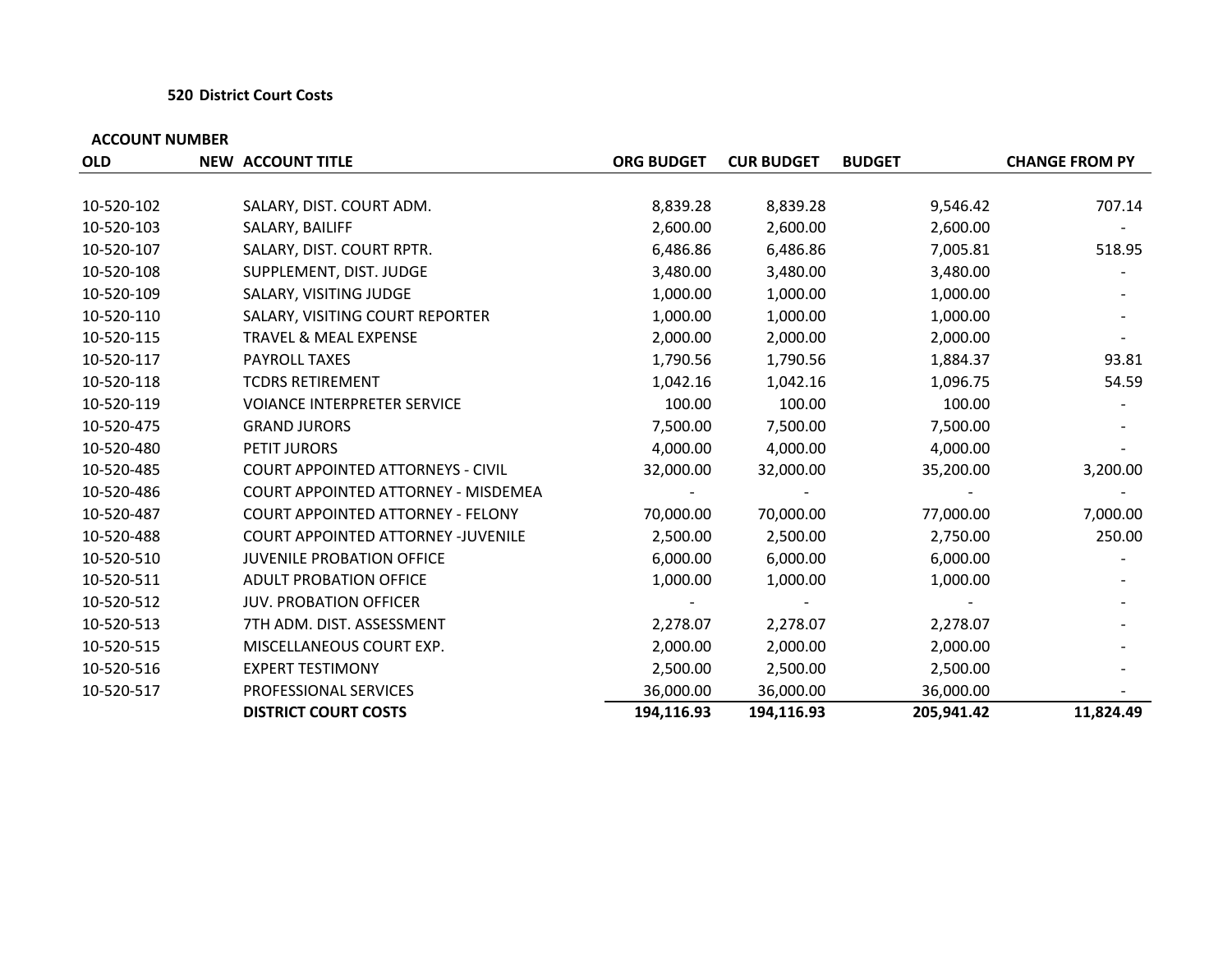## **525 Auditor**

| <b>OLD</b> | <b>NEW ACCOUNT TITLE</b>               | <b>ORG BUDGET</b> | <b>CUR BUDGET</b> | <b>BUDGET</b> | <b>CHANGE FROM PY</b>    |
|------------|----------------------------------------|-------------------|-------------------|---------------|--------------------------|
|            |                                        |                   |                   |               |                          |
| 10-525-100 | SALARY, COUNTY AUDITOR                 | 30,281.98         | 30,281.98         | 31,796.08     | 1,514.10                 |
| 10-525-101 | SALARY, DEPUTY AUDITOR                 | 26,790.40         | 26,790.40         | 28,129.92     | 1,339.52                 |
| 10-525-113 | <b>EMPLOYEE HEALTH &amp; LIFE INS.</b> | 10,808.64         | 10,808.64         | 11,245.08     | 436.44                   |
| 10-525-115 | TRAVEL & MEALS                         | 1,500.00          | 1,500.00          | 1,500.00      |                          |
| 10-525-117 | <b>PAYROLL TAXES</b>                   | 4,366.03          | 4,366.03          | 4,584.34      | 218.31                   |
| 10-525-118 | <b>TCDRS RETIREMENT</b>                | 2,541.15          | 2,541.15          | 2,668.21      | 127.06                   |
| 10-525-130 | <b>OFFICE SUPPLIES</b>                 | 1,250.00          | 1,250.00          | 750.00        | (500.00)                 |
| 10-525-160 | <b>BOND PREMIUM</b>                    | 100.00            | 100.00            | 100.00        | $\overline{\phantom{a}}$ |
| 10-525-170 | REPAIR OF OFFICE EQUIPMENT             | 200.00            | 200.00            | 200.00        |                          |
| 10-525-180 | DUES, CONFERENCE, SCHOOLS, ETC         | 1,250.00          | 1,250.00          | 2,000.00      | 750.00                   |
| 10-525-210 | SERVICE & MAINTENANCE CONTRACT         | 276.48            | 276.48            | 276.48        |                          |
| 10-525-375 | OFFICE EQUIPMENT & FURNITURE           | 500.00            | 500.00            | 500.00        |                          |
| 10-525-395 | <b>MISCELLANEOUS</b>                   | 200.00            | 200.00            | 200.00        |                          |
|            | <b>COUNTY AUDITOR</b>                  | 80,064.68         | 80,064.68         | 83,950.10     | 3,885.42                 |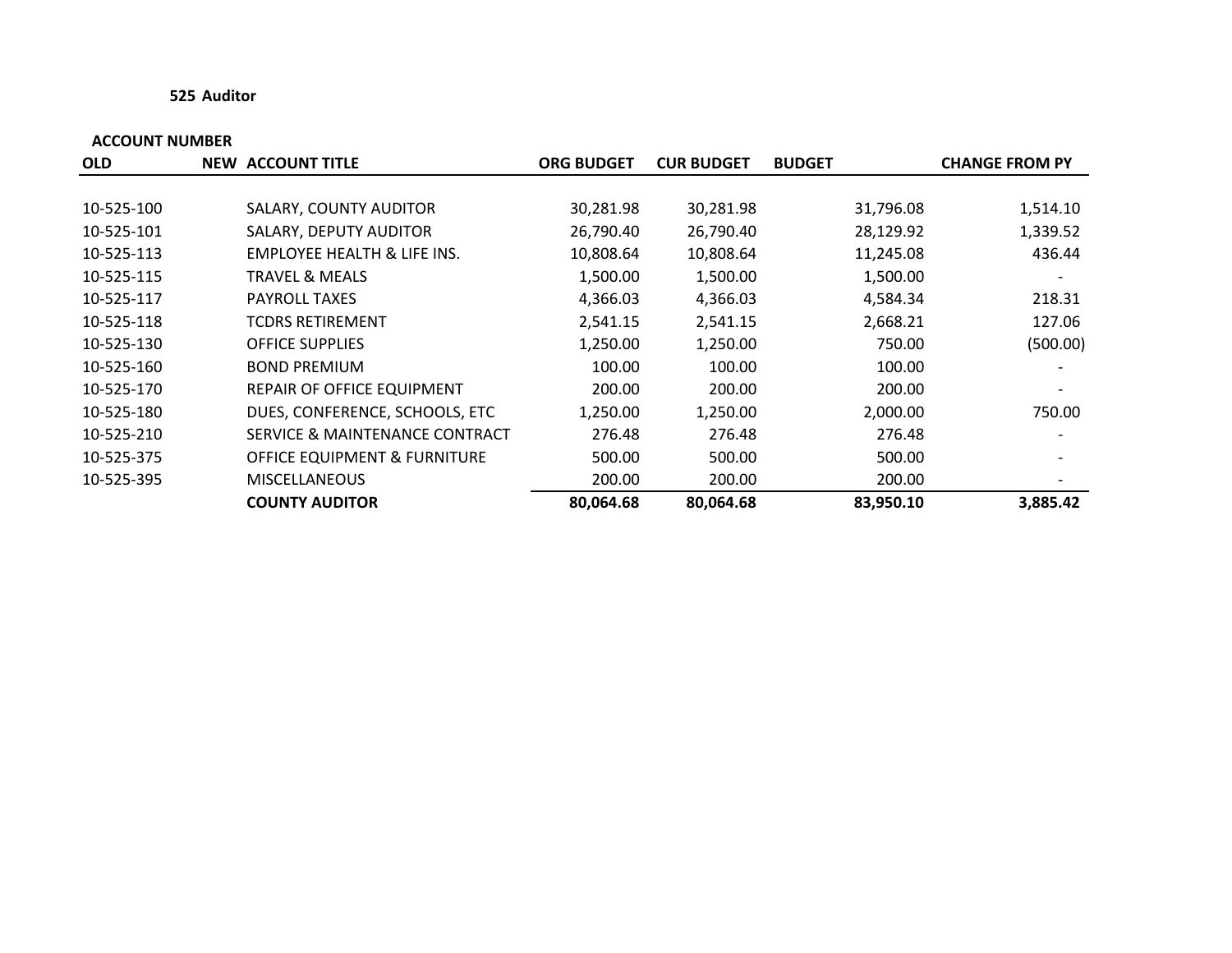## **530 Civil Defense Director**

| <b>OLD</b> | <b>NEW ACCOUNT TITLE</b>             | <b>ORG BUDGET</b> | <b>CUR BUDGET</b> | <b>BUDGET</b> | <b>CHANGE FROM PY</b> |
|------------|--------------------------------------|-------------------|-------------------|---------------|-----------------------|
|            |                                      |                   |                   |               |                       |
| 10-530-107 | SALARY, CIVIL DEFENSE                | 7,570.56          | 7,570.56          | 7,949.09      | 378.53                |
| 10-530-115 | <b>TRAVEL &amp; MEAL EXPENSE</b>     | 175.00            | 175.00            | 175.00        |                       |
| 10-530-117 | <b>PAYROLL TAXES</b>                 | 579.15            | 579.15            | 608.11        | 28.96                 |
| 10-530-118 | <b>TCDRS RETIREMENT</b>              | 337.08            | 337.08            | 353.93        | 16.85                 |
| 10-530-130 | <b>OFFICE SUPPLIES</b>               | 150.00            | 150.00            | 150.00        |                       |
| 10-530-180 | DUES, CONF., SCHOOLS, ETC.           | 250.00            | 250.00            | 250.00        |                       |
| 10-530-365 | <b>MOBILE PHONE &amp; DATA</b>       | 1,200.00          | 1,200.00          | 1,022.00      | (178.00)              |
| 10-530-375 | <b>OFFICE EQUIP. &amp; FURNITURE</b> | 250.00            | 250.00            | 50.00         | (200.00)              |
| 10-530-376 | <b>CODE RED</b>                      | 4,000.00          | 4,000.00          | 4,500.00      | 500.00                |
|            | <b>CIVIL DEFENSE DIRECTOR</b>        | 14,511.79         | 14,511.79         | 15,058.13     | 546.34                |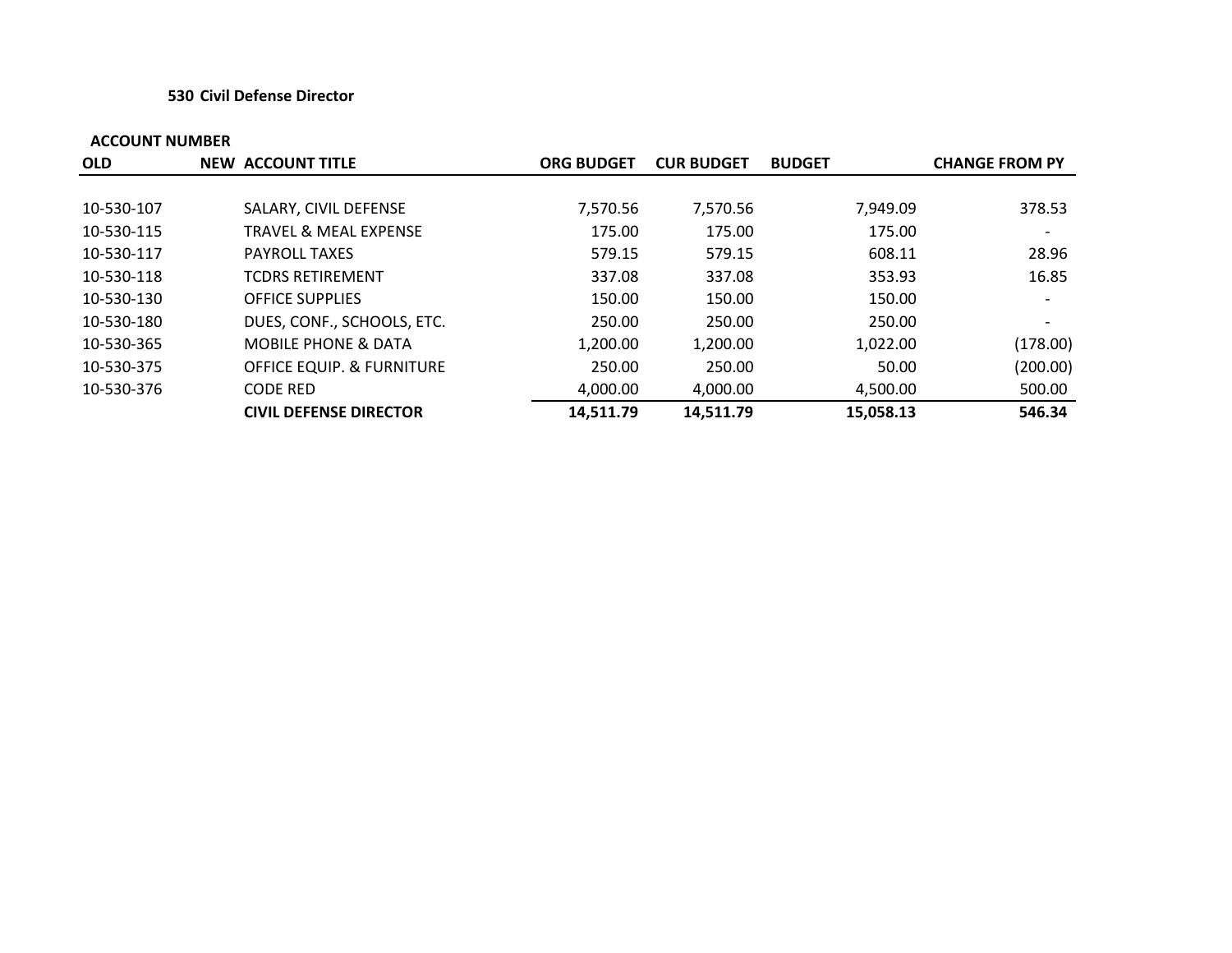## **550 Elections**

| <b>OLD</b> | <b>NEW ACCOUNT TITLE</b>                    | <b>ORG BUDGET</b> | <b>CUR BUDGET</b> | <b>BUDGET</b> | <b>CHANGE FROM PY</b> |
|------------|---------------------------------------------|-------------------|-------------------|---------------|-----------------------|
|            |                                             |                   |                   |               |                       |
| 10-550-112 | <b>COUNTY EMPLOYEES BENEFTS</b>             |                   |                   |               |                       |
| 10-550-113 | <b>EMPLOYEE HEALTH &amp; LIFE INSURANCE</b> |                   |                   |               |                       |
| 10-550-115 | <b>TRAVEL &amp; MEALS EXPENSE</b>           | 2,000.00          | 2,000.00          | 2,000.00      |                       |
| 10-550-117 | <b>PAYROLL TAXES</b>                        | 918.00            | 918.00            | 2,359.30      | 1,441.30              |
| 10-550-118 | <b>TCDRS RETIREMENT</b>                     | 534.30            | 534.30            | 1,373.18      | 838.88                |
| 10-550-185 | PRE-EMPLOYMENT TESTING                      | 15.00             | 15.00             | 15.00         |                       |
| 10-550-410 | CAPITAL LEASE PRINCIPAL                     | 25,361.86         | 25,328.33         | 26,221.63     | 893.30                |
| 10-550-411 | CAPITAL LEASE INTEREST                      | 4,600.35          | 4,633.88          | 3,740.58      | (893.30)              |
| 10-550-412 | <b>ADMIN FEE</b>                            | 1,200.00          | 1,943.18          | 1,200.00      | (743.18)              |
| 10-550-510 | <b>ELECTION JUDGE &amp; CLERKS</b>          | 12,000.00         | 12,000.00         | 30,840.55     | 18,840.55             |
| 10-550-515 | SUPPLIES, BALLOTS                           | 8,250.00          | 7,050.00          | 8,250.00      | 1,200.00              |
| 10-550-520 | <b>RENTAL OF SPACE</b>                      |                   |                   |               |                       |
| 10-550-525 | <b>VOTING MACHINE MAINTENANCE</b>           |                   |                   |               |                       |
| 10-550-530 | <b>ELECTION SCHOOL</b>                      | 500.00            | 500.00            | 500.00        |                       |
| 10-550-535 | <b>VOTING MACHINES</b>                      |                   |                   |               |                       |
| 10-550-540 | <b>ANNUAL SUPPORT</b>                       | 12,200.00         | 12,200.00         | 14,000.00     | 1,800.00              |
| 10-550-595 | <b>MISCELLANEOUS</b>                        | 200.00            | 1,400.00          | 1,400.00      |                       |
|            | <b>ELECTIONS</b>                            | 67,779.51         | 68,522.69         | 91,900.24     | 23,377.55             |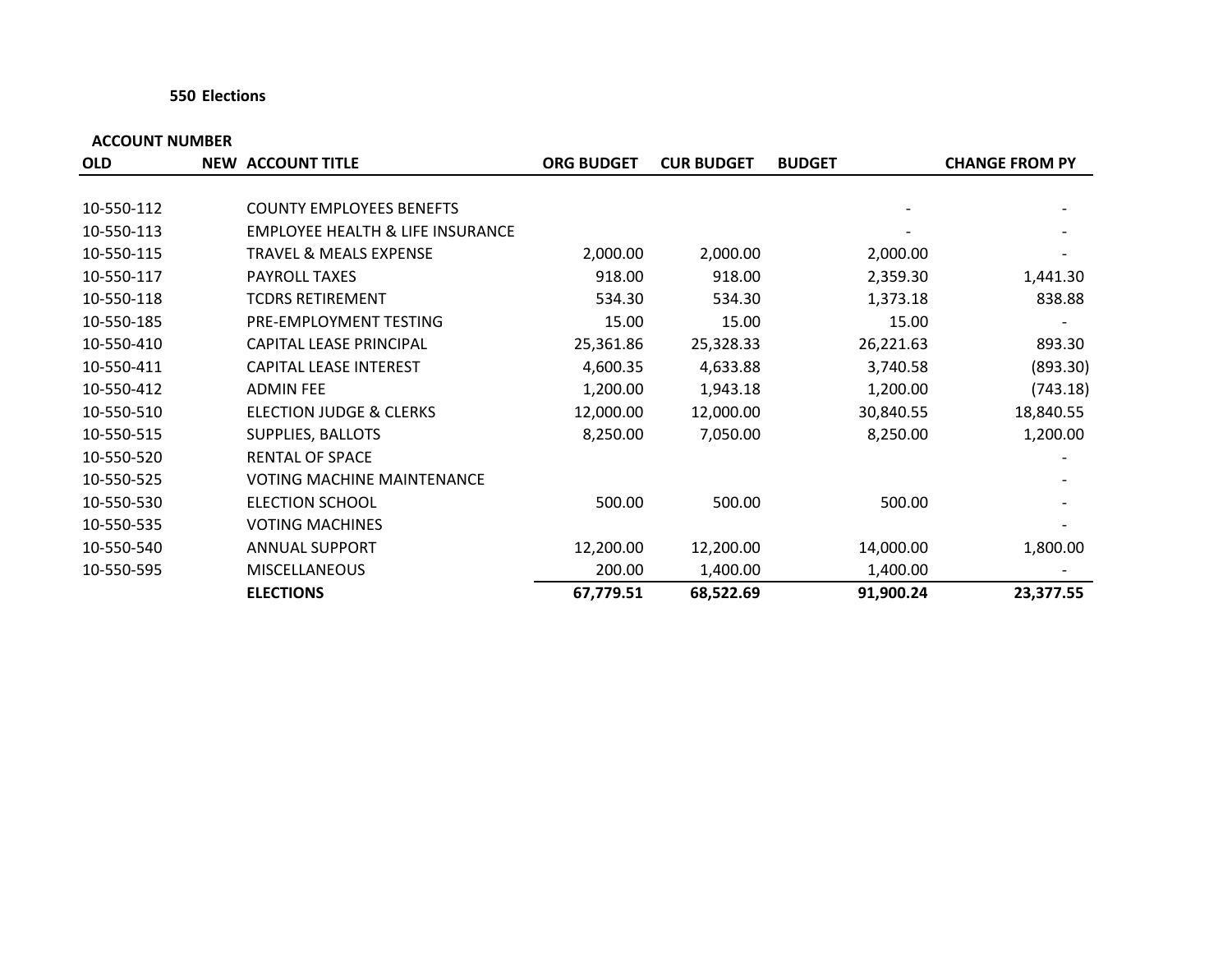## **560 Nondepartment expenses**

| <b>OLD</b> | <b>NEW ACCOUNT TITLE</b>                       | <b>ORG BUDGET</b> | <b>CUR BUDGET</b> | <b>BUDGET</b> | <b>CHANGE FROM PY</b> |
|------------|------------------------------------------------|-------------------|-------------------|---------------|-----------------------|
|            |                                                |                   |                   |               |                       |
| 10-560-104 | <b>COUNTY PROBATE &amp; JUDICIAL EDUCATION</b> | 1,500.00          | 1,500.00          | 1,500.00      |                       |
| 10-560-105 | <b>LONGEVITY PAY</b>                           | 20,394.00         | 20,394.00         | 18,510.00     | (1,884.00)            |
| 10-560-110 | ON-SITE SEWERAGE INSPECTION EXP.               | 1,500.00          | 1,500.00          | 1,500.00      |                       |
| 10-560-113 | <b>EMPLOYEE HEALTH INSURANCE</b>               |                   |                   |               |                       |
| 10-560-117 | PAYROLL TAXES                                  | 1,636.64          | 1,636.64          | 1,492.52      | (144.13)              |
| 10-560-118 | <b>TCDRS RETIREMENT</b>                        | 952.57            | 966.12            | 868.68        | (97.44)               |
| 10-560-128 | TIME CLOCK SYSTEM                              | 1,860.00          | 1,860.00          | 1,860.00      |                       |
| 10-560-129 | PUBLIC NOTICES                                 | 2,500.00          | 2,500.00          | 5,000.00      | 2,500.00              |
| 10-560-130 | <b>COUNTY OFFICE SUPPLIES</b>                  |                   |                   |               |                       |
| 10-560-131 | <b>POSTAGE</b>                                 | 30,000.00         | 30,000.00         | 34,540.00     | 4,540.00              |
| 10-560-137 | APPELLATE JUDICAL FEE                          | 1,000.00          | 1,000.00          | 1,000.00      |                       |
| 10-560-185 | PRE-EMPLOYMENT TESTING                         | 100.00            | 100.00            | 100.00        |                       |
| 10-560-223 | <b>CROSS PLAINS LIBRARY</b>                    | 2,250.00          | 2,250.00          | 2,250.00      |                       |
| 10-560-224 | <b>CLYDE LIBRARY</b>                           | 2,250.00          | 2,250.00          | 2,250.00      |                       |
| 10-560-225 | M.H.M.R.                                       | 2,600.00          | 2,600.00          | 2,600.00      |                       |
| 10-560-226 | <b>CITIZENS EMS</b>                            | 98,626.46         | 98,626.46         | 90,000.00     | (8,626.46)            |
| 10-560-227 | <b>CROSS PLAINS EMS</b>                        | 4,000.00          | 4,000.00          | 4,000.00      |                       |
| 10-560-228 | BAIRD VOL. FIRE DEPT.                          | 1,000.00          | 1,000.00          | 1,000.00      |                       |
| 10-560-229 | CLYDE VOL. FIRE DEPT.                          | 1,000.00          | 1,000.00          | 1,000.00      |                       |
| 10-560-230 | CROSS PLAINS V. FIRE DEPT                      | 1,000.00          | 1,000.00          | 1,000.00      |                       |
| 10-560-231 | PUTNAM VOL FIRE DEPT                           | 1,000.00          | 1,000.00          | 1,000.00      |                       |
| 10-560-232 | EULA VOL FIRE DEPT                             | 1,000.00          | 1,000.00          | 1,000.00      |                       |
| 10-560-233 | COTTONWOOD VOL FIRE DEPT                       | 1,000.00          | 1,000.00          | 1,000.00      |                       |
| 10-560-234 | OPLIN VOL FIRE DEPT                            | 1,000.00          | 1,000.00          | 1,000.00      |                       |
| 10-560-360 | <b>UTILITIES</b>                               | 42,000.00         | 42,000.00         | 50,000.00     | 8,000.00              |
| 10-560-375 | <b>COUNTY MEMBERSHIP DUES</b>                  | 2,000.00          | 2,000.00          | 2,000.00      |                       |
| 10-560-380 | APPRAISAL DISTRICT-BUDGET                      | 134,112.00        | 134,112.00        | 142,252.00    | 8,140.00              |
| 10-560-385 | <b>AUDITOR FEES</b>                            | 30,000.00         | 30,000.00         | 30,000.00     |                       |
| 10-560-390 | <b>STATE FEES</b>                              | 243,570.00        | 243,570.00        | 264,025.00    | 20,455.00             |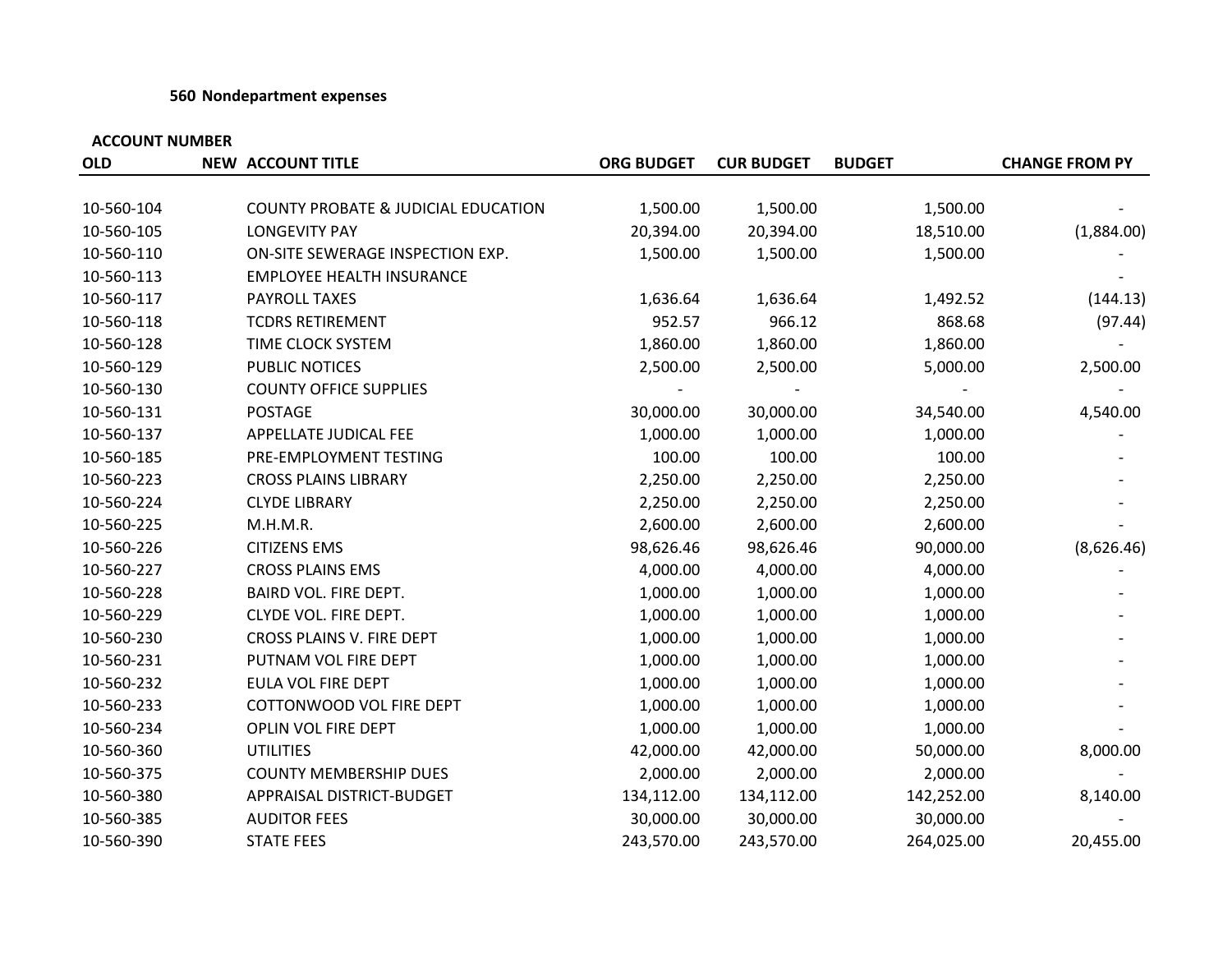| 10-560-395 | <b>MISCELLANEOUS</b>                | 3,000.00   | 3,000.00   | 3,000.00     |           |
|------------|-------------------------------------|------------|------------|--------------|-----------|
| 10-560-397 | <b>COMMITMENTS-MHMR</b>             | 4,000.00   | 4,000.00   | 4,000.00     |           |
| 10-560-398 | <b>INDIGENT FUNERALS</b>            | 4,000.00   | 6,520.00   | 8,000.00     | 1,480.00  |
| 10-560-400 | <b>WORKERS COMPENSATION</b>         | 30,000.00  | 30,000.00  | 30,000.00    |           |
| 10-560-405 | UNEMPLOYMENT CONTRIBUTIONS          | 7,500.00   | 7,500.00   | 7,500.00     |           |
| 10-560-470 | <b>LEGAL FEES</b>                   | 45,000.00  | 45,000.00  | 45,000.00    |           |
| 10-560-475 | <b>COURT INT. AD LITEM ATTORNEY</b> |            |            |              |           |
| 10-560-480 | <b>RADIO TOWER EXPENSES</b>         | 4,500.00   | 4,500.00   | 4,500.00     |           |
| 10-560-515 | FEES FOR TAX COLLECTION             | 90,000.00  | 90,000.00  | 100,000.00   | 10,000.00 |
| 10-560-520 | TCDRS SUPP.LIFE INSURANCE           | 20,000.00  | 20,000.00  | 20,000.00    |           |
| 10-560-545 | MVBA COLLECTION OUTSTANDING WARRANT | 55,000.00  | 55,000.00  | 60,000.00    | 5,000.00  |
| 10-560-565 | <b>ANIMAL CONTROL</b>               | 1,500.00   | 500.00     | 1,500.00     | 1,000.00  |
| 10-560-575 | <b>ESTRAY ANIMAL</b>                | 1,000.00   | 1,000.00   | 1,000.00     |           |
| 10-560-595 | <b>INMATE CALLING CARDS</b>         | 1,750.00   | 1,750.00   | 1,750.00     |           |
| 10-560-600 | OMNI COLLECTION FEES FOR JP FINES   | 3,500.00   | 3,626.00   | 4,000.00     | 374.00    |
| 10-560-640 | <b>STATE GRANTS</b>                 |            |            |              |           |
| 10-560-650 | <b>FEMA</b>                         |            |            |              |           |
| 10-560-651 | FEMA ADM PAYROLL                    | 1,000.00   | 1,000.00   | 1,000.00     |           |
| 10-560-670 | <b>TELECOM SERVICES</b>             |            |            |              |           |
| 10-560-676 | RADIO & TOWER SITE IMPRMT PRINCIPAL | 16,289.62  | 16,289.62  | 16,748.01    | 458.39    |
| 10-560-678 | RADIO & TOWER SITE IMPRMT INTEREST  | 929.68     | 929.68     | 471.29       | (458.39)  |
| 10-560-690 | COUNTY HEALTH CARE SAVINGS/REIMBURS | 25,000.00  | 25,000.00  | 25,000.00    |           |
| 10-560-700 | CAPITAL LEASE DISBURSEMENTS         |            |            |              |           |
| 10-560-701 | CALL. CO. NUTRITION PROJECT         | 15,000.00  | 15,000.00  | 15,000.00    |           |
| 10-560-703 | <b>JR LIVESTOCK ASSOC</b>           | 500.00     | 500.00     | 500.00       |           |
| 10-560-705 | <b>JP AUTOPSIES</b>                 | 18,000.00  | 18,000.00  | 20,000.00    | 2,000.00  |
| 10-560-710 | HEALTH CARD PROCESSING              | 4,250.00   | 2,716.45   | 4,250.00     | 1,533.55  |
| 10-560-711 | <b>OVERLAP PAY AND BENEFITS</b>     | 4,032.00   | 4,032.00   | 4,032.00     |           |
|            | <b>NON-DEPARTMENT EXPENSE</b>       | 985,602.97 | 985,728.97 | 1,039,999.50 | 54,270.53 |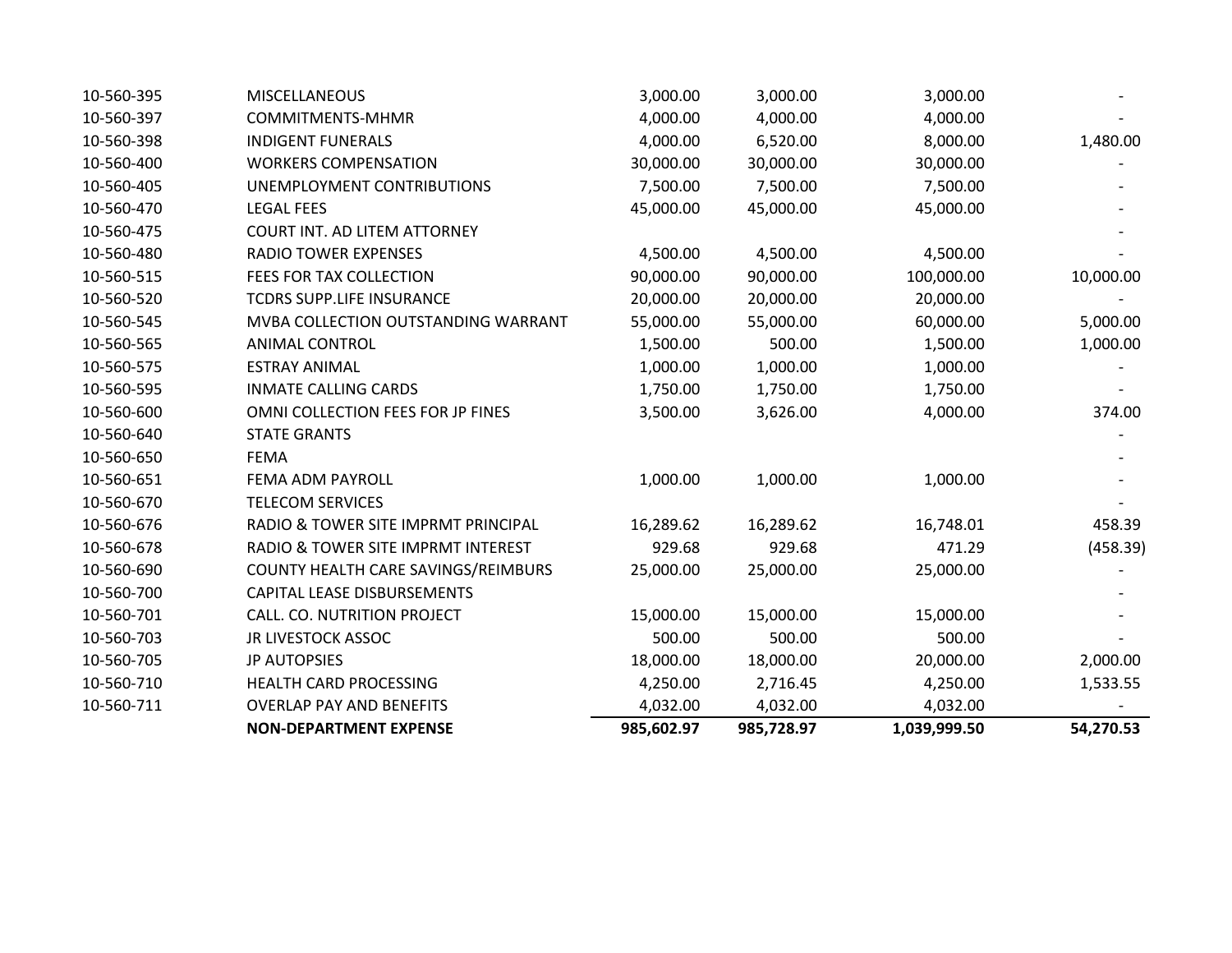## **570 IT/Software/Copier**

| <b>OLD</b> | <b>NEW ACCOUNT TITLE</b>              | <b>ORG BUDGET</b> | <b>CUR BUDGET</b> | <b>BUDGET</b> | <b>CHANGE FROM PY</b> |
|------------|---------------------------------------|-------------------|-------------------|---------------|-----------------------|
| 10-570-109 | IT STIPEND                            | 5,500.00          | 5,500.00          | 5,500.00      |                       |
| 10-570-113 | <b>HEALTH BENEFIT &amp; INSURANCE</b> |                   |                   |               |                       |
| 10-570-117 | PAYROLL TAXES                         | 420.75            | 420.75            | 420.75        |                       |
| 10-570-118 | <b>TCDRS RETIREMENT</b>               | 244.89            | 244.89            | 244.89        | (0.00)                |
| 10-570-400 | CO. JUDGE SOFTWARE                    | 2,400.00          | 2,400.00          | 2,400.00      |                       |
| 10-570-410 | CO CLERK SOFTWARE                     | 13,790.00         | 13,790.00         | 12,840.00     | (950.00)              |
| 10-570-415 | <b>DIST CLERK SOFTWARE</b>            | 7,440.00          | 7,440.00          | 7,440.00      |                       |
| 10-570-420 | CO TREASURER SOFTWARE                 | 2,910.00          | 2,910.00          | 2,910.00      |                       |
| 10-570-431 | JP#1 SOFTWARE                         | 5,060.00          | 5,060.00          | 5,060.00      |                       |
| 10-570-433 | JP#3 SOFTWARE                         | 5,060.00          | 5,060.00          | 5,060.00      |                       |
| 10-570-434 | JP#4 SOFTWARE                         | 5,060.00          | 5,060.00          | 5,060.00      |                       |
| 10-570-440 | CO TAX A/C SOFTWARE                   | 16,886.00         | 16,886.00         | 19,536.00     | 2,650.00              |
| 10-570-450 | SHERIFF'S OFFICE SOFTWARE             | 17,922.00         | 17,922.00         | 17,922.00     |                       |
| 10-570-490 | <b>DPS - SOFTWARE</b>                 | 1,200.00          | 1,200.00          | 1,200.00      |                       |
| 10-570-500 | CO ATTORNEY SOFTWARE                  | 7,260.00          | 7,260.00          | 7,260.00      |                       |
| 10-570-520 | DIST JUDGE SOFTWARE                   | 2,400.00          | 2,400.00          | 2,400.00      |                       |
| 10-570-521 | PROBATION (CCSD) SOFTWARE             | 600.00            | 600.00            | 600.00        |                       |
| 10-570-525 | <b>COUNTY AUDITOR SOFTWARE</b>        | 25,000.00         | 25,000.00         | 25,000.00     |                       |
| 10-570-550 | <b>ELECTION SOFTWARE</b>              |                   |                   |               |                       |
| 10-570-555 | <b>VETERAN'S OFFICER SOFTWARE</b>     | 450.00            | 450.00            | 450.00        |                       |
| 10-570-560 | TELECOM SERVICES-PHONE SYSTEM         | 32,160.00         | 32,160.00         | 45,540.00     | 13,380.00             |
| 10-570-561 | HOSTED SERVICES-EMAIL, CIRA, ETC      | 37,282.00         | 37,282.00         | 39,711.00     | 2,429.00              |
| 10-570-562 | HARDWARE & PC SOFTWARE                | 11,640.00         | 11,640.00         | 31,504.00     | 19,864.00             |
| 10-570-563 | PROFESSIONAL SERVICE & SUPPORT        | 83,475.00         | 83,475.00         | 94,500.00     | 11,025.00             |
| 10-570-564 | CONTRACT MAINTENANCE SVC-PHONE, DELL  | 93,960.00         | 93,960.00         | 90,920.00     | (3,040.00)            |
| 10-570-565 | COPIER CONTRACT LEASE PAYMENT         | 26,700.00         | 26,700.00         | 26,700.00     |                       |
| 10-570-570 | <b>TOWER REPEATER</b>                 |                   |                   |               |                       |
| 10-570-575 | WIRELESS BACKUP & MIFI                | 1,980.00          | 1,980.00          |               | (1,980.00)            |
| 10-570-576 | <b>GENERATOR</b>                      | 15,000.00         | 15,000.00         |               | (15,000.00)           |
| 10-570-577 | <b>GENERATOR MAINT &amp; FUEL</b>     | 5,000.00          | 5,000.00          | 6,100.00      | 1,100.00              |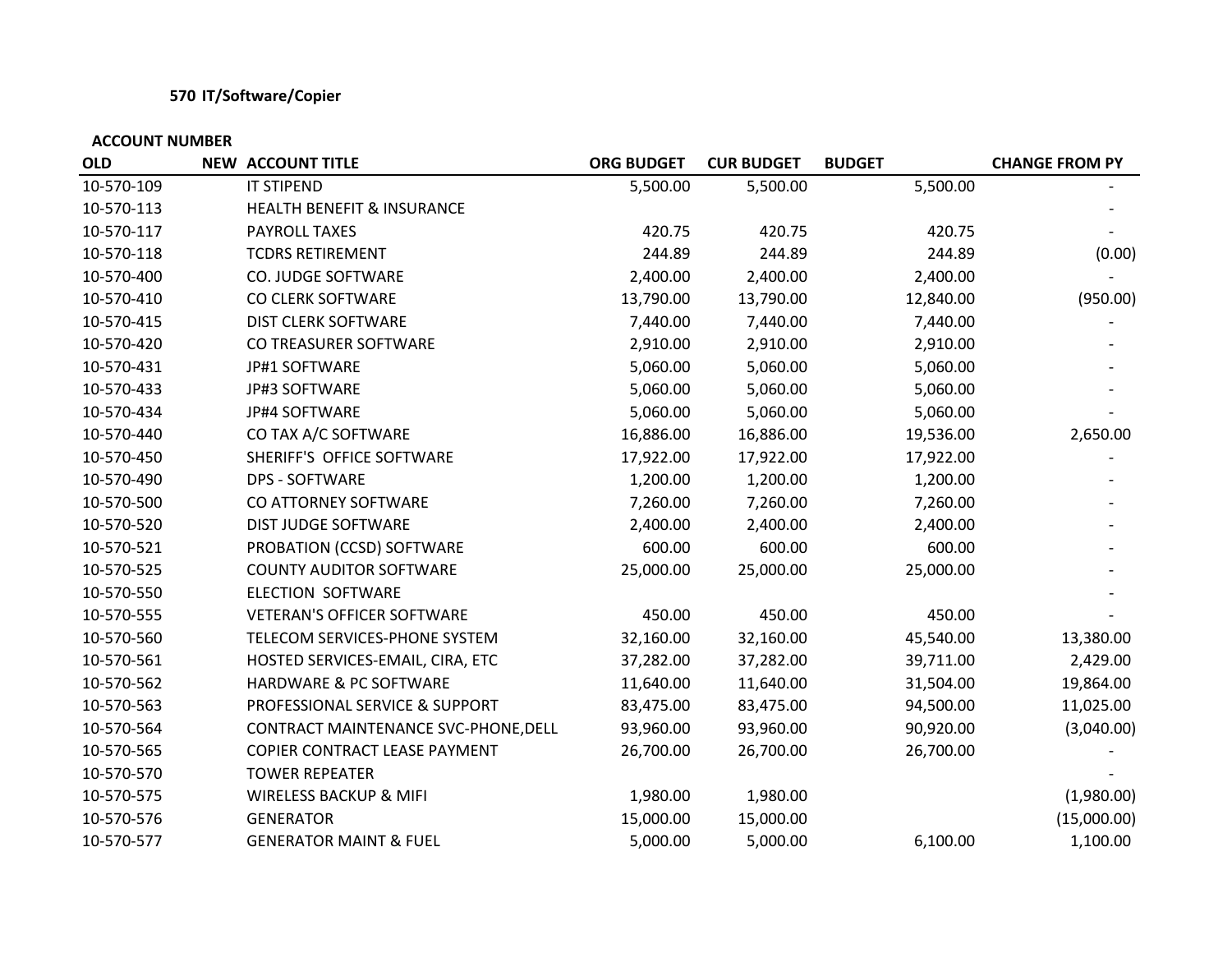|            | IT, SOFTWARE, COPIER EXPENSE | 458.800.64 | 458.800.64 | 457.078.64 | (1,722.00)  |
|------------|------------------------------|------------|------------|------------|-------------|
|            | NEW TAX A/C DMV LEASE        |            |            | 800.00     | 800.00      |
| 10-570-578 | CAPITAL ASSETS               | 32,000.00  | 32,000.00  |            | (32,000.00) |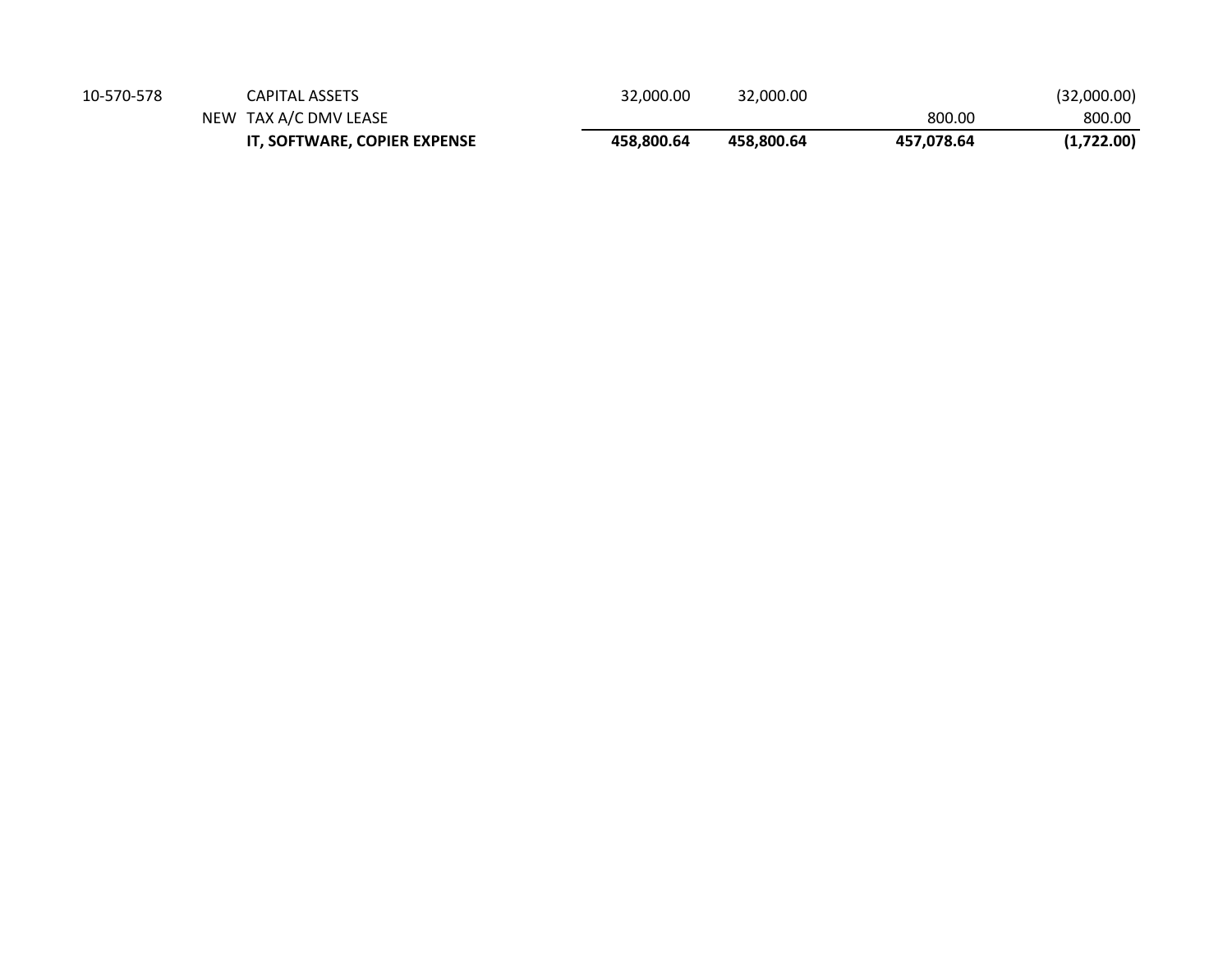| <b>OLD</b> | <b>NEW ACCOUNT TITLE</b>         | <b>ORG BUDGET</b> | <b>CUR BUDGET</b> | <b>BUDGET</b> | <b>CHANGE FROM PY</b> |
|------------|----------------------------------|-------------------|-------------------|---------------|-----------------------|
|            |                                  |                   |                   |               |                       |
| 10-621-100 | SALARY, COMMISSIONER             | 21,547.49         | 21,547.49         | 22,624.86     | 1,077.37              |
| 10-621-112 | <b>COUNTY EMPLOYEES BENEFITS</b> |                   |                   |               |                       |
| 10-621-113 | EMPLOYEE HEALTH & LIFE INSURANCE | 5,404.32          | 5,404.32          | 5,622.54      | 218.22                |
| 10-621-117 | <b>PAYROLL TAXES</b>             | 1,648.38          | 1,648.38          | 1,730.80      | 82.42                 |
| 10-621-118 | <b>TCDRS RETIREMENT</b>          | 959.40            | 959.40            | 1,007.37      | 47.97                 |
|            | <b>COMM. PREC. #1 SALARY</b>     | 29,559.59         | 29,559.59         | 30,985.58     | 1,425.99              |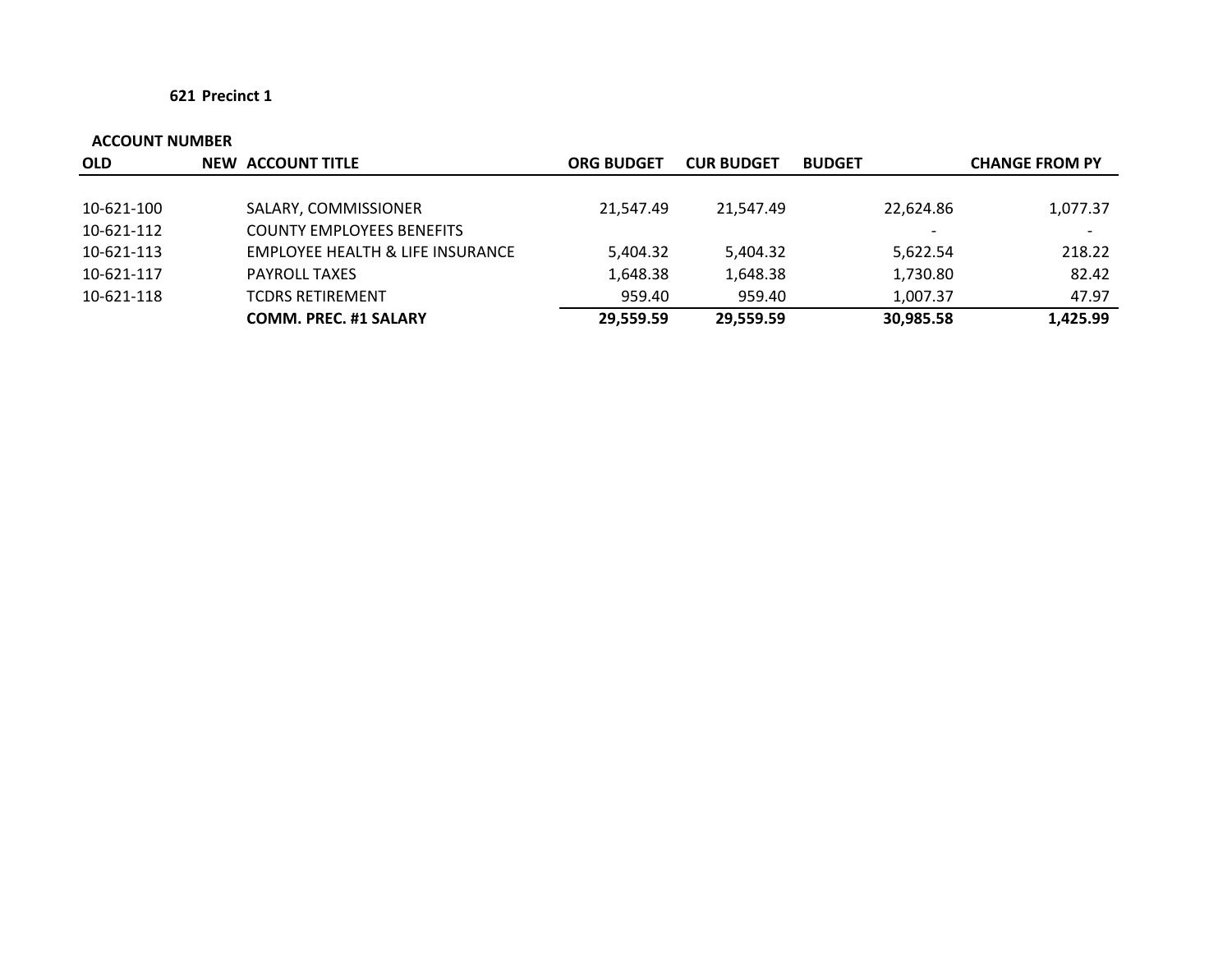| <b>OLD</b> | <b>NEW ACCOUNT TITLE</b>                    | <b>ORG BUDGET</b> | <b>CUR BUDGET</b> | <b>BUDGET</b> | <b>CHANGE FROM PY</b> |
|------------|---------------------------------------------|-------------------|-------------------|---------------|-----------------------|
|            |                                             |                   |                   |               |                       |
| 10-622-100 | SALARY, COMMISSIONER                        | 21.547.49         | 21.547.49         | 22,624.86     | 1,077.37              |
| 10-622-112 | <b>COUNTY EMPLOYEES BENEFITS</b>            |                   |                   |               |                       |
| 10-622-113 | <b>EMPLOYEE HEALTH &amp; LIFE INSURANCE</b> | 5,404.33          | 5,404.33          | 5,622.54      | 218.21                |
| 10-622-117 | <b>PAYROLL TAXES</b>                        | 1,648.38          | 1,648.38          | 1,730.80      | 82.42                 |
| 10-622-11  | <b>TCDRS RETIREMENT</b>                     | 959.40            | 959.40            | 1,007.37      | 47.97                 |
|            | <b>COMM. PREC. #2 SALARY</b>                | 29.559.60         | 29,559.60         | 30,985.58     | 1,425.98              |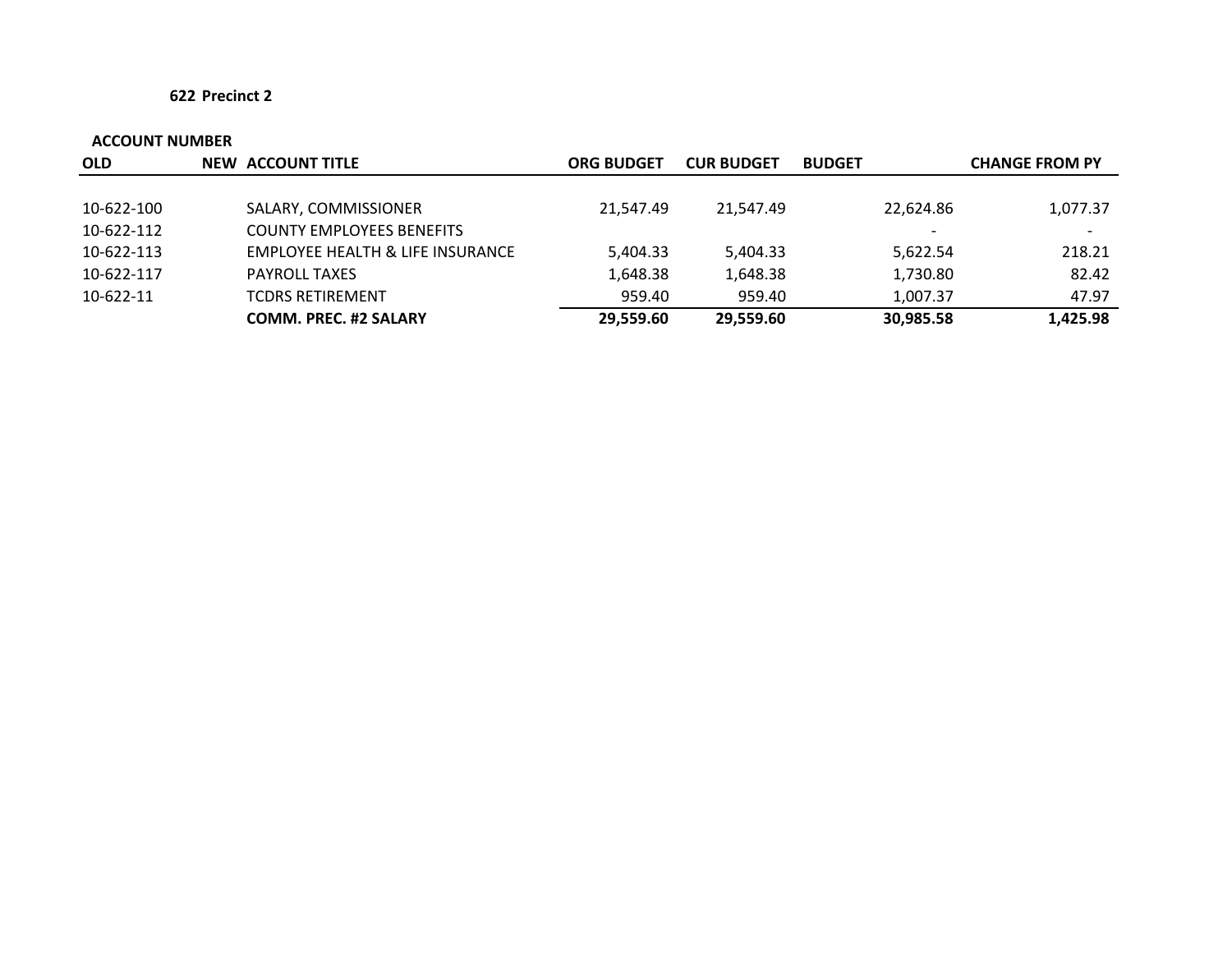| <b>OLD</b> | <b>NEW ACCOUNT TITLE</b>                    | <b>ORG BUDGET</b> | <b>CUR BUDGET</b> | <b>BUDGET</b> | <b>CHANGE FROM PY</b> |
|------------|---------------------------------------------|-------------------|-------------------|---------------|-----------------------|
|            |                                             |                   |                   |               |                       |
| 10-623-100 | SALARY, COMMISSIONER                        | 21,547.49         | 21.547.49         | 22,624.86     | 1,077.37              |
| 10-623-112 | <b>COUNTY EMPLOYEES BENEFITS</b>            |                   |                   |               |                       |
| 10-623-113 | <b>EMPLOYEE HEALTH &amp; LIFE INSURANCE</b> | 5,404.33          | 5,404.33          | 5,622.54      | 218.21                |
| 10-623-117 | <b>PAYROLL TAXES</b>                        | 1,648.38          | 1.648.38          | 1,730.80      | 82.42                 |
| 10-623-118 | <b>TCDRS RETIREMENT</b>                     | 949.40            | 959.40            | 1,007.37      | 47.97                 |
|            | <b>COMM. PREC. #3 SALARY</b>                | 29,549.60         | 29.559.60         | 30,985.58     | 1,425.98              |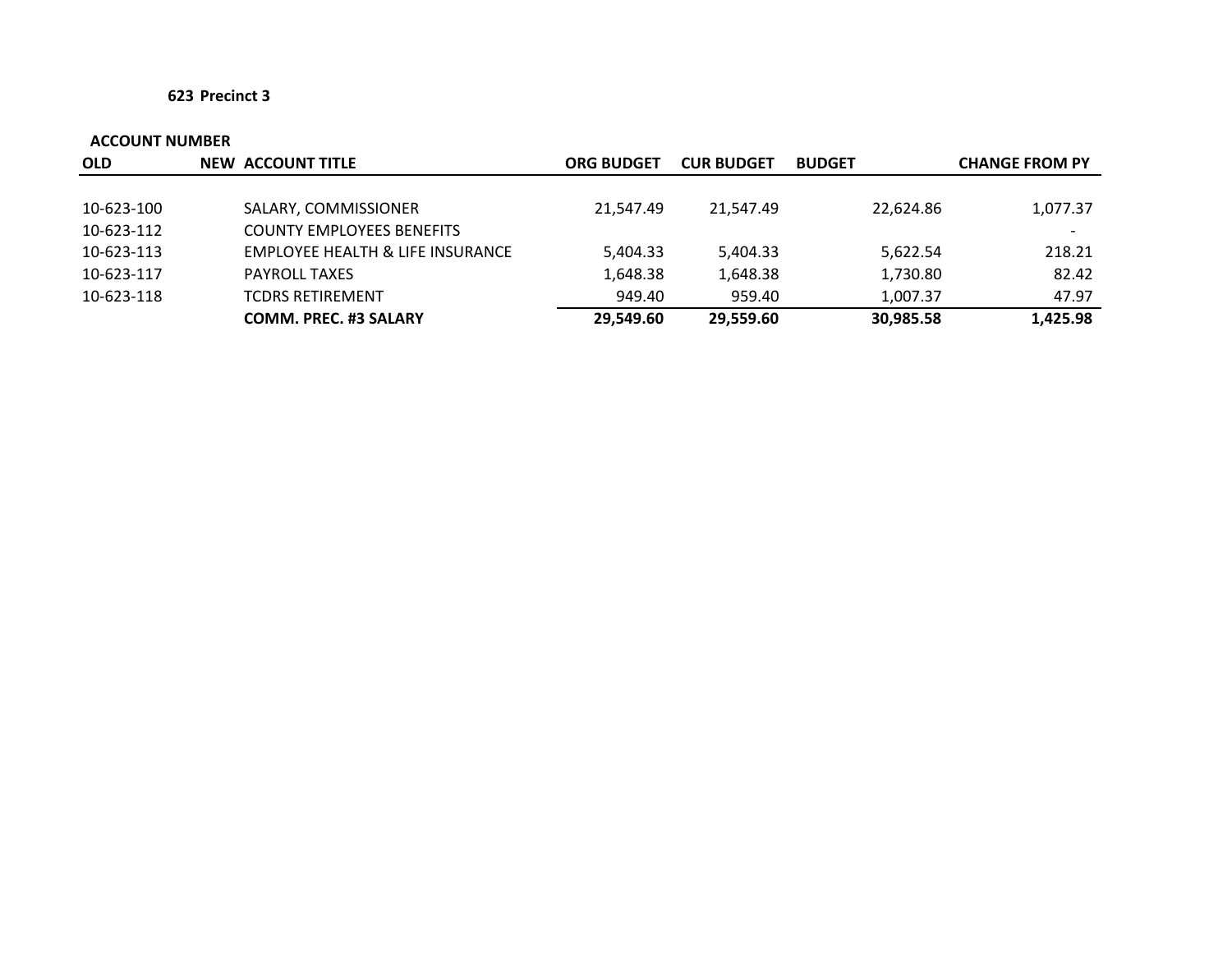| <b>OLD</b> | <b>NEW ACCOUNT TITLE</b>         | <b>ORG BUDGET</b> | <b>CUR BUDGET</b> | <b>BUDGET</b> | <b>CHANGE FROM PY</b>    |
|------------|----------------------------------|-------------------|-------------------|---------------|--------------------------|
|            |                                  |                   |                   |               |                          |
| 10-624-100 | SALARY, COMMISSIONER             | 21.547.49         | 21.547.49         | 22,624.86     | 1,077.37                 |
| 10-624-112 | <b>COUNTY EMPLOYEES BENEFITS</b> |                   |                   |               | $\overline{\phantom{0}}$ |
| 10-624-113 | EMPLOYEE HEALTH & LIFE INSURANCE | 5,404.33          | 5,404.33          | 5,622.54      | 218.21                   |
| 10-624-117 | <b>PAYROLL TAXES</b>             | 1,648.38          | 1,648.38          | 1,730.80      | 82.42                    |
| 10-624-118 | <b>TCDRS RETIREMENT</b>          | 959.40            | 959.40            | 1.007.37      | 47.97                    |
|            | <b>COMM. PREC. #4 SALARY</b>     | 29,559.60         | 29,559.60         | 30,985.58     | 1,425.98                 |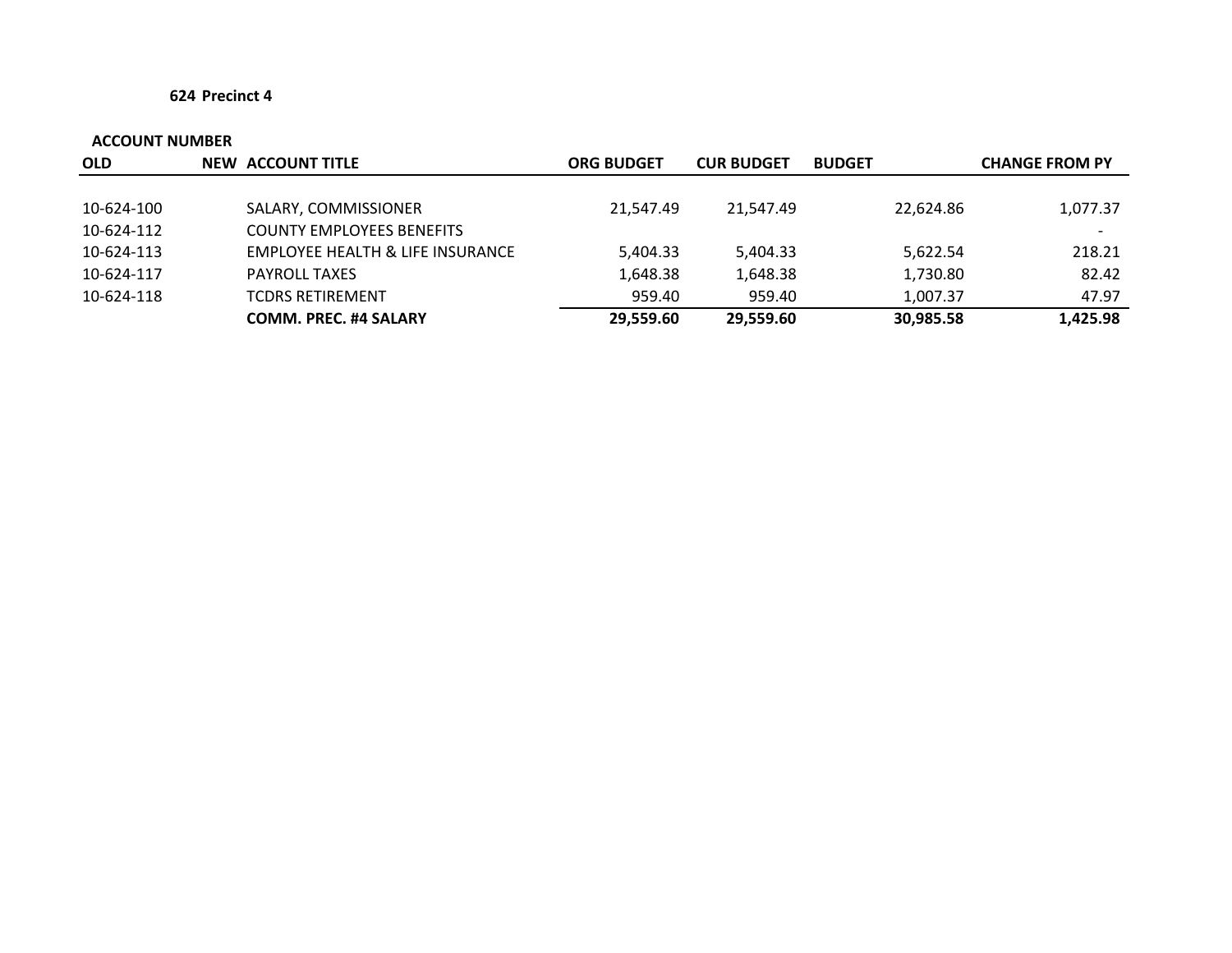## **ROAD & BRIDGE FUND**

| Revenues                          |          |               |                |
|-----------------------------------|----------|---------------|----------------|
| Certified Tax Value               |          | \$            | 822,517,286.00 |
| Per 100                           |          |               | 8,225,172.86   |
| x Tax Rate of                     | 0.173007 | $\frac{1}{2}$ | 1,423,012.48   |
| Frozen Levy                       |          |               | 133,518.08     |
|                                   |          |               | 1,556,530.56   |
| Delinquent Taxes                  |          |               | 25,000.00      |
| Allowance for uncollectible       |          |               | (46, 695.92)   |
| <b>Total Property Tax Revenue</b> |          |               | 1,534,834.64   |
| Motor Vehicle Registration        |          |               | 387,000.00     |
| Road & Bridge                     |          |               | 153,000.00     |
| Lateral Road                      |          |               | 21,900.00      |
| Miscellaneous                     |          |               | 4,000.00       |
| Sale of Equipment                 |          |               |                |
| Interest Income                   |          |               | 4,000.00       |
| Fund Balance                      |          |               | 182,633.31     |
| <b>State Fees</b>                 |          |               | 40,000.00      |
| <b>Grant Revenue</b>              |          |               |                |
| <b>Other Revenue</b>              |          |               | 792,533.31     |
| <b>Total Revenue</b>              |          |               | 2,327,367.95   |
| <b>Expenses</b>                   |          |               |                |
| Precinct 1                        |          |               | 452,314.27     |
| Precinct 2                        |          |               | 599,085.70     |
| Precinct 3                        |          |               | 634,947.59     |
| Precinct 4                        |          |               | 641,020.39     |
| <b>Total Expenses</b>             |          |               | 2,327,367.95   |
| Surplus (deficit)                 |          | \$            | 0.01           |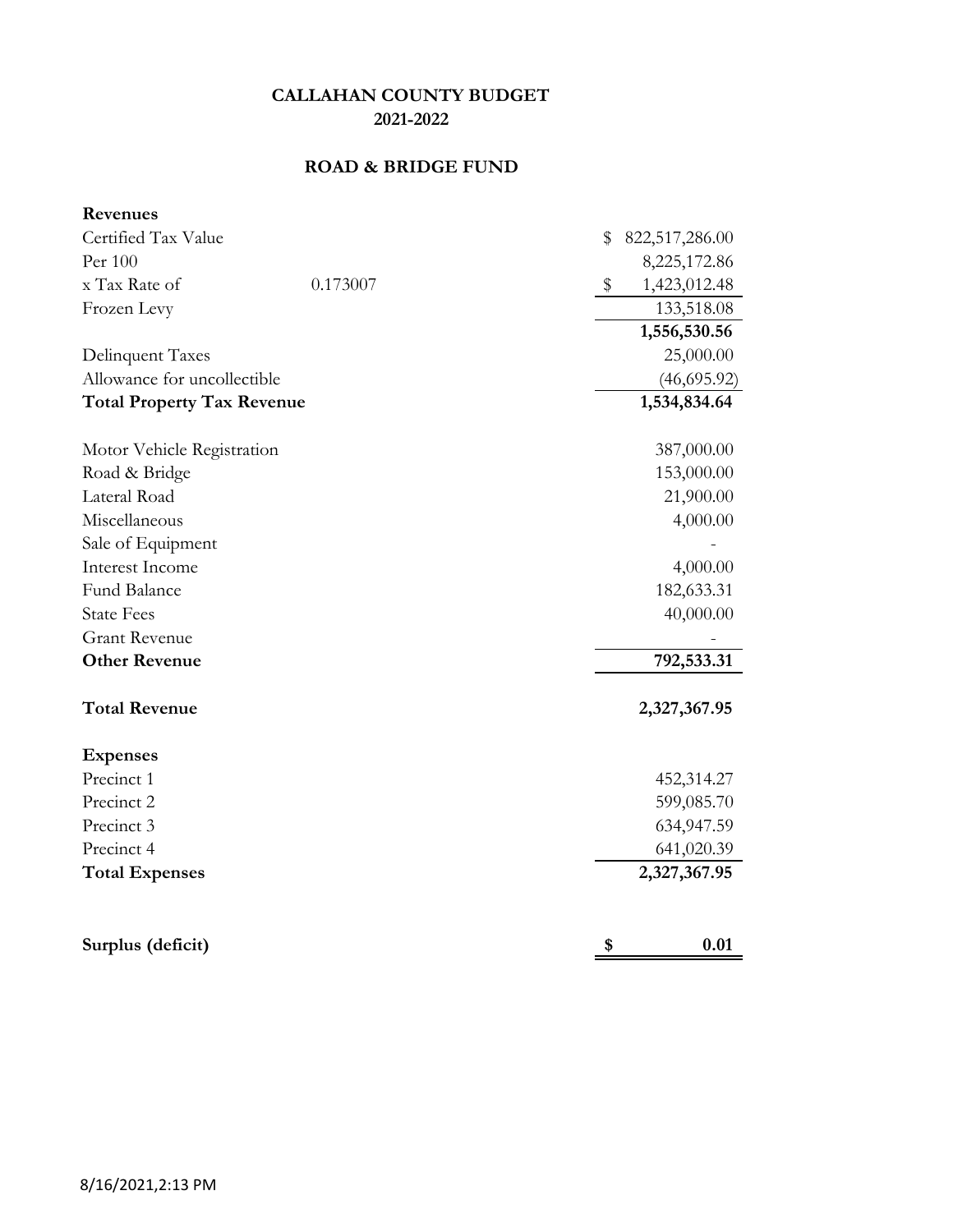## **Road & Bridge Fund Revenue**

| <b>OLD</b> | <b>NEW ACCOUNT TITLE</b>       | <b>ORG BUDGET</b> | <b>CUR BUDGET</b> | <b>BUDGET</b> | <b>CHANGE FROM PY</b> |
|------------|--------------------------------|-------------------|-------------------|---------------|-----------------------|
|            |                                |                   |                   |               |                       |
| 21-300-100 | <b>CURRENT TAXES</b>           | 299,632.83        | 299,632.83        | 326,871.42    | 27,238.59             |
| 21-300-110 | <b>DELINQUENT TAXES</b>        | 3,045.00          | 3,045.00          | 5,250.00      | 2,205.00              |
| 21-300-111 | ALLOWANCE FOR UNCOLLECTIBLE    | (4,494.49)        | (4,494.49)        | (9,806.14)    | (5,311.65)            |
| 21-300-130 | MTR.VEHICLE REGISTRATION       | 81,270.00         | 81,270.00         | 81,270.00     |                       |
| 21-300-140 | <b>ROAD &amp; BRIDGE</b>       | 32,130.00         | 32,130.00         | 32,130.00     |                       |
| 21-300-150 | <b>LATERAL ROAD</b>            | 4,599.00          | 4,599.00          | 4,599.00      |                       |
| 21-300-170 | MISCELLANEOUS INCOME           | 1,000.00          | 1,030.00          | 1,000.00      | (30.00)               |
| 21-300-175 | STATE GROSS WEIGHT PAYMENT     | 10,000.00         | 10,000.00         | 10,000.00     |                       |
| 21-300-190 | <b>FUND TRANSFER</b>           |                   |                   |               |                       |
| 21-300-300 | <b>SALE OF EQUIPMENT</b>       |                   |                   |               |                       |
| 21-300-305 | <b>CETRZ GRANT</b>             |                   |                   |               |                       |
| 21-300-310 | FEMA DISASTER PROCEEDS         |                   | 3,110.00          |               | (3, 110.00)           |
| 21-300-311 | <b>EQUIPMENT RENTAL INCOME</b> |                   |                   |               |                       |
| 21-300-315 | <b>ORCA GRANT</b>              |                   |                   |               |                       |
| 21-300-521 | <b>INSURANCE CLAIM REIMB</b>   |                   |                   |               |                       |
|            | <b>ROAD AND BRIDGE INCOME</b>  | 427,182.34        | 430,322.34        | 451,314.28    | 20,991.94             |
| 21-330-300 | <b>INTEREST EARNING</b>        | 1,000.00          | 1,000.00          | 1,000.00      |                       |
|            | <b>R &amp; B INTEREST FUND</b> | 1,000.00          | 1,000.00          | 1,000.00      |                       |
| 22-300-100 | <b>CURRENT TAXES</b>           | 399,510.45        | 399,510.45        | 435,828.56    | 36,318.11             |
| 22-300-110 | <b>DELINQUENT TAXES</b>        | 4,060.00          | 4,060.00          | 7,000.00      | 2,940.00              |
| 22-300-111 | ALLOWANCE FOR UNCOLLECTIBLE    | (5,992.66)        | (5,992.66)        | (13,074.86)   | (7,082.20)            |
| 22-300-130 | MTR.VEHICLE REGISTRATION       | 108,360.00        | 108,360.00        | 108,360.00    |                       |
| 22-300-140 | <b>ROAD &amp; BRIDGE</b>       | 42,840.00         | 42,840.00         | 42,840.00     |                       |
| 22-300-150 | <b>LATERAL ROAD</b>            | 6,132.00          | 6,132.00          | 6,132.00      |                       |
| 22-300-170 | MISCELLANEOUS INCOME           | 1,000.00          | 1,030.00          | 1,000.00      | (30.00)               |
| 22-300-175 | STATE GROSS WEIGHT PAYMENT     | 10,000.00         | 10,000.00         | 10,000.00     |                       |
| 22-300-190 | <b>FUND TRANSFER</b>           |                   |                   |               |                       |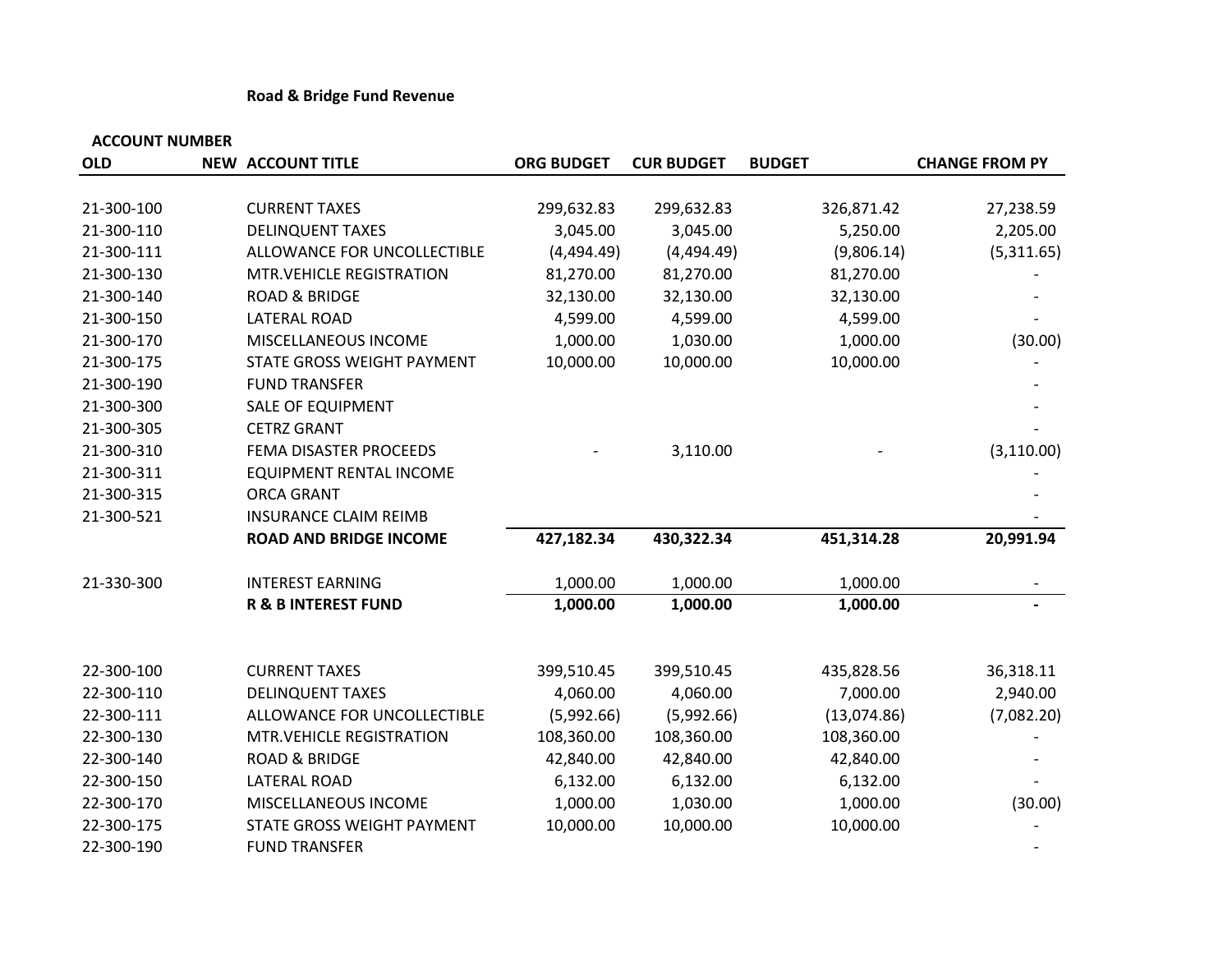| 22-300-300 | <b>SALE OF EQUIPMENT</b>       |              | 32,002.08    |            | (32,002.08)   |
|------------|--------------------------------|--------------|--------------|------------|---------------|
| 22-300-305 | <b>CETRZ GRANT</b>             |              |              |            |               |
| 22-300-310 | FEMA DISASTER PROCEEDS         | 137,838.52   | 137,838.52   |            | (137, 838.52) |
| 22-300-311 | EQUIPMENT RENTAL INCOM         |              |              |            |               |
| 22-300-315 | <b>ORCA GRANT</b>              |              |              |            |               |
| 22-300-521 | <b>INSURANCE CLAIM REIMB</b>   |              |              |            |               |
|            | <b>ROAD AND BRIDGE INCOME</b>  | 703,748.31   | 735,780.39   | 598,085.70 | (137, 694.69) |
| 22-330-300 | <b>INTEREST EARNING</b>        | 1,000.00     | 1,000.00     | 1,000.00   |               |
|            | <b>R &amp; B INTEREST FUND</b> | 1,000.00     | 1,000.00     | 1,000.00   |               |
|            |                                |              |              |            |               |
| 23-300-100 | <b>CURRENT TAXES</b>           | 299,632.83   | 299,632.83   | 326,871.42 | 27,238.59     |
| 23-300-110 | <b>DELINQUENT TAXES</b>        | 3,045.00     | 3,045.00     | 5,250.00   | 2,205.00      |
| 23-300-111 | ALLOWANCE FOR UNCOLLECTIBLE    | (4,494.49)   | (4,494.49)   | (9,806.14) | (5,311.65)    |
| 23-300-130 | MTR.VEHICLE REGISTRATION       | 81,270.00    | 81,270.00    | 81,270.00  |               |
| 23-300-140 | <b>ROAD &amp; BRIDGE</b>       | 32,130.00    | 32,130.00    | 32,130.00  |               |
| 23-300-150 | LATERAL ROAD                   | 4,599.00     | 4,599.00     | 4,599.00   |               |
| 23-300-170 | MISCELLANEOUS INCOME           | 1,000.00     | 89,720.00    | 1,000.00   | (88, 720.00)  |
| 23-300-175 | STATE GROSS WEIGHT PAYMENT     | 10,000.00    | 10,000.00    | 10,000.00  |               |
| 23-300-190 | <b>FUND TRANSFER</b>           |              |              | 182,633.31 | 182,633.31    |
| 23-300-300 | <b>SALE OF EQUIPMENT</b>       |              | 41,420.24    |            | (41, 420.24)  |
| 23-300-305 | <b>CETRZ GRANT</b>             |              |              |            |               |
| 23-300-310 | FEMA DISASTER PROCEEDS         | 977,926.70   | 977,926.70   |            | (977, 926.70) |
| 23-300-311 | <b>EQUIPMENT RENTAL INCOME</b> |              |              |            |               |
| 23-300-312 | MATERIAL REIMBURSEMENT         |              |              |            |               |
| 23-300-315 | <b>ORCA GRANT</b>              |              |              |            |               |
| 23-300-521 | <b>INSURANCE CLAIM REIMB</b>   |              |              |            |               |
|            | <b>ROAD AND BRIDGE INCOME</b>  | 1,405,109.04 | 1,535,249.28 | 633,947.59 | (901, 301.69) |
| 23-330-300 | <b>INTEREST EARNING</b>        | 1,000.00     | 1,000.00     | 1,000.00   |               |
|            | <b>R &amp; B INTEREST FUND</b> | 1,000.00     | 1,000.00     | 1,000.00   |               |
| 24-300-100 | <b>CURRENT TAXES</b>           | 428,046.90   | 428,046.90   | 466,959.17 | 38,912.27     |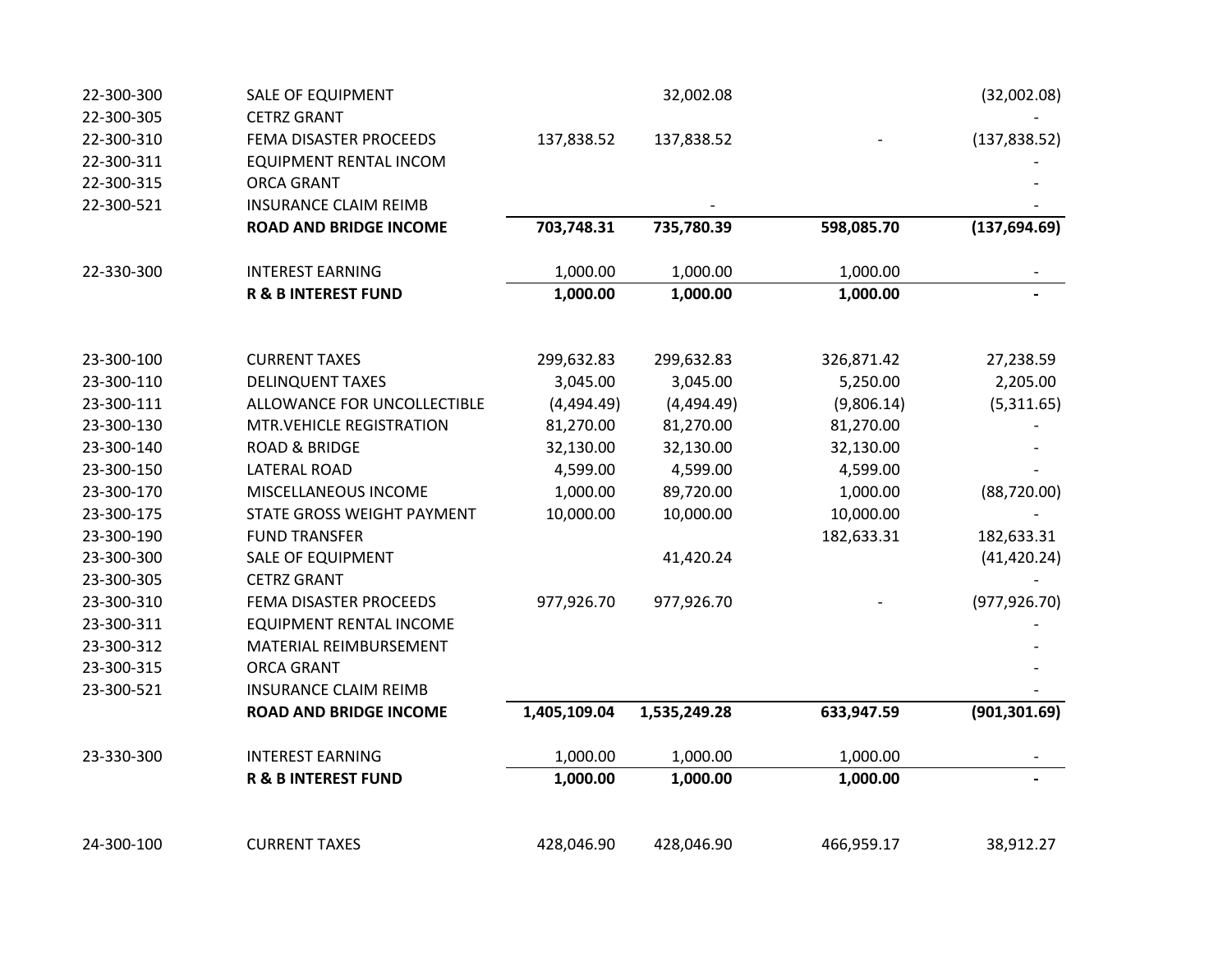| <b>TOTAL</b> |                                  | 3,145,585.89 | 3,310,928.21 | 2,327,367.95 | (983, 560.26) |
|--------------|----------------------------------|--------------|--------------|--------------|---------------|
|              | <b>R &amp; B INTEREST FUND</b>   | 1,000.00     | 1,000.00     | 1,000.00     |               |
| 24-330-300   | <b>INTEREST EARNING</b>          | 1,000.00     | 1,000.00     | 1,000.00     |               |
|              | <b>ROAD AND BRIDGE INCOME</b>    | 605,546.20   | 605,576.20   | 640,020.39   | 34,444.19     |
| 24-300-521   | <b>INSURANCE CLAIM REIMB</b>     |              |              |              |               |
| 24-300-315   | <b>ORCA GRANT</b>                |              |              |              |               |
| 24-300-311   | EQUIPMENT RENTAL INCOME          |              |              |              |               |
| 24-300-310   | FEMA DISASTER PROCEEDS           |              |              |              |               |
| 24-300-305   | <b>CETRZ GRANT</b>               |              |              |              |               |
| 24-300-300   | <b>SALE OF EQUIPMENT</b>         |              |              |              |               |
| 24-300-190   | <b>FUND TRANSFER</b>             |              |              |              |               |
| 24-300-175   | STATE GROSS WEIGHT PAYMENT       | 10,000.00    | 10,000.00    | 10,000.00    |               |
| 24-300-170   | MISCELLANEOUS INCOME             | 1,000.00     | 1,030.00     | 1,000.00     | (30.00)       |
| 24-300-150   | LATERAL ROAD                     | 6,570.00     | 6,570.00     | 6,570.00     |               |
| 24-300-140   | <b>ROAD &amp; BRIDGE</b>         | 45,900.00    | 45,900.00    | 45,900.00    |               |
| 24-300-130   | <b>MTR. VEHICLE REGISTRATION</b> | 116,100.00   | 116,100.00   | 116,100.00   |               |
| 24-300-111   | ALLOWANCE FOR UNCOLLECTIBLE      | (6,420.70)   | (6,420.70)   | (14,008.78)  | (7,588.08)    |
| 24-300-110   | <b>DELINQUENT TAXES</b>          | 4,350.00     | 4,350.00     | 7,500.00     | 3,150.00      |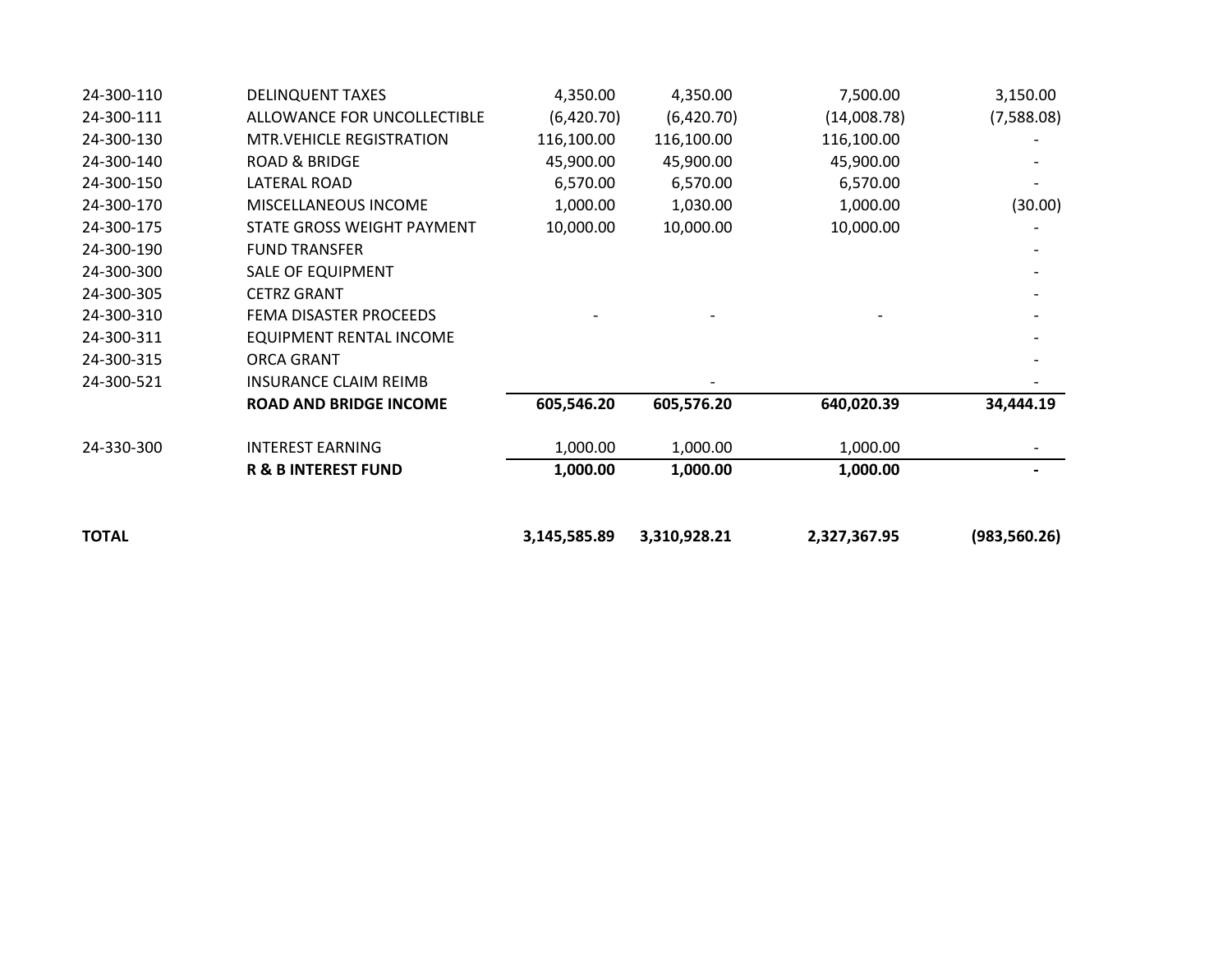| <b>OLD</b> | <b>NEW ACCOUNT TITLE</b>                    | <b>ORG BUDGET</b> | <b>CUR BUDGET</b> | <b>BUDGET</b> | <b>CHANGE FROM PY</b> |
|------------|---------------------------------------------|-------------------|-------------------|---------------|-----------------------|
| 21-600-100 | SALARY, COMMISSIONER                        | 21,547.49         | 21,547.49         | 22,624.86     | 1,077.37              |
| 21-600-101 | SALARY, ROAD HANDS                          | 83,200.00         | 83,200.00         | 87,360.00     | 4,160.00              |
| 21-600-105 | SALARY, PART-TIME HELP                      |                   |                   |               |                       |
| 21-600-106 | <b>LONGEVITY PAY</b>                        | 2,382.00          | 2,382.00          |               | (2,382.00)            |
| 21-600-113 | <b>EMPLOYEE HEALTH &amp; LIFE INSURANCE</b> | 27,021.60         | 27,021.60         | 28,112.70     | 1,091.10              |
| 21-600-115 | TRAVEL & MEAL EXPENSE                       | 3,000.00          | 3,000.00          | 3,000.00      |                       |
| 21-600-117 | PAYROLL TAXES                               | 8,195.41          | 8,195.41          | 8,459.74      | 264.33                |
| 21-600-118 | TEXAS CO & DIST RETIREMENT                  | 4,769.94          | 4,769.94          | 4,923.79      | 153.85                |
| 22-600-129 | PUBLIC NOTICES                              | 500.00            | 500.00            | 500.00        |                       |
| 21-600-160 | <b>BOND PREMIUM</b>                         | 200.00            | 200.00            | 200.00        |                       |
| 21-600-180 | DUES, CONF., SCHOOL, ETC.                   | 2,000.00          | 2,030.00          | 2,000.00      | (30.00)               |
| 21-600-190 | MOBILE PHONE STIPEND                        | 540.00            | 540.00            | 540.00        |                       |
| 21-600-225 | <b>TIRES &amp; TIRE REPAIR</b>              | 7,000.00          | 7,000.00          | 7,000.00      |                       |
| 21-600-230 | GAS, OIL AND LUBRICANTS                     | 34,000.00         | 34,000.00         | 30,000.00     | (4,000.00)            |
| 21-600-240 | <b>VEHICLE &amp; EQUIP. REPAIR</b>          | 25,000.00         | 25,000.00         | 20,000.00     | (5,000.00)            |
| 21-600-245 | <b>EQUIPMENT INSURANCE</b>                  | 4,500.00          | 4,500.00          | 4,500.00      |                       |
| 21-600-280 | <b>CONTRACT LABOR</b>                       |                   |                   |               |                       |
| 21-600-285 | <b>REPAIR ON COUNTY BARN</b>                | 5,000.00          | 5,000.00          | 5,000.00      |                       |
| 21-600-360 | <b>UTILITIES</b>                            | 5,000.00          | 5,000.00          | 5,000.00      |                       |
| 21-600-365 | <b>IPAD DATA PLAN</b>                       | 516.00            | 516.00            | 516.00        |                       |
| 21-600-380 | APPRAISAL DISTRICT-BUDGET                   | 9,437.75          | 9,437.75          | 10,726.09     | 1,288.34              |
| 21-600-395 | <b>MISCELLANEOUS</b>                        | 500.00            | 500.00            | 500.00        |                       |
| 21-600-440 | <b>LATERAL ROAD</b>                         | 4,600.00          | 4,600.00          | 4,600.00      |                       |
| 21-600-470 | <b>LEGAL FEES</b>                           | 1,000.00          | 2,000.00          | 2,000.00      |                       |
| 21-600-515 | FEES FOR TAX COLLECTION                     | 6,900.00          | 6,900.00          | 6,900.00      |                       |
| 21-600-520 | CALLAHAN DIVIDE SWCD                        | 1,250.00          | 1,250.00          | 1,250.00      |                       |
| 21-600-535 | <b>ROAD &amp; BRIDGE MATERIALS</b>          | 65,935.26         | 68,045.26         | 91,814.19     | 23,768.93             |
| 21-600-549 | CAPITAL LEASE INTEREST PAYMENTS             | 16,556.03         | 16,556.03         | 16,556.03     |                       |
| 21-600-550 | CAPITAL LEASE PRINCIPLE & OTHER EQU         | 86,130.86         | 86,130.86         | 86,130.86     |                       |
| 21-600-551 | <b>EQUIPMENT LEASE</b>                      |                   |                   |               |                       |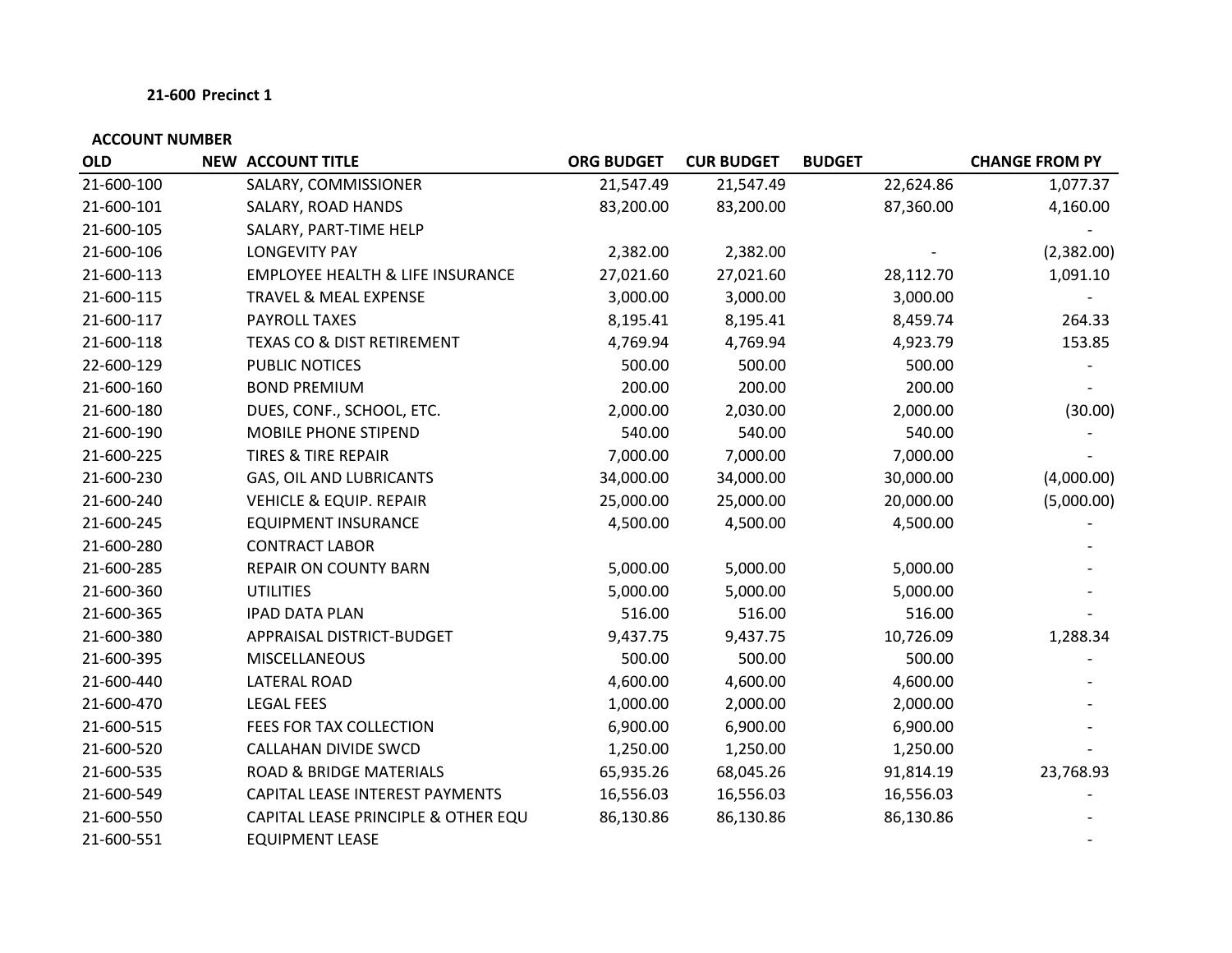| 21-600-552 | EQUIPMENT PURCHASE                |            | $\overline{\phantom{0}}$ |            | $\hskip1.6cm$            |
|------------|-----------------------------------|------------|--------------------------|------------|--------------------------|
| 21-600-555 | FEMA DISASTER                     |            |                          |            |                          |
| 21-600-690 | HEALTH CARE SAVINGS/REIMBURSEMENT | 1.500.00   | 1,500.00                 | 1,500.00   | $\overline{\phantom{0}}$ |
|            | NEW ASSISTANT STIPEND             |            |                          | 600.00     | 600.00                   |
|            | <b>PRECINCT #1 EXPENSES</b>       | 428.182.34 | 431.322.34               | 452.314.27 | 20,991.93                |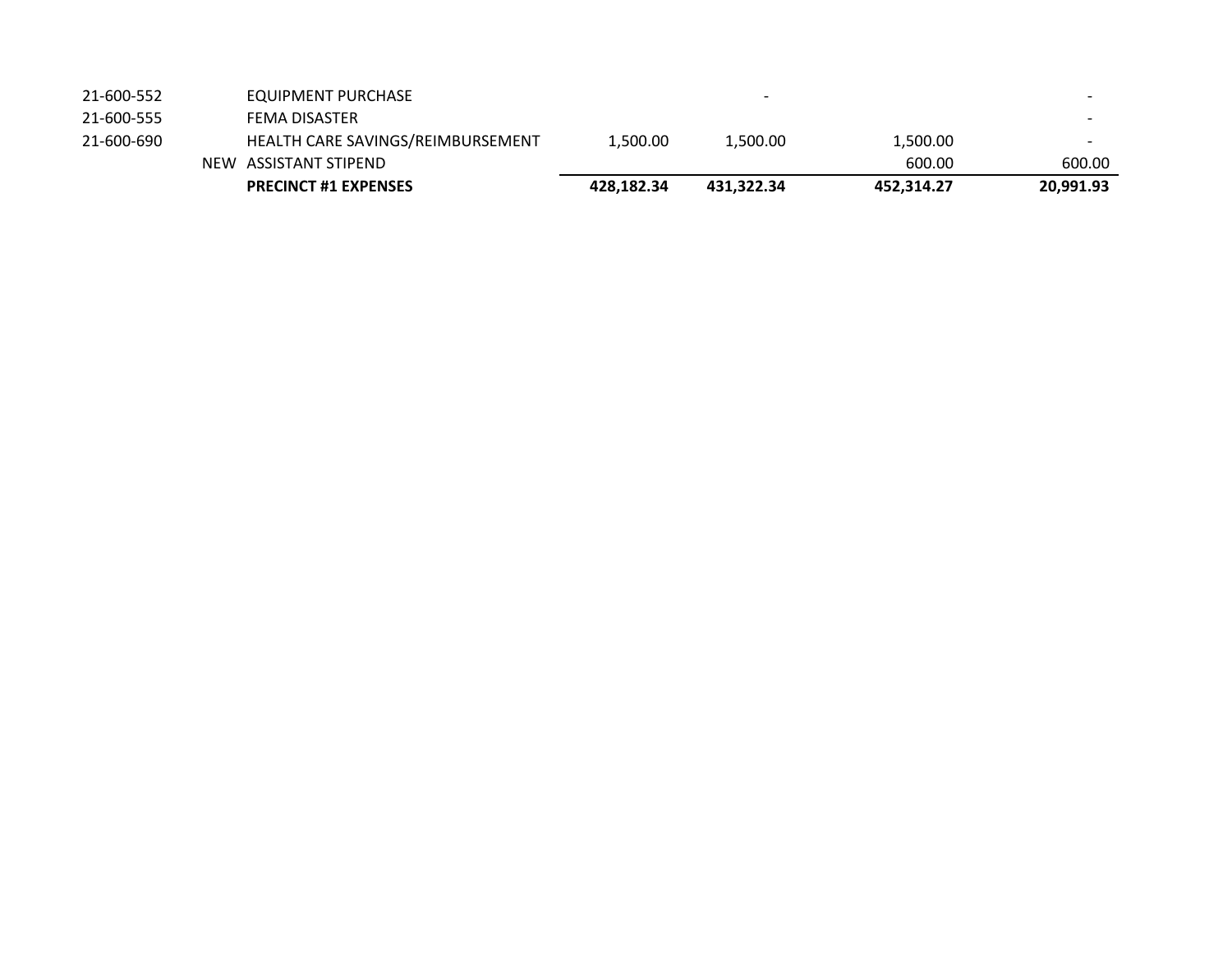| <b>OLD</b> | <b>NEW ACCOUNT TITLE</b> |                                             | <b>ORG BUDGET</b> | <b>CUR BUDGET</b> | <b>BUDGET</b> | <b>CHANGE FROM PY</b> |
|------------|--------------------------|---------------------------------------------|-------------------|-------------------|---------------|-----------------------|
| 22-600-100 |                          | SALARY, COMMISSIONER                        | 21,547.49         | 21,547.49         | 22,624.86     | 1,077.37              |
| 22-600-101 |                          | SALARY, ROAD HANDS                          | 124,800.00        | 124,800.00        | 131,040.00    | 6,240.00              |
| 22-600-105 |                          | SALARY, PART-TIME HELP                      | 20,800.00         | 20,800.00         | 21,840.00     | 1,040.00              |
| 22-600-106 | <b>LONGEVITY PAY</b>     |                                             | 5,160.00          | 5,160.00          | 5,232.00      | 72.00                 |
| 22-600-113 |                          | <b>EMPLOYEE HEALTH &amp; LIFE INSURANCE</b> | 37,830.24         | 37,830.24         | 39,357.78     | 1,527.54              |
| 22-600-115 |                          | TRAVEL & MEAL EXPENSE                       | 3,000.00          | 3,000.00          | 3,000.00      |                       |
| 22-600-117 | PAYROLL TAXES            |                                             | 13,181.52         | 13,181.52         | 13,872.27     | 690.75                |
| 22-600-118 |                          | TEXAS CO & DIST RETIREMENT                  | 7,671.99          | 7,671.99          | 8,074.02      | 402.03                |
| 22-600-129 | PUBLIC NOTICES           |                                             | 500.00            | 500.00            | 500.00        |                       |
| 22-600-160 |                          | <b>BOND PREMIUM</b>                         | 500.00            | 500.00            | 500.00        |                       |
| 22-600-180 |                          | DUES, CONF., SCHOOL, ETC.                   | 2,500.00          | 2,530.00          | 2,500.00      | (30.00)               |
| 22-600-190 |                          | MOBILE PHONE STIPEND                        | 540.00            | 540.00            | 540.00        |                       |
| 22-600-225 |                          | <b>TIRES &amp; TIRE REPAIR</b>              | 6,000.00          | 16,000.00         | 16,000.00     |                       |
| 22-600-230 |                          | GAS, OIL AND LUBRICANTS                     | 35,000.00         | 35,000.00         | 45,000.00     | 10,000.00             |
| 22-600-240 |                          | <b>VEHICLE &amp; EQUIP. REPAIR</b>          | 31,000.00         | 76,000.00         | 40,000.00     | (36,000.00)           |
| 22-600-245 |                          | <b>EQUIPMENT INSURANCE</b>                  | 5,000.00          | 5,000.00          | 5,000.00      |                       |
| 22-600-285 |                          | REPAIR ON COUNTY BARN                       | 500.00            | 1,533.00          | 1,000.00      | (533.00)              |
| 22-600-360 | <b>UTILITIES</b>         |                                             | 2,500.00          | 2,500.00          | 2,500.00      |                       |
| 22-600-365 |                          | <b>IPAD DATA PLAN</b>                       | 516.00            | 516.00            | 516.00        |                       |
| 22-600-380 |                          | APPRAISAL DISTRICT-BUDGET                   | 12,583.67         | 12,583.67         | 14,301.43     | 1,717.76              |
| 22-600-395 |                          | <b>MISCELLANEOUS</b>                        | 1,300.00          | 1,300.00          | 1,000.00      | (300.00)              |
| 22-600-440 | <b>LATERAL ROAD</b>      |                                             | 6,132.00          | 6,132.00          | 6,132.00      |                       |
| 22-600-470 | <b>LEGAL FEES</b>        |                                             | 1,000.00          | 2,000.00          | 200.00        | (1,800.00)            |
| 22-600-515 |                          | FEES FOR TAX COLLECTION                     | 9,400.00          | 9,400.00          | 9,400.00      |                       |
| 22-600-520 |                          | <b>CALLAHAN DIVIDE SWCD</b>                 | 1,250.00          | 1,250.00          | 1,250.00      |                       |
| 22-600-535 |                          | <b>ROAD &amp; BRIDGE MATERIALS</b>          | 232,980.95        | 207,950.03        | 85,550.89     | (122, 399.14)         |
| 22-600-549 |                          | CAPITAL LEASE INTEREST PAYMENT              | 26,518.85         | 26,518.85         | 26,518.85     |                       |
| 22-600-550 |                          | CAPITAL LEASE PRINCIPAL                     | 93,535.59         | 93,535.59         | 93,535.59     |                       |
| 22-600-551 |                          | <b>EQUIPMENT LEASE</b>                      |                   |                   |               |                       |
| 22-600-552 |                          | <b>EQUIPMENT PURCHASE</b>                   |                   |                   |               |                       |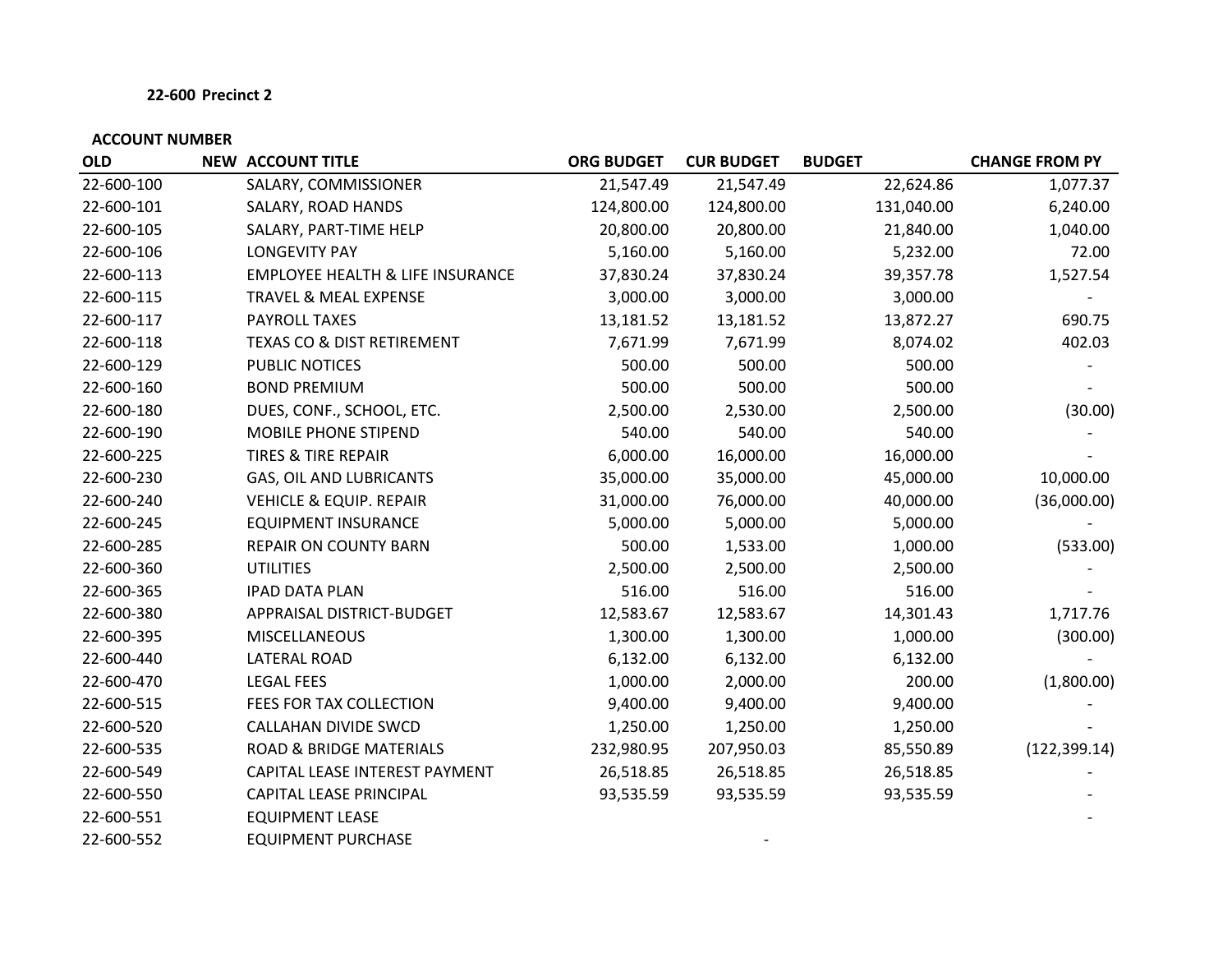|            | <b>PRECINCT #2 EXPENSES</b>       | 704.748.30 | 736.780.38 | 599,085.70 | (137, 694.68)            |
|------------|-----------------------------------|------------|------------|------------|--------------------------|
|            | NEW ASSISTANT STIPEND             |            |            | 600.00     | 600.00                   |
| 22-600-690 | HEALTH CARE SAVINGS/REIMBURSEMENT | 1.500.00   | 1,500.00   | 1,500.00   | $\overline{\phantom{0}}$ |
| 22-600-555 | <b>FEMA DISASTER</b>              |            |            |            |                          |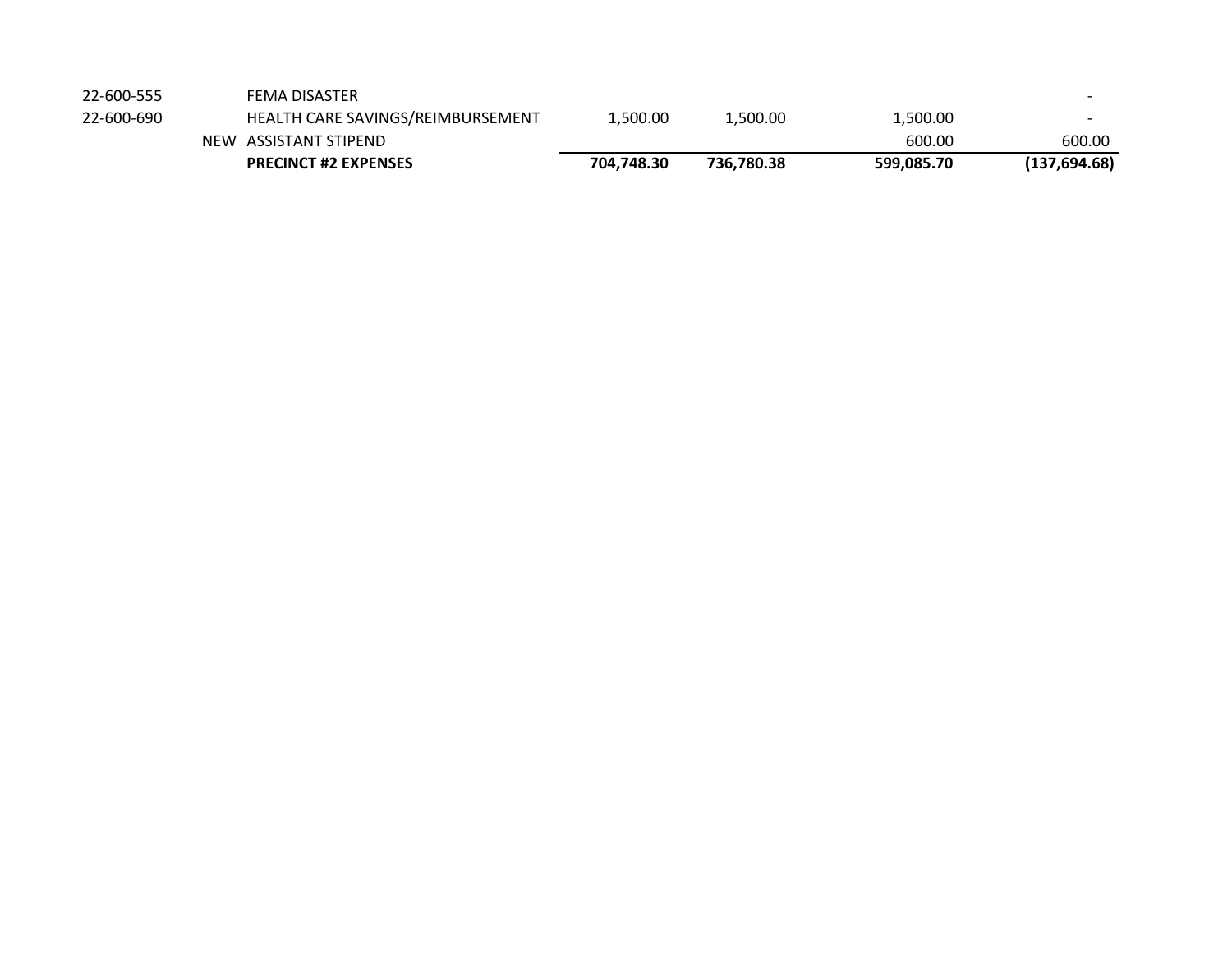| <b>OLD</b> | <b>NEW ACCOUNT TITLE</b>                    | <b>ORG BUDGET</b> | <b>CUR BUDGET</b> | <b>BUDGET</b> | <b>CHANGE FROM PY</b> |
|------------|---------------------------------------------|-------------------|-------------------|---------------|-----------------------|
| 23-600-100 | SALARY, COMMISSIONER                        | 21,547.49         | 21,547.49         | 22,624.86     | 1,077.37              |
| 23-600-101 | SALARY, ROAD HANDS                          | 166,400.00        | 166,400.00        | 174,720.00    | 8,320.00              |
| 23-600-105 | SALARY, PART-TIME HELP                      | 31,700.00         | 31,700.00         | 33,285.00     | 1,585.00              |
| 23-600-106 | <b>LONGEVITY PAY</b>                        | 1,404.00          | 1,404.00          | 1,878.00      | 474.00                |
| 23-600-113 | <b>EMPLOYEE HEALTH &amp; LIFE INSURANCE</b> | 48,638.88         | 48,638.88         | 50,602.86     | 1,963.98              |
| 23-600-115 | TRAVEL & MEAL EXPENSE                       | 2,500.00          | 2,500.00          | 2,500.00      |                       |
| 23-600-117 | <b>PAYROLL TAXES</b>                        | 16,910.44         | 16,910.44         | 17,832.75     | 922.31                |
| 23-600-118 | <b>TEXAS CO &amp; DIST RETIREMENT</b>       | 9,842.32          | 9,842.32          | 10,379.13     | 536.81                |
| 22-600-129 | PUBLIC NOTICES                              | 600.00            | 600.00            | 500.00        | (100.00)              |
| 23-600-160 | <b>BOND PREMIUM</b>                         | 178.00            | 178.00            | 178.00        |                       |
| 23-600-180 | DUES, CONF., SCHOOL, ETC.                   | 2,500.00          | 2,770.00          | 2,770.00      |                       |
| 23-600-190 | MOBILE PHONE STIPEND                        | 540.00            | 540.00            | 540.00        |                       |
| 23-600-225 | <b>TIRES &amp; TIRE REPAIR</b>              | 18,900.00         | 18,900.00         | 18,900.00     |                       |
| 23-600-230 | GAS, OIL AND LUBRICANTS                     | 30,000.00         | 74,075.00         | 74,075.00     |                       |
| 23-600-240 | <b>VEHICLE &amp; EQUIP. REPAIR</b>          | 35,000.00         | 79,075.00         | 79,075.00     |                       |
| 23-600-245 | <b>EQUIPMENT INSURANCE</b>                  | 7,000.00          | 7,000.00          | 7,000.00      |                       |
| 23-600-285 | REPAIR ON COUNTY BARN                       | 4,000.00          | 4,000.00          | 4,000.00      |                       |
| 23-600-360 | <b>UTILITIES</b>                            | 3,500.00          | 3,500.00          | 3,500.00      |                       |
| 23-600-365 | <b>IPAD DATA PLAN</b>                       | 1,224.00          | 1,224.00          | 1,224.00      |                       |
| 23-600-380 | APPRAISAL DISTRICT-BUDGET                   | 9,437.75          | 9,437.75          | 10,726.09     | 1,288.34              |
| 23-600-395 | <b>MISCELLANEOUS</b>                        | 2,500.00          | 2,500.00          | 2,500.00      |                       |
| 23-600-400 | <b>BRIDGE REPLACEMENT</b>                   |                   |                   |               |                       |
| 23-600-440 | <b>LATERAL ROAD</b>                         | 4,600.00          | 4,600.00          | 4,600.00      |                       |
| 23-600-470 | <b>LEGAL FEES</b>                           | 1,000.00          | 2,000.00          | 2,000.00      |                       |
| 23-600-515 | FEES FOR TAX COLLECTION                     | 6,900.00          | 6,900.00          | 6,900.00      |                       |
| 23-600-520 | CALLAHAN DIVIDE SWCD                        | 1,250.00          | 1,250.00          | 1,250.00      |                       |
| 23-600-535 | <b>ROAD &amp; BRIDGE MATERIALS</b>          | 976,536.16        | 989,294.70        | 99,286.89     | (890,007.81)          |
| 23-600-549 | CAPITAL LEASE INTEREST PAYMENT              |                   |                   |               |                       |
| 23-600-550 | CAPITAL LEASE PRINCIPLE & OTHER EQU         |                   |                   |               |                       |
| 23-600-551 | <b>EQUIPMENT LEASE</b>                      |                   |                   |               |                       |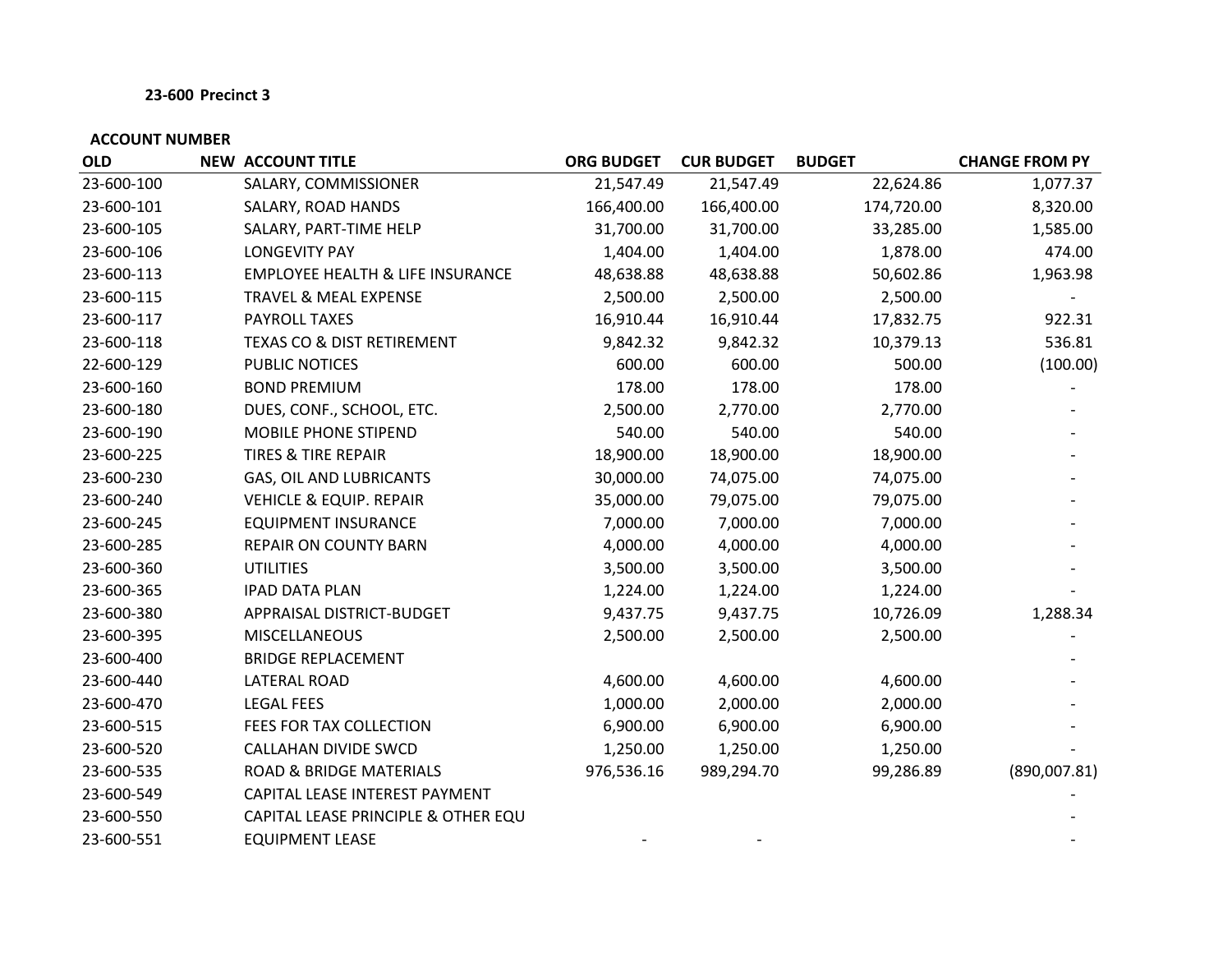|            | <b>PRECINCT #3 EXPENSES</b>       | 1,406,109.04             | 1,536,249.28 | 634,947.59 | (901, 301.69)            |
|------------|-----------------------------------|--------------------------|--------------|------------|--------------------------|
|            | NEW ASSISTANT STIPEND             |                          |              | 600.00     | 600.00                   |
| 23-600-690 | HEALTH CARE SAVINGS/REIMBURSEMENT | 1.500.00                 | 1.500.00     | 1.500.00   | $\overline{\phantom{a}}$ |
| 23-600-555 | <b>FEMA DISASTER</b>              |                          |              |            |                          |
| 23-600-552 | EQUIPMENT PURCHASE                | $\overline{\phantom{0}}$ | 27,961.70    |            | (27,961.70)              |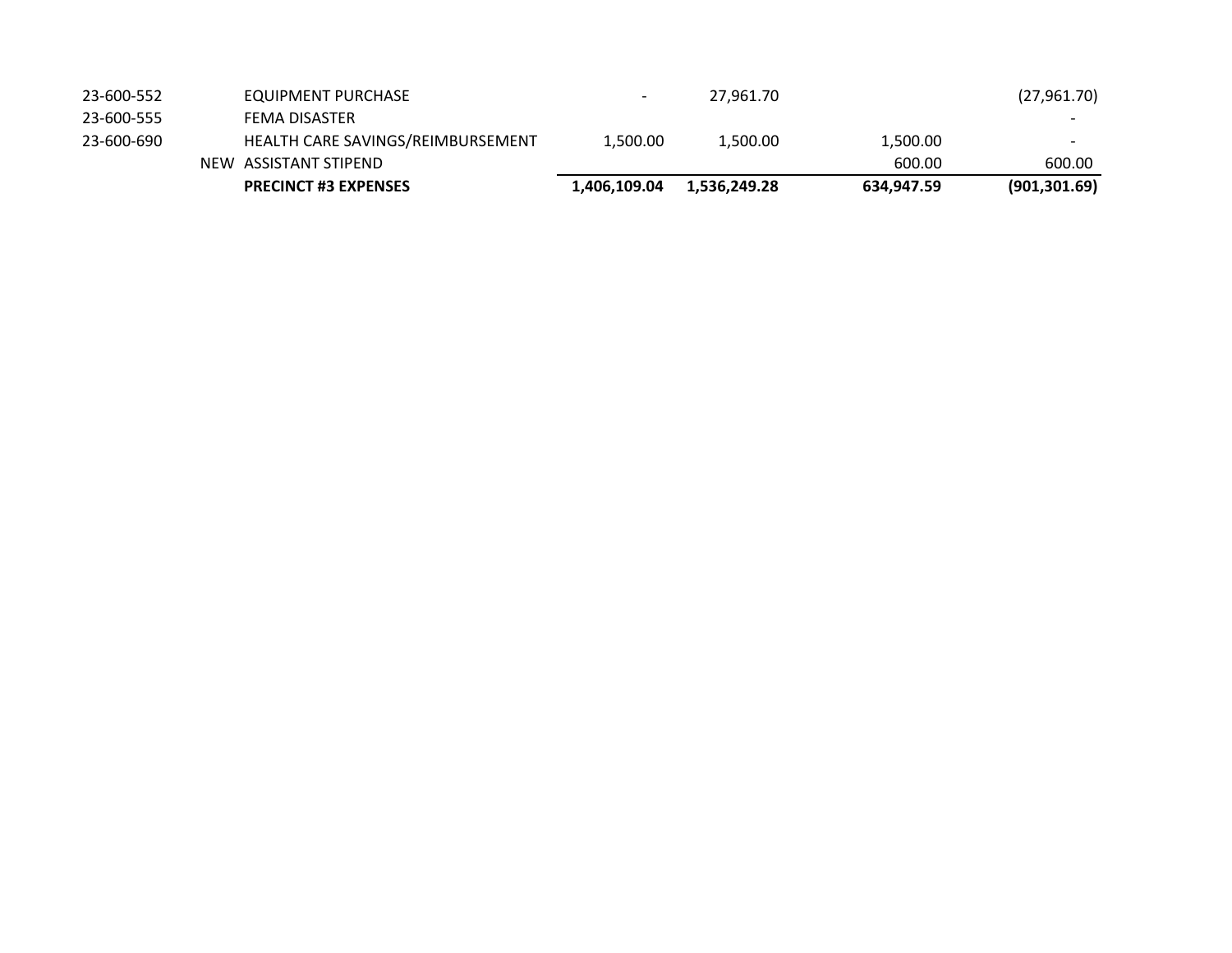| <b>OLD</b> | <b>NEW ACCOUNT TITLE</b>                    | <b>ORG BUDGET</b> | <b>CUR BUDGET</b> | <b>BUDGET</b> | <b>CHANGE FROM PY</b> |
|------------|---------------------------------------------|-------------------|-------------------|---------------|-----------------------|
| 24-600-100 | SALARY, COMMISSIONER                        | 21,547.49         | 21,547.49         | 22,624.86     | 1,077.37              |
| 24-600-101 | SALARY, ROAD HANDS                          | 166,400.00        | 166,400.00        | 174,720.00    | 8,320.00              |
| 24-600-105 | SALARY, PART-TIME HELP                      | 26,000.00         | 26,000.00         | 27,300.00     | 1,300.00              |
| 24-600-106 | <b>LONGEVITY PAY</b>                        | 1,800.00          | 1,800.00          | 2,178.00      | 378.00                |
| 24-600-113 | <b>EMPLOYEE HEALTH &amp; LIFE INSURANCE</b> | 48,638.88         | 48,638.88         | 61,847.94     | 13,209.06             |
| 24-600-115 | TRAVEL AND MEAL EXPENSE                     | 2,500.00          | 2,500.00          | 2,500.00      |                       |
| 24-600-117 | PAYROLL TAXES                               | 16,504.68         | 16,504.68         | 17,397.85     | 893.17                |
| 24-600-118 | <b>TEXAS CO &amp; DIST RETIREMENT</b>       | 9,606.16          | 9,606.16          | 10,126.00     | 519.84                |
| 22-600-129 | PUBLIC NOTICES                              | 500.00            | 500.00            | 500.00        |                       |
| 24-600-160 | <b>BOND PREMIUM</b>                         | 500.00            | 500.00            | 500.00        |                       |
| 24-600-180 | DUES, CONF., SCHOOL, ETC.                   | 2,000.00          | 2,030.00          | 2,030.00      |                       |
| 24-600-190 | MOBILE PHONE STIPEND                        | 540.00            | 540.00            | 540.00        |                       |
| 24-600-225 | <b>TIRES &amp; TIRE REPAIR</b>              | 25,000.00         | 25,000.00         | 25,000.00     |                       |
| 24-600-230 | GAS, OIL AND LUBRICANTS                     | 51,000.00         | 36,054.00         | 55,000.00     | 18,946.00             |
| 24-600-240 | <b>VEHICLE &amp; EQUIP. REPAIR</b>          | 70,000.00         | 55,000.00         | 36,054.00     | (18,946.00)           |
| 24-600-245 | <b>EQUIPMENT INSURANCE</b>                  | 5,000.00          | 5,000.00          | 5,000.00      |                       |
| 24-600-285 | REPAIR ON COUNTY BARN                       | 2,000.00          | 1,850.00          | 1,850.00      |                       |
| 24-600-290 | <b>NEW COUNTY BARN</b>                      |                   |                   |               |                       |
| 24-600-360 | <b>UTILITIES</b>                            | 3,000.00          | 3,000.00          | 3,000.00      |                       |
| 24-600-365 | <b>IPAD DATA &amp; MOBILE PHONE</b>         | 1,820.00          | 1,820.00          | 1,820.00      |                       |
| 24-600-380 | APPRAISAL DISTRICT-BUDGET                   | 13,482.50         | 13,482.50         | 15,322.99     | 1,840.49              |
| 24-600-395 | <b>MISCELLANEOUS</b>                        | 1,000.00          | 1,670.00          | 1,000.00      | (670.00)              |
| 24-600-440 | <b>LATERAL ROAD</b>                         | 6,570.00          | 6,570.00          | 6,570.00      |                       |
| 24-600-470 | <b>LEGAL FEES</b>                           | 1,000.00          | 2,000.00          | 2,000.00      |                       |
| 24-600-515 | FEES FOR TAX COLLECTION                     | 9,700.00          | 9,700.00          | 9,700.00      |                       |
| 24-600-520 | <b>CALLAHAN DIVIDE SWCD</b>                 | 1,250.00          | 1,250.00          | 1,250.00      |                       |
| 24-600-535 | <b>ROAD &amp; BRIDGE MATERIALS</b>          | 71,850.90         | 70,330.90         | 70,482.08     | 151.18                |
| 24-600-549 | CAPITAL LEASE INTEREST PAYMENT              | 10,943.86         | 13,013.86         | 15,886.74     | 2,872.88              |
| 24-600-550 | CAPITAL LEASE PRINCIPLE & OTHER EQU         | 19,891.73         | 37,767.73         | 66,719.92     | 28,952.19             |
| 24-600-551 | <b>EQUIPMENT LEASE</b>                      |                   |                   |               |                       |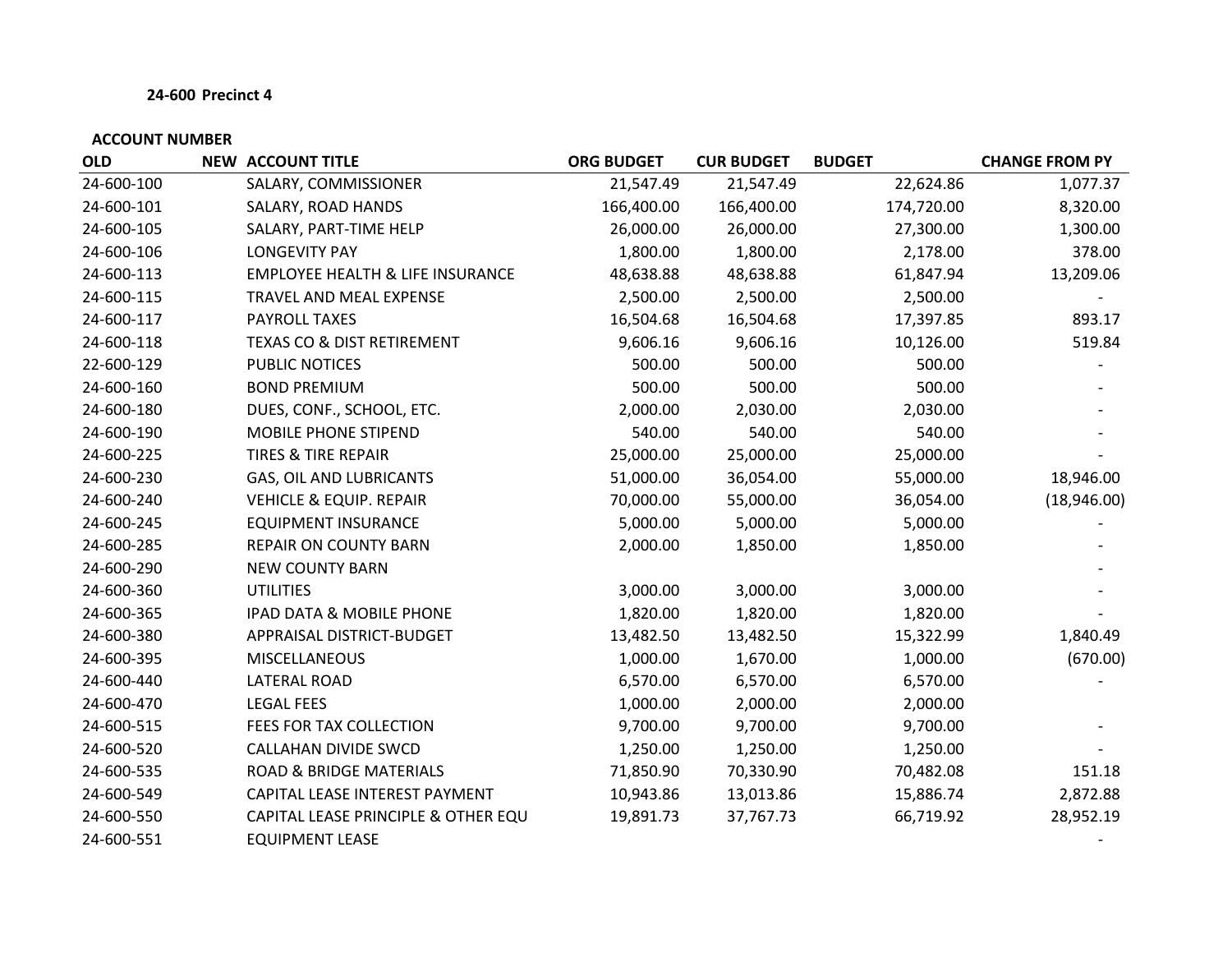| 24-600-552 | EQUIPMENT PURCHASE                | 15,000.00  | 25,000,00  | $\overline{\phantom{a}}$ | (25,000.00)              |
|------------|-----------------------------------|------------|------------|--------------------------|--------------------------|
| 24-600-555 | FEMA DISASTER                     |            |            |                          | $\overline{\phantom{a}}$ |
| 24-600-690 | HEALTH CARE SAVINGS/REIMBURSEMENT | 1.500.00   | 1.500.00   | 1,500.00                 | $\overline{\phantom{a}}$ |
|            | NEW ASSISTANT STIPEND             |            |            | 600.00                   | 600.00                   |
|            | <b>PRECINCT #4 EXPENSES</b>       | 606,546.20 | 606.576.20 | 641,020.39               | 34,444.19                |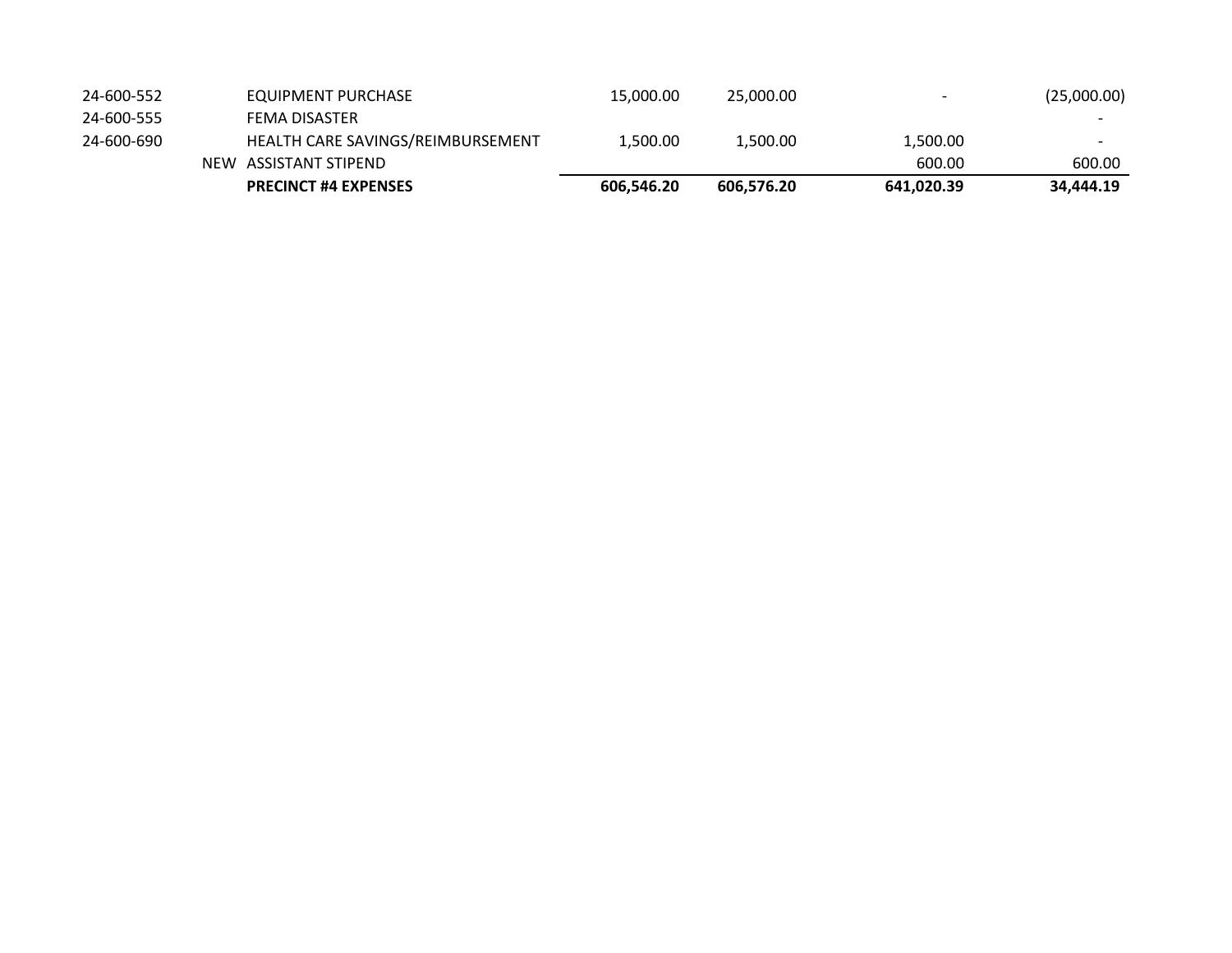## **RESTRICTED FUNDS**

| <b>Revenues</b> |
|-----------------|
|-----------------|

| <b>Historical Commission</b>                   | \$<br>1,000.00 |
|------------------------------------------------|----------------|
| <b>Bad Check Processing</b>                    | 1,500.00       |
| Courthouse Security                            | 9,200.00       |
| <b>Building Security - Outside</b>             | 1,800.00       |
| County Clerk Records Management                | 27,000.00      |
| County Clerk Records Management/Preservation   | 3,000.00       |
| County Clerk Technology                        | 400.00         |
| County Clerk Library Fees - Probate            | 2,500.00       |
| County Clerk Vital Statistics                  | 600.00         |
| County Clerk Record Archves                    | 29,400.00      |
| District Clerk Records Management              | 1,800.00       |
| District Clerk Records Management/Preservation | 1,800.00       |
| District Clerk Records Technology              | 1,800.00       |
| District Clerk Court Technology                | 1,800.00       |
| District Clerk Law Library Fees                | 6,000.00       |
| <b>Justice Court Technology</b>                | 8,000.00       |
| County Seizure Fund                            | 2,000.00       |
| Library Fund                                   | 300.00         |
| Sheriff's Forfeiture                           | 1,000.00       |
| County Attorney Forfeiture                     | 12,000.00      |
| County Attorney Pretrial Diversion             | 10,000.00      |
| Health Care Savings Fund                       | 31,000.00      |
| Elections                                      | 1,200.00       |
| Fund Balance                                   | 34,680.00      |
| <b>Total Revenue</b>                           | 189,780.00     |
|                                                |                |
|                                                |                |

| <b>Expenses</b>                   |           |
|-----------------------------------|-----------|
| Historical Commission             | 1,000.00  |
| <b>Bad Check Processing</b>       | 1,500.00  |
| Courthouse Security               | 15,000.00 |
| Building Security - Outside       | 1,800.00  |
| County Clerk Records Management   | 32,000.00 |
| County Clerk Records Archive      | 32,000.00 |
| County Clerk Technology           | 380.00    |
| County Clerk Vital Statistics     | 600.00    |
| District Clerk Records Management |           |
| District Clerk Records Technology |           |
| District Clerk Court Technology   |           |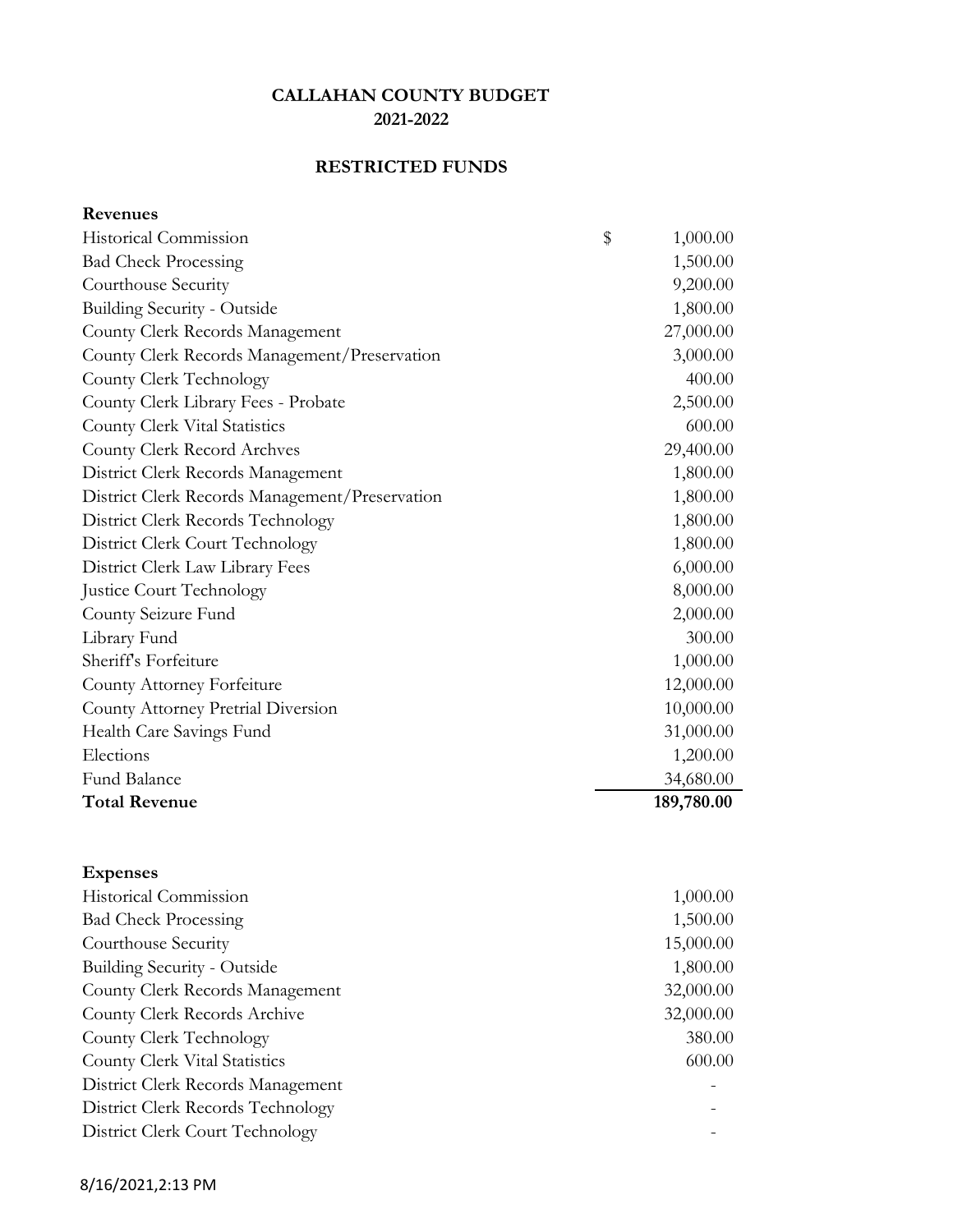| Records Management/Preservation    | 7,500.00   |
|------------------------------------|------------|
| Law Library                        | 9,000.00   |
| Justice Court Technology           | 16,000.00  |
| County Seizure Fund                | 2,000.00   |
| Library Fund                       | 300.00     |
| Sheriff's Forfeiture               | 1,000.00   |
| County Attorney Forfeiture         | 13,500.00  |
| County Attorney Pretrial Diversion | 7,000.00   |
| Health Care Savings Fund           | 31,000.00  |
| <b>Elections Services</b>          | 1,200.00   |
| Transfer to General Fund           | 17,000.00  |
| <b>Total Expenses</b>              | 189,780.00 |
| Surplus (deficit)                  | \$         |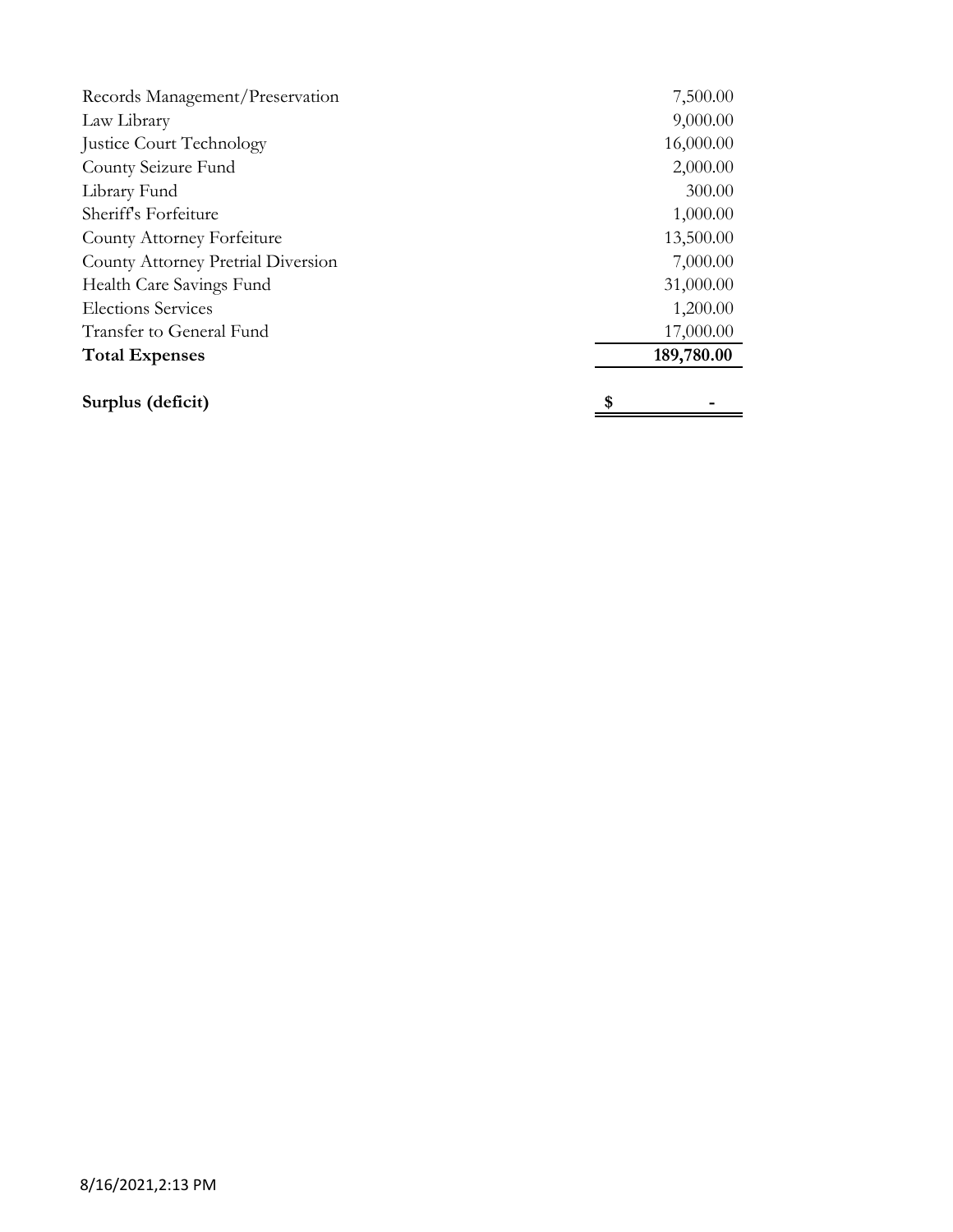## **DEBT SERVICE FUND**

| <b>Revenues</b>              |          |              |                |
|------------------------------|----------|--------------|----------------|
| Certified Tax Value          |          | \$           | 838,462,196.00 |
| Per 100                      |          |              | 8,384,621.96   |
| x Tax Rate of                | 0.087539 | $\mathbb{S}$ | 733,981.42     |
| Frozen Levy                  |          |              |                |
| <b>Property Tax Revenue</b>  |          |              | 733,981.42     |
| Interest Income              |          |              | 30.00          |
| Fund Balance                 |          |              |                |
| <b>Total Revenue</b>         |          |              | 734,011.42     |
| <b>Expenses</b>              |          |              |                |
| <b>Bond Principal</b>        |          |              | 170,000.00     |
| <b>Bond Interest Expense</b> |          |              | 534,632.00     |
| Miscellaneous                |          |              | 100.00         |
| <b>Total Expenses</b>        |          |              | 704,732.00     |
| Surplus (deficit)            |          | \$           | 29,279.42      |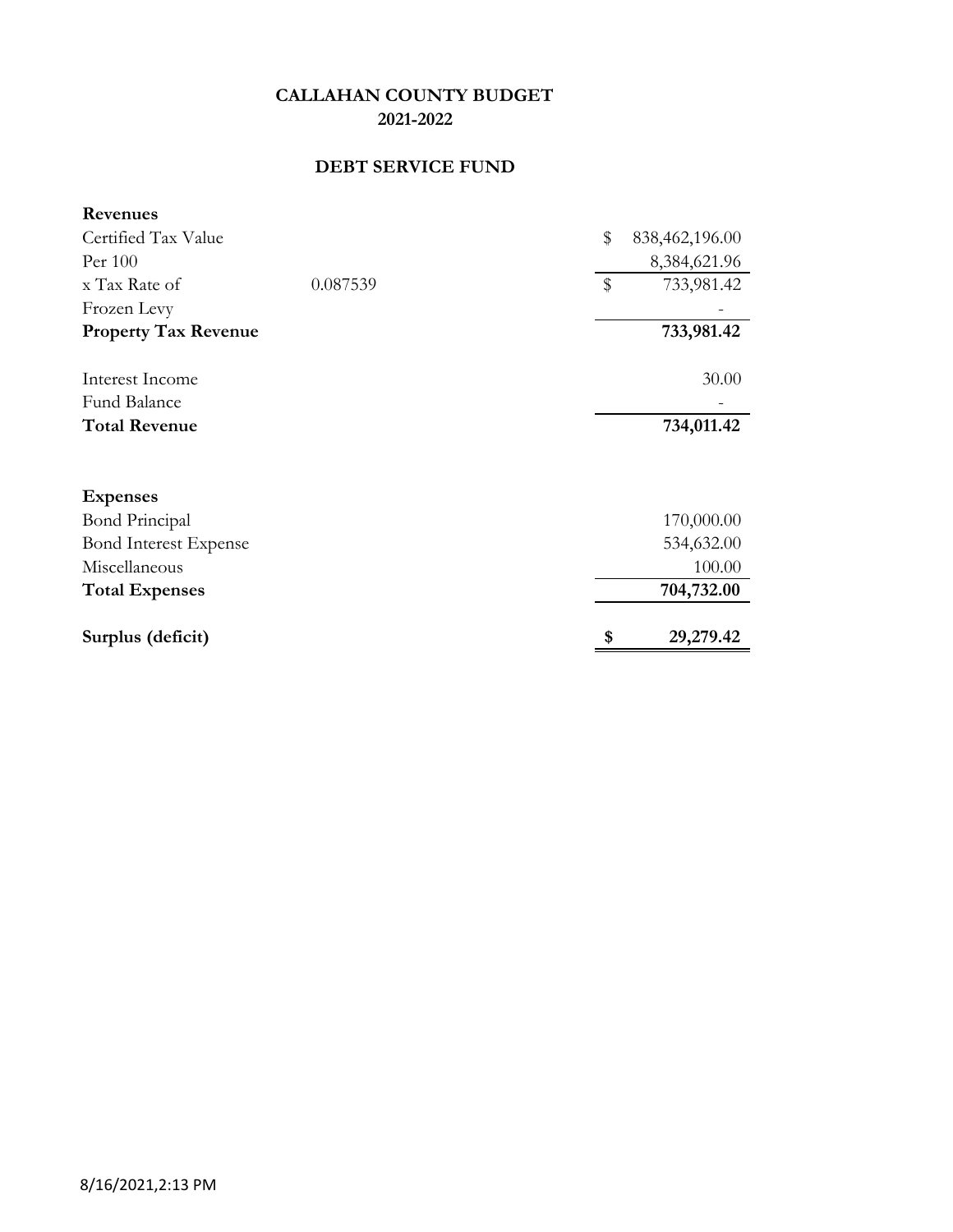## **CAPITAL PROJECT FUND**

## **Revenues**

| Other Revenue         | \$<br>4,684,991.00 |
|-----------------------|--------------------|
| Interest Income       | 10,100.00          |
| Fund Balance          | 14,640,820.43      |
| <b>Other Revenue</b>  | 19,335,911.43      |
| <b>Total Revenue</b>  | 19,335,911.43      |
| <b>Expenses</b>       |                    |
| Network Security      | 100.00             |
| Capital Projects      | 19,335,811.43      |
| <b>Total Expenses</b> | 19,335,911.43      |
| Surplus (deficit)     | \$                 |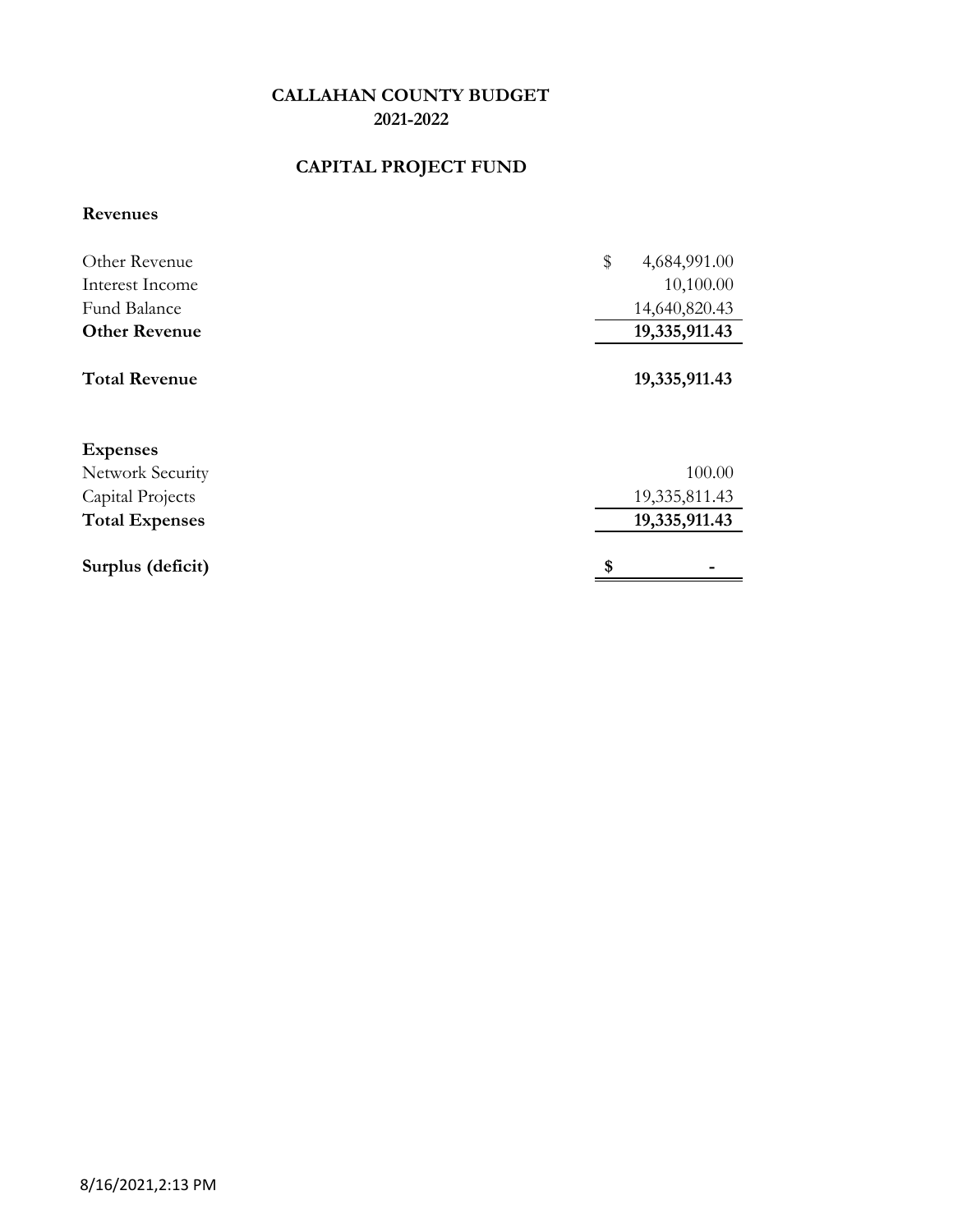## **GRANT FUNDS**

## **Revenues**

| <b>Grant Revenue</b> | $\mathbb{S}$ | 1,354,132.00 |
|----------------------|--------------|--------------|
| Fund Balance         |              | 1,354,132.00 |
| Other Revenue        |              | 30.00        |
|                      |              |              |

## **Total Revenue** 2,708,294.00

| <b>Expenses</b>       |              |
|-----------------------|--------------|
| FEMA Precinct 1       |              |
| FEMA Precinct 2       |              |
| FEMA Precinct 3       |              |
| FEMA Precinct 4       |              |
| Admin Fee             |              |
| COVID19 Expense       |              |
| Other Grant Expense   | 2,708,294.00 |
| <b>Total Expenses</b> | 2,708,294.00 |
| Surplus (deficit)     | \$           |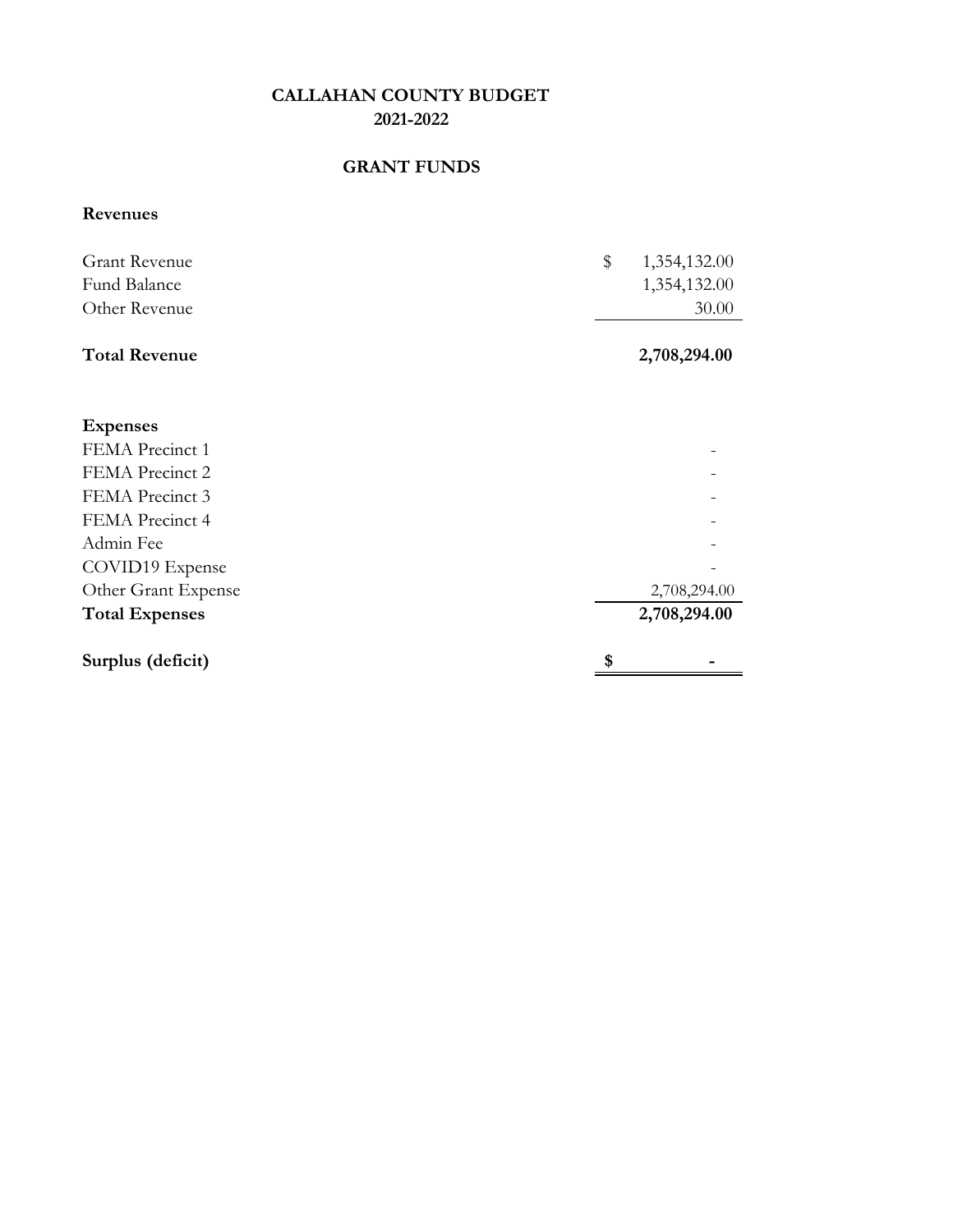#### **Other Revenues**

| <b>OLD</b> | <b>NEW ACCOUNT TITLE</b>            | <b>ORG BUDGET</b> | <b>CUR BUDGET</b> | <b>BUDGET</b> | <b>CHANGE FROM PY</b> |
|------------|-------------------------------------|-------------------|-------------------|---------------|-----------------------|
|            |                                     |                   |                   |               |                       |
| 15-255-100 | HISTORICAL COMMISSION M/M           | 1,000.00          | 1,000.00          | 1,000.00      |                       |
| 15-255-101 | HISTORICAL COMMISSION CD            |                   |                   |               |                       |
| 15-255-120 | <b>BAD CHECK PROCESSING</b>         | 1,500.00          | 1,500.00          | 1,500.00      |                       |
| 15-255-225 | CO. CLERK'S COURTHOUSE SECURITY     | 3,500.00          | 3,500.00          | 3,500.00      |                       |
| 15-255-230 | DIST. CLERK'S COURTHOUSE SECURITY   | 1,000.00          | 1,000.00          | 1,000.00      |                       |
| 15-255-235 | JP#1 COURTHOUSE SECURITY            | 1,200.00          | 1,200.00          | 1,200.00      |                       |
| 15-255-240 | JP#1 OUTSIDE BLDG CRTHS SECURITY    | 500.00            | 500.00            | 500.00        |                       |
| 15-255-245 | JP#3 COURTHOUSE SECURITY            | 2,500.00          | 2,500.00          | 2,500.00      |                       |
| 15-255-250 | JP#3 OUTSIDE BLDG CRTHS SECURITY    | 1,000.00          | 1,000.00          | 1,000.00      |                       |
| 15-255-255 | JP#4 COURTHOUSE SECURITY            | 1,000.00          | 1,000.00          | 1,000.00      |                       |
| 15-255-260 | JP#4 OUTSIDE BLDG CRTHS SECURITY    | 300.00            | 300.00            | 300.00        |                       |
| 15-255-525 | <b>ELECTIONS SERVICES</b>           | 1,200.00          | 1,200.00          | 1,200.00      |                       |
| 15-255-530 | TEXAS DPS FORFEITURE ACCOUNT        |                   |                   |               |                       |
| 15-255-535 | TEXAS DPS SEIZURE ACCOUNT           |                   |                   |               |                       |
| 15-255-540 | CO. CLERK'S RECORD MANGMT & PRESERV | 3,000.00          | 3,000.00          | 3,000.00      |                       |
| 15-255-541 | DIST. CLERK'S RECORD MANGMT & PRES  | 1,800.00          | 1,800.00          | 1,800.00      |                       |
| 15-255-542 | CO. CLERK'S RECORD MANAGEMENT       | 27,000.00         | 27,000.00         | 27,000.00     |                       |
| 15-255-543 | CO. CLERK'S COURT TECHNOLOGY FEE    | 400.00            | 400.00            | 400.00        |                       |
| 15-255-544 | JUSTICE COURT TECHNOLOGY FEE        | 8,000.00          | 8,000.00          | 8,000.00      |                       |
| 15-255-545 | DIST. CLERK'S RECORD TECHNOLOGY     | 1,800.00          | 1,800.00          | 1,800.00      |                       |
| 15-255-546 | CALLAHAN CO. SEIZURE ACCOUNT        | 2,000.00          | 2,000.00          | 2,000.00      |                       |
| 15-255-547 | DIST. CLERK'S LAW LIBRARY FEES      | 6,000.00          | 6,000.00          | 6,000.00      |                       |
| 15-255-548 | SHERIFF'S DEPT. FORFEITURE FUND     | 1,000.00          | 1,000.00          | 1,000.00      |                       |
| 15-255-550 | DIST. CLERK'S RECORD MANAGMENT      | 1,800.00          | 1,800.00          | 1,800.00      |                       |
| 15-255-551 | CO. ATTORNEY'S FORFEITURE FUND      | 12,000.00         | 12,000.00         | 12,000.00     |                       |
| 15-255-553 | CO. CLERK'S LAW LIBRARY FEE         | 2,500.00          | 2,500.00          | 2,500.00      |                       |
| 15-255-555 | CO. CLERK'S VITAL STATISTIC FEES    | 600.00            | 600.00            | 600.00        |                       |
| 15-255-560 | CO. CLERK'S RECORD ARCHIVES         | 29,400.00         | 29,400.00         | 29,400.00     |                       |
| 15-255-565 | DIST. CLERK'S RECORD ARCHIVES       |                   |                   |               |                       |
| 15-255-570 | CO. ATTORNEY'S PRE-TRIAL DIVERSION  | 10,000.00         | 10,000.00         | 10,000.00     |                       |
| 15-255-575 | DIST. CLERK'S COURT TECHNOLOGY      | 1,800.00          | 1,800.00          | 1,800.00      |                       |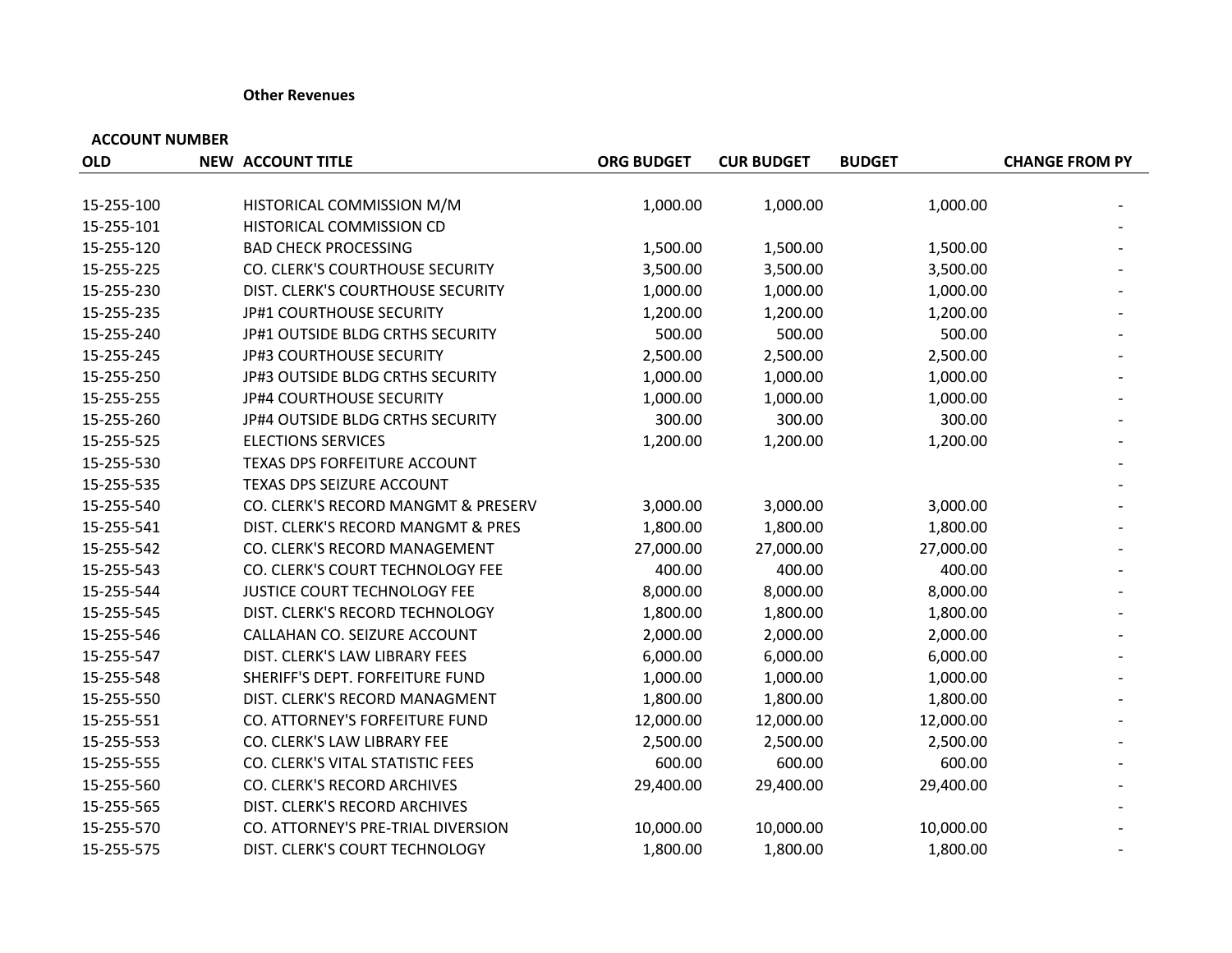| 15-255-586 | CALLAHAN CO. LIBRARY FUND                   | 300.00        | 300.00        | 300.00        |                   |
|------------|---------------------------------------------|---------------|---------------|---------------|-------------------|
| 15-255-588 | <b>ELECTION FUND</b>                        |               |               |               |                   |
| 15-255-590 | CO. HEALTH CARE SAVING/REIMBURSEMEN         | 31,000.00     | 31,000.00     | 31,000.00     |                   |
| 15-255-591 | REFUND TO LAW LIBRARY                       |               |               |               |                   |
| 15-255-600 | FUND BALANCE FROM COURTHOUSE SECURITY       | 5,800.00      | 5,800.00      | 5,800.00      |                   |
| 15-255-601 | FUND BALANCE FROM CO CLERK RECORDS MGMT     | 12,000.00     | 12,000.00     | 12,000.00     |                   |
| 15-255-602 | FUND BALANCE FROM CO CLERK REC ARCHIVES     |               |               |               |                   |
| 15-255-603 | FUND BALANCE FROM LAW LIBRARY               | 3,500.00      | 3,500.00      | 3,500.00      |                   |
| 15-255-604 | FUND BALANCE FROM JUSTICE COURT TECHNOLO(   | 8,000.00      | 8,000.00      | 11,380.00     | 3,380.00          |
| 15-255-605 | FUND BALANCE FROM CO ATTY FORFEITURE        |               |               |               |                   |
| 15-255-606 | FUND BALANCE FROM CO ATTY PRETRIAL DIVERSIC | 2,000.00      | 2,000.00      | 2,000.00      |                   |
|            | <b>RESTRICTED INCOME ACCOUNTS</b>           | 186,400.00    | 186,400.00    | 189,780.00    | 3,380.00          |
|            |                                             |               |               |               |                   |
| 30-300-100 | <b>BOND REVENUE</b>                         | 16,326,397.00 | 16,326,397.00 |               | (16, 326, 397.00) |
| 30-300-105 | THC GRANT FUNDS                             | 4,684,891.00  | 129,765.83    |               | (129, 765.83)     |
| 30-300-106 | THC GRANT FUNDS-RESTORATION                 |               | 4,684,891.00  | 4,684,891.00  |                   |
| 30-300-395 | MISCELLANEOUS                               | 100.00        | 100.00        | 100.00        |                   |
| 30-300-400 | <b>FUND BALANCE</b>                         | 39,000.00     | 39,000.00     | 14,640,810.43 | 14,601,810.43     |
|            | <b>CONSTRUCTION FUND INCOME</b>             | 21,050,388.00 | 21,180,153.83 | 19,325,801.43 | (1,854,352.40)    |
| 30-330-300 | <b>INTEREST EARNED</b>                      | 1,000.00      | 1,000.00      | 10,000.00     | 9,000.00          |
|            | <b>CONSTRUCTION FUND INTEREST INCOME</b>    | 1,000.00      | 1,000.00      | 10,000.00     | 9,000.00          |
|            |                                             |               |               |               |                   |
| 31-300-100 | NETWORK/SECURITY INCOME                     |               |               |               |                   |
| 31-300-200 | RADIO EQUIP/TOWER SITE INCOME               |               |               |               |                   |
| 31-300-400 | <b>FUND BALANCE</b>                         | 36,558.64     | 36,558.64     | 10.00         | (36, 548.64)      |
|            | <b>CAPITAL IMPROVEMENTS INCOME</b>          | 36,558.64     | 36,558.64     | 10.00         | (36, 548.64)      |
| 31-330-100 | INTEREST - NETWORK/SECURITY                 | 100.00        | 100.00        | 100.00        |                   |
| 31-330-200 | <b>INTEREST - RADIO EQUIP/TOWER SITE</b>    |               |               |               |                   |
|            | <b>INTEREST - CAPITAL IMPROVEMENTS</b>      | 100.00        | 100.00        | 100.00        |                   |
|            |                                             |               |               |               |                   |
| 32-300-100 | <b>FEMA INCOME</b>                          | 1,120,765.22  | 1,120,765.22  |               | (1, 120, 765.22)  |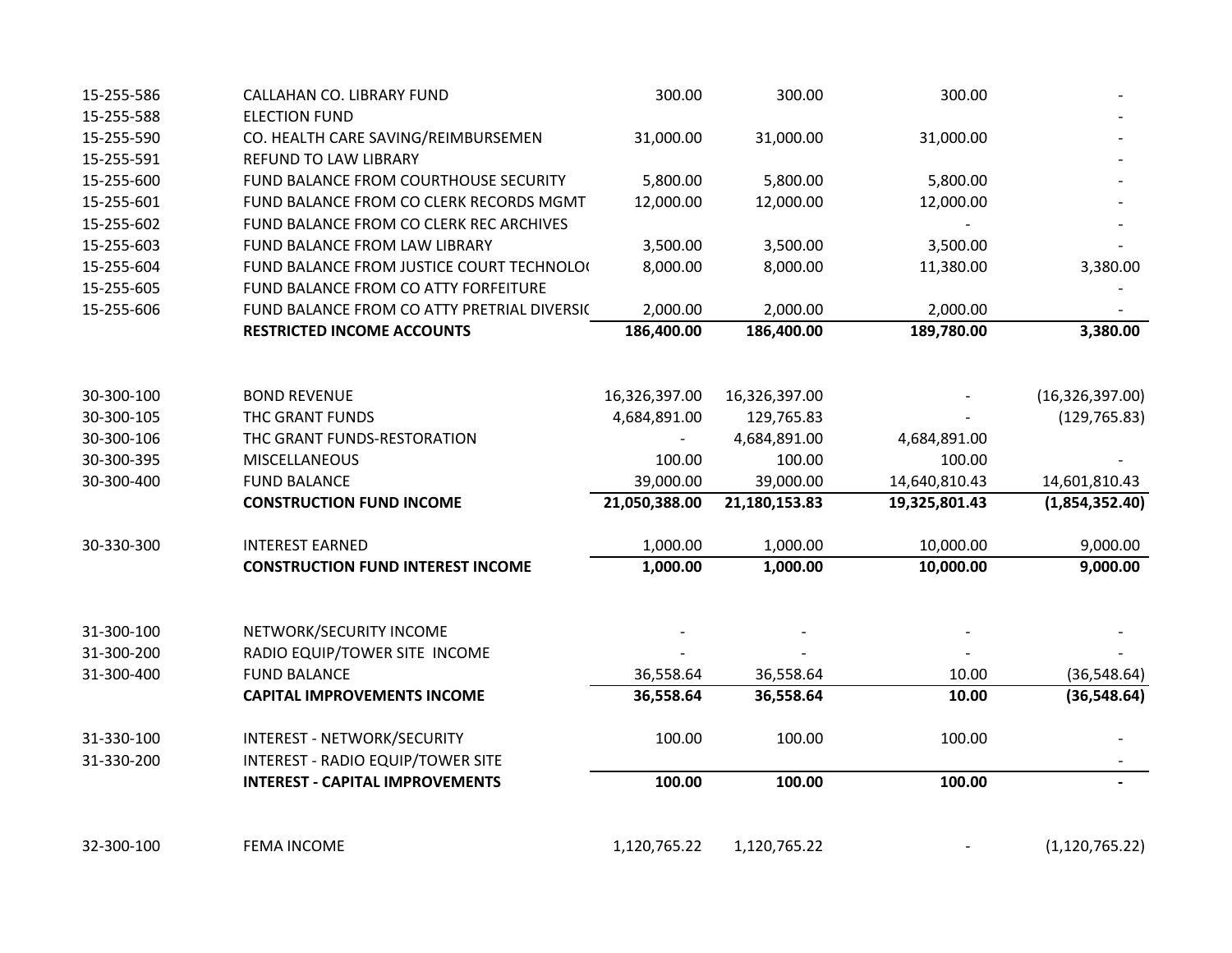| 32-300-125 | <b>STATE GRANT INCOME</b>                     |              |              |            |                  |
|------------|-----------------------------------------------|--------------|--------------|------------|------------------|
| 32-300-130 | 2020 COVID19 GRANT INCOME                     | 401,775.00   | 401,775.00   |            |                  |
| 32-300-135 | HAVA GRANT INCOME                             | 5,000.00     | 5,000.00     |            |                  |
| <b>NEW</b> | <b>FUND BALANCE</b>                           | 46,364.76    | 46,364.76    |            | (46, 364.76)     |
|            | <b>GRANT INCOME</b>                           | 1,573,904.98 | 1,573,904.98 |            | (1, 167, 129.98) |
| 35-300-100 | <b>PROPERTY TAX - CURRENT TAXES</b>           | 129,004.04   | 129,004.04   | 733,981.42 | 604,977.38       |
| 35-300-110 | PROPERTY TAX - DELIQUENT TAXES                |              |              |            |                  |
| 35-300-350 | <b>FUND BALANCE</b>                           |              |              |            |                  |
| 35-300-395 | <b>MISCELLANEOUS INCOME</b>                   |              |              |            |                  |
|            | <b>INTEREST &amp; SINKING INCOME</b>          | 129,004.04   | 129,004.04   | 733,981.42 | 604,977.38       |
| 35-330-300 | <b>INTEREST EARNED</b>                        | 30.00        | 30.00        | 30.00      |                  |
|            | <b>INTEREST &amp; SINKING INTEREST INCOME</b> | 30.00        | 30.00        | 30.00      |                  |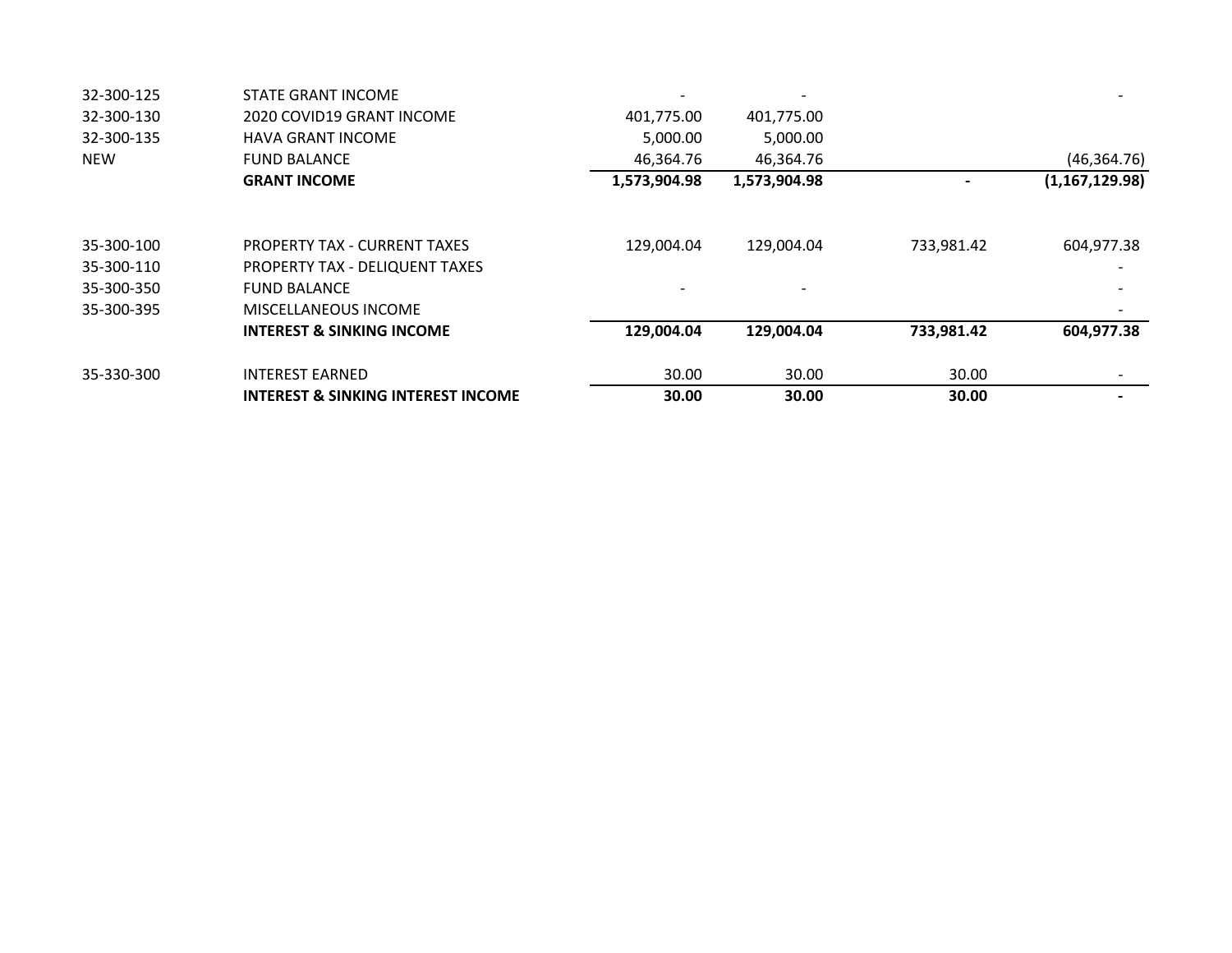#### **411 County Clerk Records Management**

| OLD                   | <b>NEW ACCOUNT TITLE</b>                | <b>ORG BUDGET</b> | <b>CUR BUDGET</b> | <b>BUDGET</b> |           | <b>CHANGE FROM PY</b> | <b>COMMENTS</b> |
|-----------------------|-----------------------------------------|-------------------|-------------------|---------------|-----------|-----------------------|-----------------|
| 15-411-101            | SALARY, PART TIME                       | 4,000.00          | 4,000.00          |               | 6,130.80  | 2,130.80              |                 |
| 15-411-130            | <b>OFFICE SUPPLIES</b>                  |                   |                   |               |           |                       |                 |
| 15-411-136            | SOFTWARE SUPPORT                        | 5,000.00          | 5,000.00          |               | 5,000.00  |                       |                 |
| 15-411-138            | <b>BOOK REPAIR &amp; REBOUND</b>        |                   |                   |               |           |                       |                 |
| 15-411-210            | <b>COMPUTER - NEW &amp; REPAIRS</b>     |                   |                   |               |           |                       |                 |
| 15-411-375            | <b>OFFICE EQUIPMENT &amp; FURNITURE</b> |                   |                   |               |           |                       |                 |
| 15-411-400            | <b>RECORD RETENTION</b>                 | 20,000.00         | 20,000.00         |               | 20,869.20 | 869.20                |                 |
| 15-411-600            | <b>FUND BALANCE</b>                     |                   |                   |               |           |                       |                 |
|                       | <b>CO. CLERK'S RECORD MANAGEMENT</b>    | 29,000.00         | 29,000.00         |               | 32,000.00 | 3,000.00              |                 |
|                       | 412 County Clerk Records Archive        |                   |                   |               |           |                       |                 |
| <b>ACCOUNT NUMBER</b> |                                         |                   |                   |               |           |                       |                 |
| <b>OLD</b>            | <b>NEW ACCOUNT TITLE</b>                | <b>ORG BUDGET</b> | <b>CUR BUDGET</b> | <b>BUDGET</b> |           | <b>CHANGE FROM PY</b> | <b>COMMENTS</b> |
| 15-412-138            | <b>BOOK REPAIR &amp; REBOUND</b>        | 6,000.00          | 6,000.00          |               | 10,000.00 | 4,000.00              |                 |
| 15-412-400            | <b>RECORD RETENTION</b>                 | 23,000.00         | 23,000.00         |               | 22,000.00 | (1,000.00)            |                 |
| 15-412-600            | <b>FUND BALANCE</b>                     |                   |                   |               |           |                       |                 |
|                       | <b>CO. CLERK'S RECORD ARCHIVES</b>      | 29,000.00         | 29,000.00         |               | 32,000.00 | 3,000.00              |                 |
|                       | 413 County Clerk Vital Statistics       |                   |                   |               |           |                       |                 |
| <b>ACCOUNT NUMBER</b> |                                         |                   |                   |               |           |                       |                 |
| OLD                   | <b>NEW ACCOUNT TITLE</b>                | <b>ORG BUDGET</b> | <b>CUR BUDGET</b> | <b>BUDGET</b> |           | <b>CHANGE FROM PY</b> | <b>COMMENTS</b> |
| 15-413-130            | <b>OFFICE SUPPLIES</b>                  |                   |                   |               |           |                       |                 |
| 15-413-137            | <b>VITAL STATISTIC REPORTING FEE</b>    | 300.00            | 300.00            |               | 300.00    |                       |                 |
| 15-413-395            | <b>MISCELLANEOUS</b>                    |                   |                   |               | 80.00     | 80.00                 |                 |
|                       | <b>CO. CLERK'S VITAL STATISTIC</b>      | 300.00            | 300.00            |               | 380.00    | 80.00                 |                 |
|                       | 414 County Clerk Court technology       |                   |                   |               |           |                       |                 |
| <b>ACCOUNT NUMBER</b> |                                         |                   |                   |               |           |                       |                 |
| <b>OLD</b>            | <b>NEW ACCOUNT TITLE</b>                | <b>ORG BUDGET</b> | <b>CUR BUDGET</b> | <b>BUDGET</b> |           | <b>CHANGE FROM PY</b> | <b>COMMENTS</b> |
| 15-414-130            | OFFICE SUPPLIES                         |                   |                   |               |           |                       |                 |
| 15-414-136            | <b>COMPUTERS &amp; SOFTWARE</b>         | 600.00            | 600.00            |               | 600.00    |                       |                 |
| 15-414-395            | <b>MISCELLANEOUS</b>                    |                   |                   |               |           |                       |                 |
|                       | <b>CO. CLERK'S COURT TECHNOLOGY</b>     | 600.00            | 600.00            |               | 600.00    |                       |                 |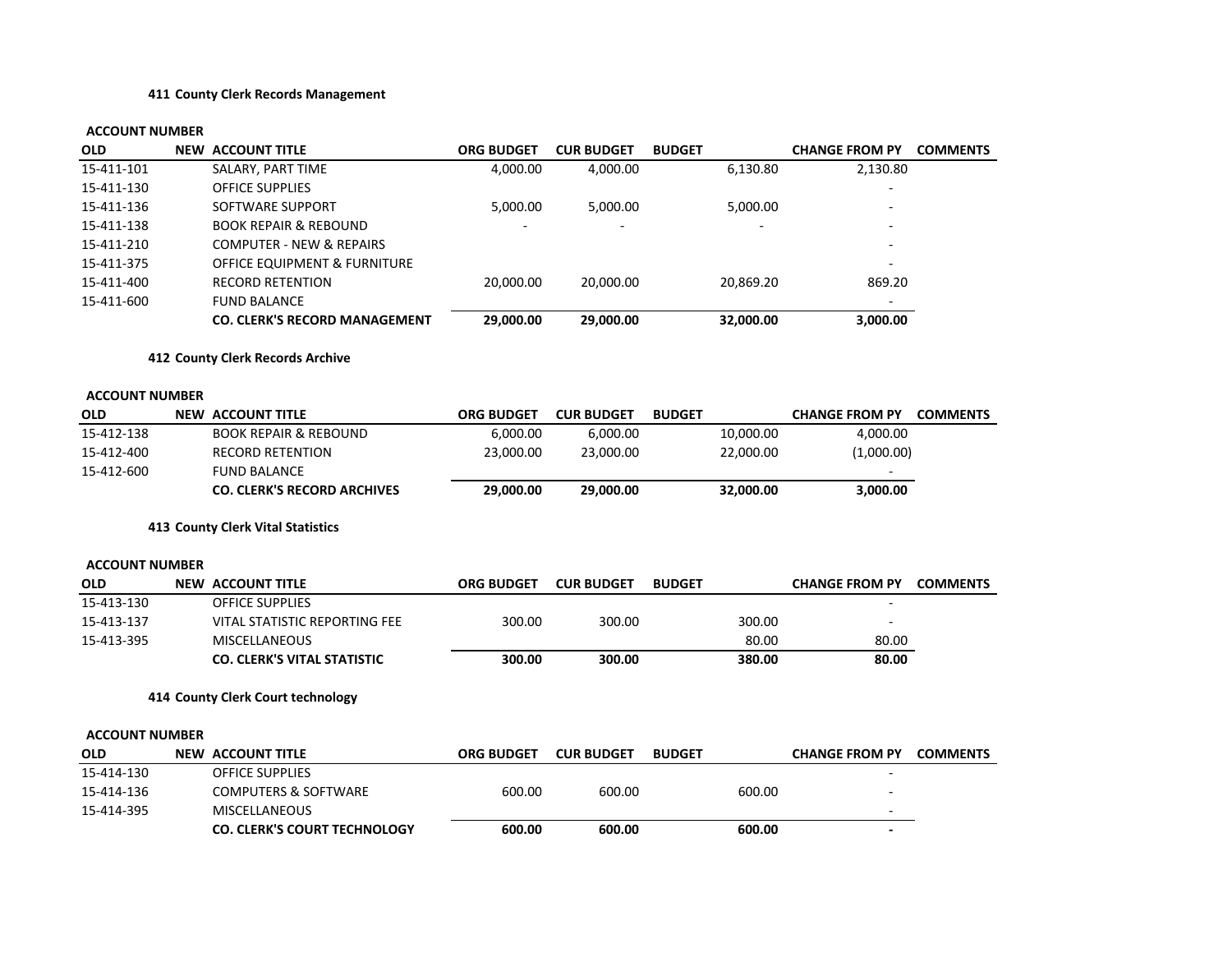## **416 District Clerk Records Management**

#### **ACCOUNT NUMBER**

| <b>OLD</b> | <b>NEW ACCOUNT TITLE</b>               | <b>ORG BUDGET</b> | <b>CUR BUDGET BUDGET</b> |                          | <b>CHANGE FROM COMMENTS</b> |
|------------|----------------------------------------|-------------------|--------------------------|--------------------------|-----------------------------|
| 15-416-130 | <b>OFFICE SUPPLIES</b>                 |                   |                          |                          | $\overline{\phantom{0}}$    |
| 15-416-136 | SOFTWARE SUPPORT                       |                   |                          |                          | $\overline{\phantom{0}}$    |
| 15-416-138 | <b>BOOKS REPAIR &amp; REBOUND</b>      | 1,600.00          | 1,600.00                 | $\overline{\phantom{a}}$ | (1,600.00)                  |
| 15-416-210 | <b>COMPUTER - NEW &amp; REPAIR</b>     | 1,000.00          | 1,000.00                 | $\overline{\phantom{0}}$ | (1,000.00)                  |
| 15-416-375 | <b>OFFICE EQUIPMENT &amp; FURNITUF</b> | 1,000.00          | 1,000.00                 | $\overline{\phantom{0}}$ | (1,000.00)                  |
| 15-416-395 | <b>MISCELLANEOUS</b>                   |                   |                          |                          | $\overline{\phantom{0}}$    |
|            | <b>DIST. CLERK'S RECORD MANAGE</b>     | 3,600.00          | 3,600.00                 |                          | (3,600.00)                  |

**417 District Clerk Records Technology**

#### **ACCOUNT NUMBER**

| <b>OLD</b> | <b>NEW ACCOUNT TITLE</b>           | <b>ORG BUDGET</b> | <b>CUR BUDGET BUDGET</b> |                          | <b>CHANGE FROM COMMENTS</b> |
|------------|------------------------------------|-------------------|--------------------------|--------------------------|-----------------------------|
| 15-417-130 | <b>OFFICE SUPPLIES</b>             | 1,000.00          | 1,000.00                 | $\overline{\phantom{0}}$ | (1,000.00)                  |
| 15-417-136 | <b>COMPUTERS &amp; SOFTWARE</b>    | 800.00            | 800.00                   | $\overline{\phantom{0}}$ | (800.00)                    |
| 15-417-395 | <b>MISCELLANEOUS</b>               |                   |                          |                          | $\overline{\phantom{0}}$    |
|            | <b>DIST. CLERK RECORDS TECHNOL</b> | 1,800.00          | 1,800.00                 | $\blacksquare$           | (1,800.00)                  |

## **418 District Clerk Court Technology**

| <b>OLD</b>   | <b>NEW ACCOUNT TITLE</b>           | <b>ORG BUDGET</b> | <b>CUR BUDGET BUDGET</b> |                          | <b>CHANGE FROM COMMENTS</b> |  |
|--------------|------------------------------------|-------------------|--------------------------|--------------------------|-----------------------------|--|
| 15-418-130   | <b>OFFICE SUPPLIES</b>             | 1,000.00          | 1,000.00                 | $\overline{\phantom{a}}$ | (1,000.00)                  |  |
| 15-418-136   | <b>COMPUTERS &amp; SOFTWARE</b>    | 800.00            | 800.00                   | $\overline{\phantom{a}}$ | (800.00)                    |  |
| 15-418-395   | <b>MISCELLANEOUS</b>               |                   |                          |                          |                             |  |
|              | <b>DIST CLERK'S COURT TECHNOLO</b> | 1,800.00          | 1,800.00                 | $\blacksquare$           | (1,800.00)                  |  |
| <b>TOTAL</b> |                                    | 135,535.84        | 135,735.84               | 137,143.45               | 1,407.61                    |  |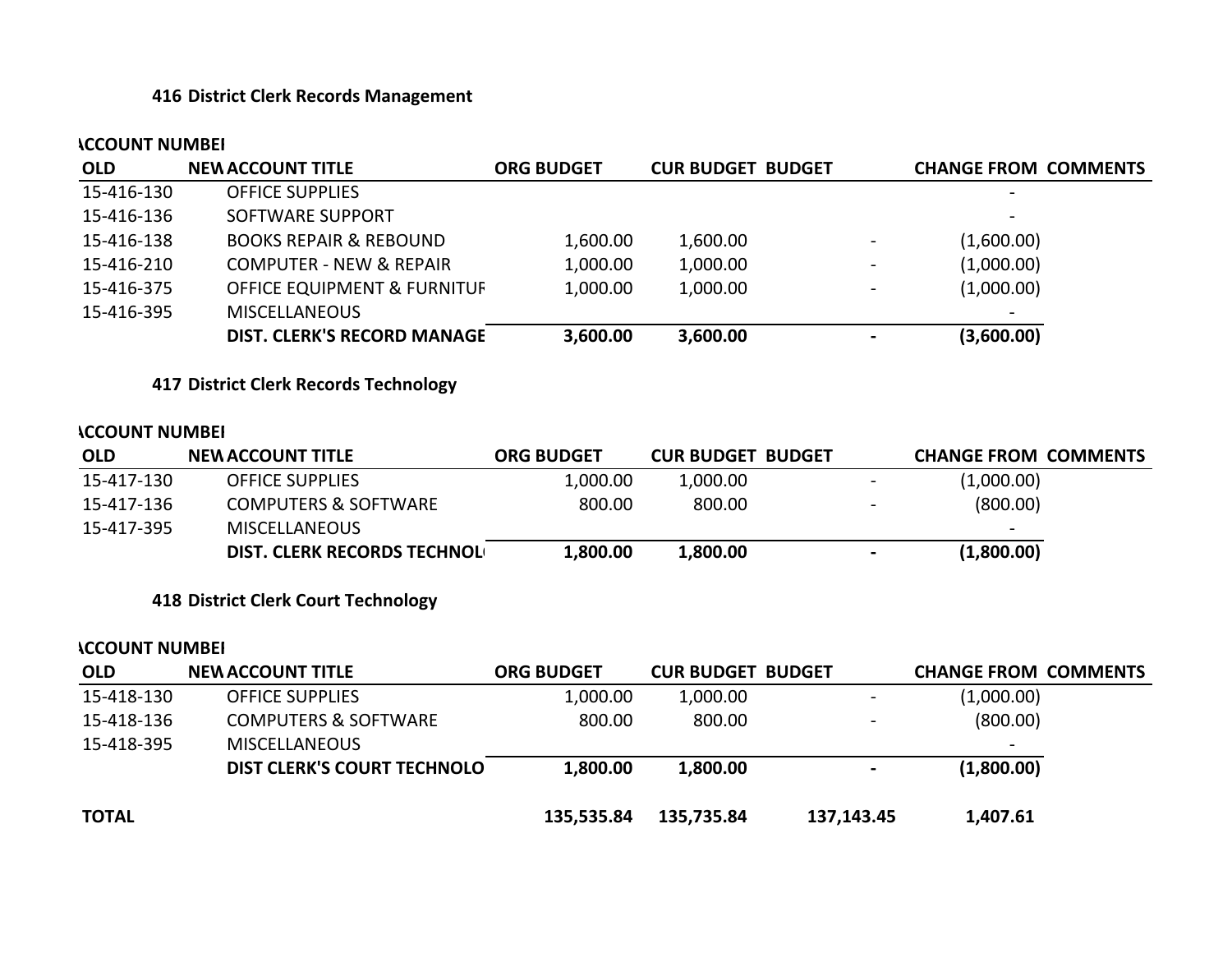## **430 Justice Court Technology**

| <b>OLD</b> | NEW ACCOUNT TITLE               | <b>ORG BUDGET</b> | <b>CUR BUDGET</b> | <b>BUDGET</b> |           | <b>CHANGE FROM PY</b>    |
|------------|---------------------------------|-------------------|-------------------|---------------|-----------|--------------------------|
|            |                                 |                   |                   |               |           |                          |
| 15-430-136 | SOFTWARE SUPPORT                | 16,000.00         | 16,000.00         |               | 16,000.00 | -                        |
| 15-430-395 | <b>MISCELLANEOUS</b>            |                   |                   |               |           | $\overline{\phantom{0}}$ |
|            | <b>JUSTICE COURT TECHNOLOGY</b> | 16,000.00         | 16,000.00         |               | 16,000.00 | $\overline{\phantom{0}}$ |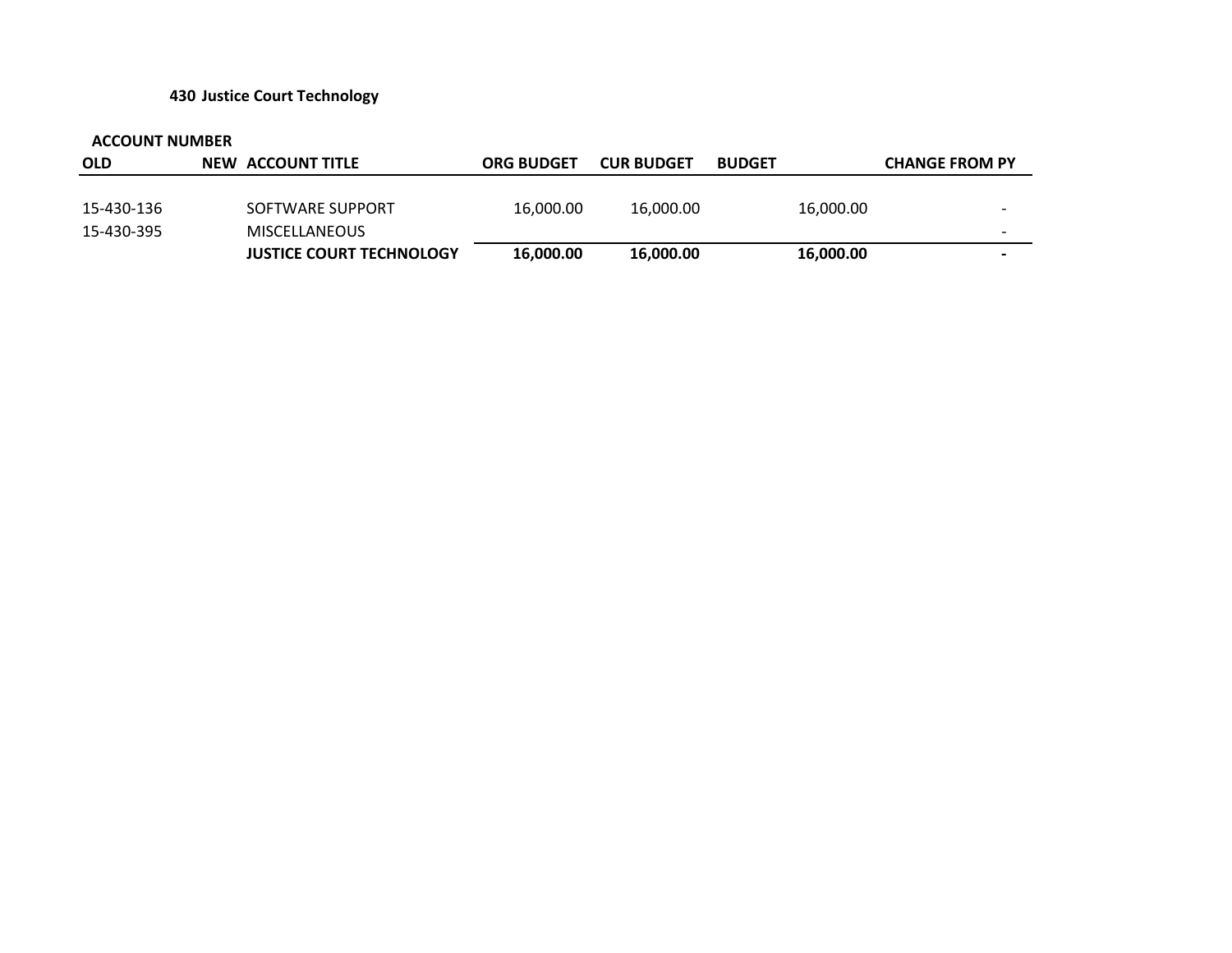## **455 Sheriff Forfeiture**

| <b>OLD</b> | <b>NEW ACCOUNT TITLE</b>              | <b>ORG BUDGET</b> | <b>CUR BUDGET</b> | <b>BUDGET</b> | <b>CHANGE FROM PY</b> |
|------------|---------------------------------------|-------------------|-------------------|---------------|-----------------------|
| 15-455-150 | <b>GENERAL EQUIPMENT</b>              | 1.000.00          | 1.000.00          | 1,000.00      |                       |
| 15-455-165 | RADIO & RADIO EQUIPMENT REPAIR        |                   |                   |               |                       |
| 15-455-180 | DUES, SCHOOLS, CONFERENCES            |                   |                   |               |                       |
| 15-455-340 | <b>CAR EXPENSE</b>                    |                   |                   |               |                       |
| 15-455-395 | <b>MISCELLANEOUS</b>                  |                   |                   |               |                       |
| 15-455-600 | <b>FUND BALANCE</b>                   |                   |                   |               |                       |
|            | <b>SHERIFF'S DEP. FORFEITURE FUND</b> | 1,000.00          | 1,000.00          | 1,000.00      |                       |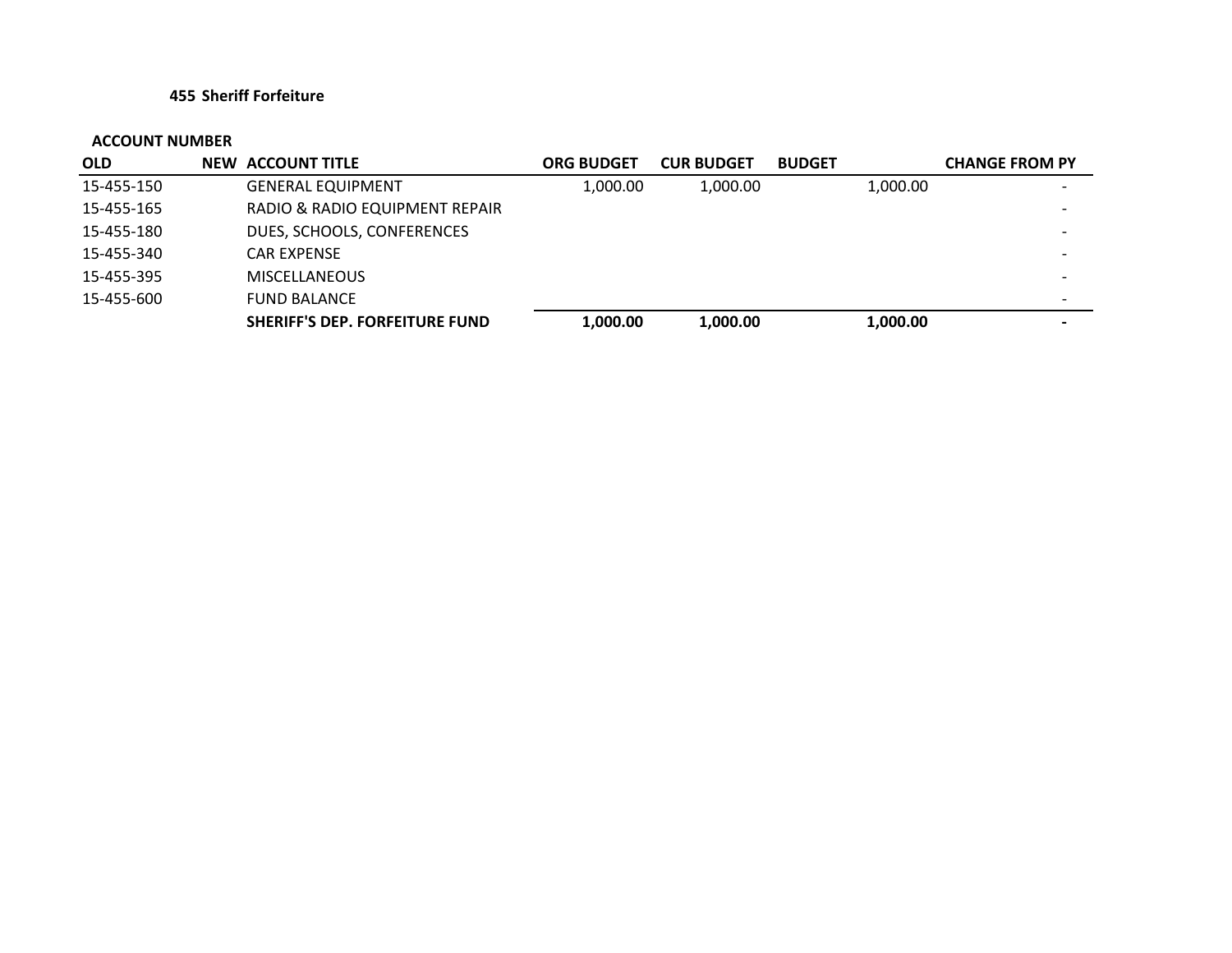## **495 Law Library**

#### **ACCOUNT NUMBER**

| <b>OLD</b> | NEW ACCOUNT TITLE            | <b>ORG BUDGET</b> | <b>CUR BUDGET</b> | <b>BUDGET</b> | <b>CHANGE FROM PY</b>    | <b>COMMENTS</b> |
|------------|------------------------------|-------------------|-------------------|---------------|--------------------------|-----------------|
|            |                              |                   |                   |               |                          |                 |
| 15-495-505 | LAW LIBRARY GENERAL EXPENSES | 2,000.00          | 2,000.00          | 2,000.00      | $\overline{\phantom{0}}$ |                 |
| 15-495-510 | LAW LIBRARIAN SALARY         | 7.000.00          | 7.000.00          | 7.000.00      | $\overline{\phantom{0}}$ |                 |
|            | <b>LAW LIBRARY</b>           | 9,000.00          | 9.000.00          | 9,000.00      |                          |                 |

#### **505 County Attorney Forfeiture**

#### **ACCOUNT NUMBER**

| <b>OLD</b> | NEW ACCOUNT TITLE                   | <b>ORG BUDGET</b> | <b>CUR BUDGET</b> | <b>BUDGET</b> | <b>CHANGE FROM PY</b>    | <b>COMMENTS</b> |
|------------|-------------------------------------|-------------------|-------------------|---------------|--------------------------|-----------------|
|            |                                     |                   |                   |               |                          |                 |
| 15-505-100 | <b>SALARY</b>                       | 5,000.00          | 5,000.00          | 5,000.00      | $\overline{\phantom{a}}$ |                 |
| 15-505-150 | <b>GENERAL EQUIPMENT</b>            | 5,000.00          | 5,000.00          | 5,000.00      | $\overline{\phantom{0}}$ |                 |
| 15-505-165 | RADIO & RADIO EQUIPMENT REPAIR      |                   |                   |               |                          |                 |
| 15-505-180 | DUES, SCHOOLS, CONFERENCES          | 3,000.00          | 3.000.00          | 3,000.00      |                          |                 |
| 15-505-280 | <b>CONTRACT LABOR</b>               |                   |                   |               |                          |                 |
| 15-505-395 | <b>MISCELLANEOUS</b>                | 500.00            | 500.00            | 500.00        | $\overline{\phantom{0}}$ |                 |
|            | <b>CO. ATTORNEY FORFEITURE FUND</b> | 13.500.00         | 13,500.00         | 13,500.00     | $\overline{\phantom{0}}$ |                 |

#### **506 County Attorney Pretrial Diversion**

## **OLD NEW ACCOUNT TITLE ORG BUDGET CUR BUDGET BUDGET CHANGE FROM PY COMMENTS** 15‐506‐100 SALARY 5,000.00 5,000.00 5,000.00 -15‐506‐150 COMPUTERS & SOFTWARE 1,500.00 1,500.00 1,500.00 1,500.00 15‐506‐395 MISCELLANEOUS 500.00 500.00 500.00 ‐ **CO ATTORNEY PRE‐TRIAL DIVERSION 7,000.00 7,000.00 7,000.00 ‐ ACCOUNT NUMBER**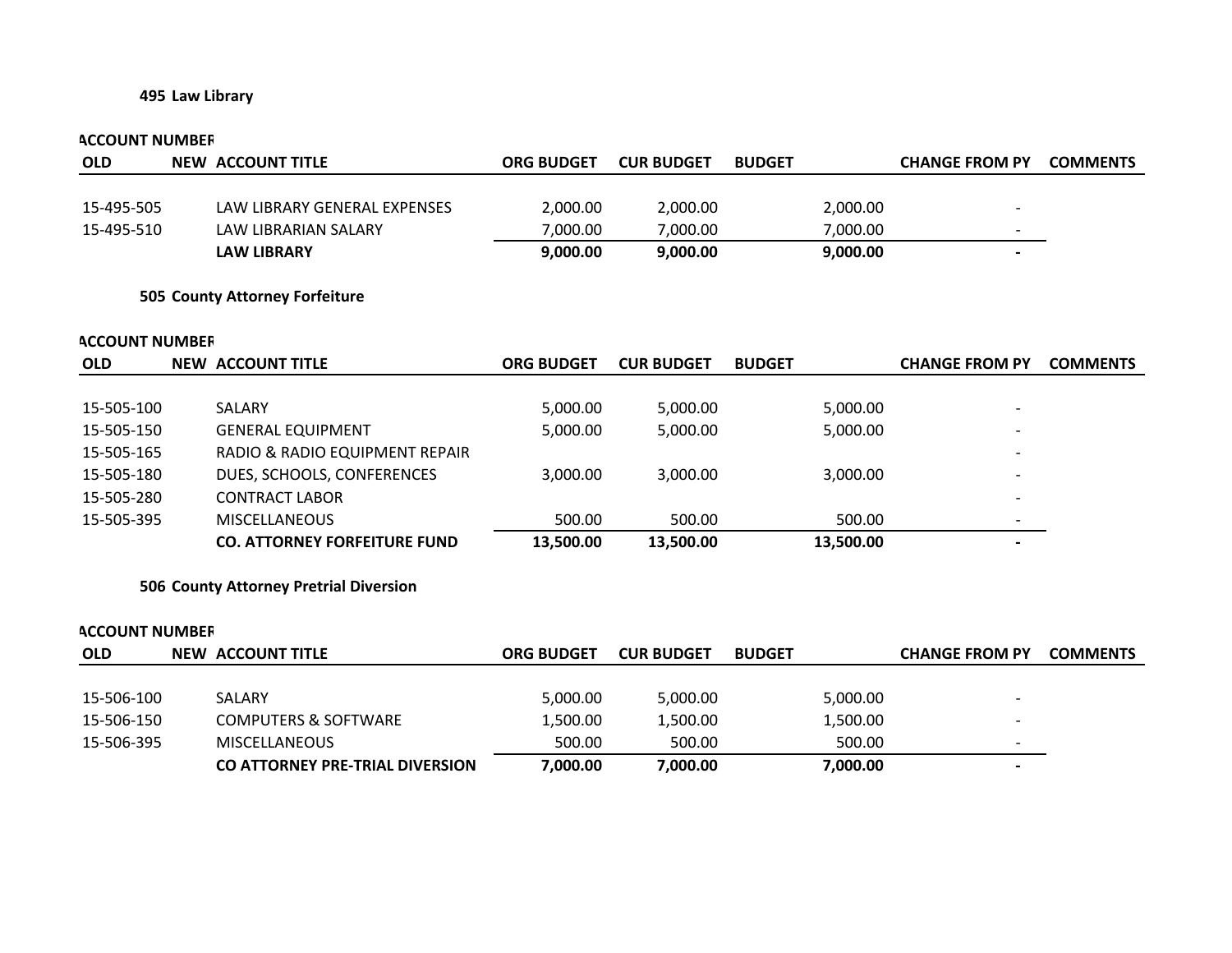| <b>OLD</b> | <b>NEW ACCOUNT TITLE</b>                | <b>ORG BUDGET</b> | <b>CUR BUDGET</b> | <b>BUDGET</b> | <b>CHANGE FROM PY</b> |
|------------|-----------------------------------------|-------------------|-------------------|---------------|-----------------------|
|            |                                         |                   |                   |               |                       |
| 15-580-132 | HISTORICAL COMMISSION M/M               | 1,000.00          | 1,000.00          | 1,000.00      |                       |
| 15-580-135 | <b>BAD CHECK PROCESSING</b>             | 1,500.00          | 1,500.00          | 1,500.00      |                       |
| 15-580-540 | CO. RECORDS MANAGEMENT & PRESERVATI     |                   |                   | 7,500.00      | 7,500.00              |
| 15-580-545 | <b>COURTHOUSE SECURITY</b>              | 15,000.00         | 15,000.00         | 15,000.00     |                       |
| 15-580-546 | CALLAHAN CO. SEIZURE ACCOUNT            | 2,000.00          | 2,000.00          | 2,000.00      |                       |
| 15-580-550 | <b>COUNTY CLERK'S VITAL STATISTIC</b>   |                   |                   |               |                       |
| 15-580-555 | <b>COURTHOUSE SECURITY OUTSIDE BLDG</b> | 1,800.00          | 1,800.00          | 1,800.00      |                       |
| 15-580-570 | DIST. CLERK'S RECORD ARCHIVES           |                   |                   |               |                       |
| 15-580-575 | DIST. CLERK'S RECORD TECHNOLOGY         |                   |                   |               |                       |
| 15-580-580 | CO. ATTORNEY'S PRE-TRIAL DIVERSION      |                   |                   |               |                       |
| 15-580-585 | CO & DIST CLERK'S COURT TECHNOLOGY      |                   |                   |               |                       |
| 15-580-586 | CALLAHAN CO. LIBRARY FUND               | 300.00            | 300.00            | 300.00        |                       |
| 15-580-587 | INDIGENT HEALTH CARE                    |                   |                   |               |                       |
| 15-580-595 | CO.HEALTH CARE SAVING/REIMBURSEMENT     | 31,000.00         | 31,000.00         | 31,000.00     |                       |
| 15-580-610 | TRANSFER TO GENERAL FUND FOR ELECTIONS  | 1,200.00          | 1,200.00          | 1,200.00      |                       |
| 15-580-611 | TRANSFER TO GENERAL FUND                | 17,000.00         | 17,000.00         | 17,000.00     |                       |
| 15-580-620 | <b>ELECTION FUND</b>                    |                   |                   |               |                       |
|            | <b>RESTRICTED ACCOUNTS EXPENSES</b>     | 70,800.00         | 70,800.00         | 78,300.00     | 7,500.00              |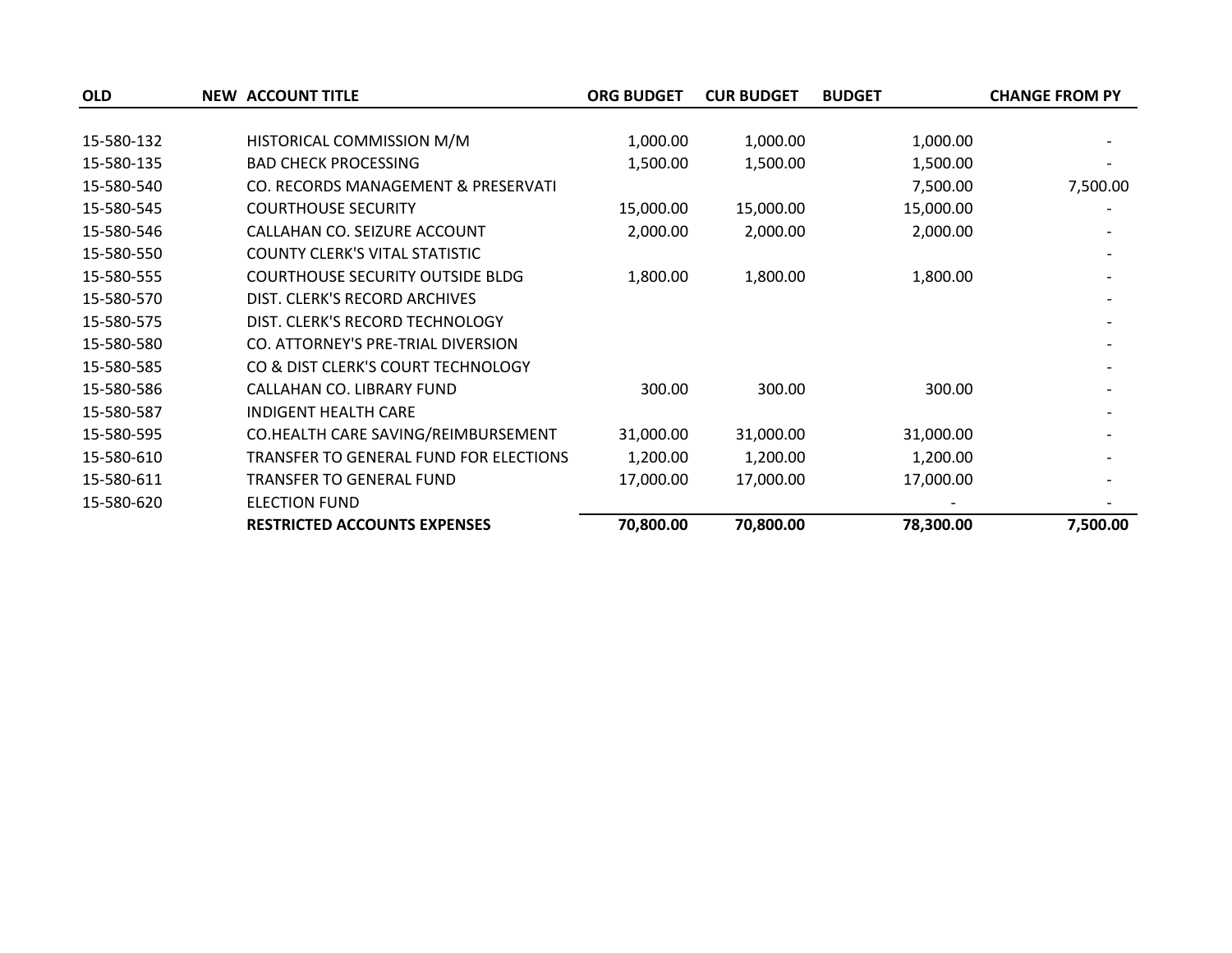**Fund 35 Interest & Sinking**

| <b>OLD</b> | NEW ACCOUNT TITLE               | <b>ORG BUDGET</b> | <b>CUR BUDGET</b> | <b>BUDGET</b> | <b>CHANGE FROM PY</b> |
|------------|---------------------------------|-------------------|-------------------|---------------|-----------------------|
|            |                                 |                   |                   |               |                       |
| 35-600-100 | <b>BOND PRINCIPAL PAYMENT</b>   | 99,000.00         | 99,000.00         | 170,000.00    | 71,000.00             |
| 35-600-105 | <b>BOND INTEREST PAYMENT</b>    | 26,291.25         | 29,261.25         | 534,632.00    | 505,370.75            |
| 35-600-395 | MISCELLANEOUS EXPENSE           | 100.00            | 100.00            | 100.00        | -                     |
|            | INTEREST & SINKING FUND EXPENSE | 125,391.25        | 128,361.25        | 704,732.00    | 576,370.75            |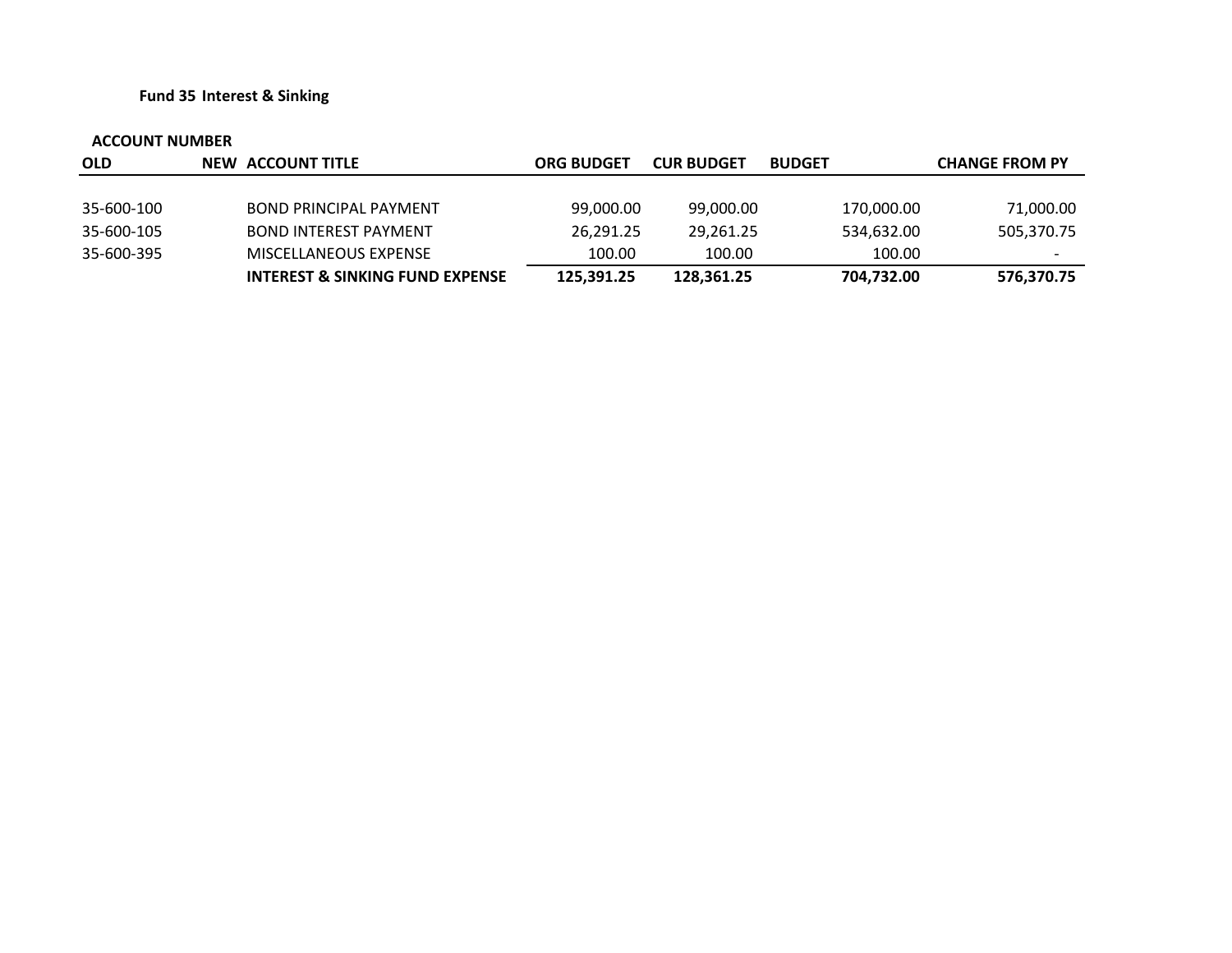## **Fund 30 Construction**

| <b>OLD</b> | <b>NEW ACCOUNT TITLE</b>              | <b>ORG BUDGET</b> | <b>CUR BUDGET</b> | <b>BUDGET</b> | <b>CHANGE FROM PY</b> |
|------------|---------------------------------------|-------------------|-------------------|---------------|-----------------------|
|            |                                       |                   |                   |               |                       |
| 30-600-100 | PROFESSIONAL SERVICES-FINANCIAL       |                   |                   |               |                       |
| 30-600-105 | PROFESSIONAL SERVICES-ARCHITECT GEN   | 1,112,283.90      | 1,112,283.90      |               | (1, 112, 283.90)      |
| 30-600-110 | ARCHITECT DESIGN FEES - GENERAL       |                   |                   |               |                       |
| 30-600-115 | <b>BOND, INSURANCE &amp; BID FEES</b> |                   |                   |               |                       |
| 30-600-120 | <b>PERMIT FEES</b>                    |                   |                   |               |                       |
| 30-600-125 | WINDOW REPAIR & RECONSTRUCTION        |                   |                   |               |                       |
| 30-600-130 | ELECTRICAL SYSTEM REPAIR & RECONSTR   |                   |                   |               |                       |
| 30-600-135 | ANNEX CONSTRUCTION/REPAIRS EXPENSE    | 25,000.00         | 25,000.00         |               | (25,000.00)           |
| 30-600-136 | <b>COURTHOUSE ROOF REPLACEMENT</b>    |                   |                   |               |                       |
| 30-600-137 | COURTHOUSE ELECTRICAL/LIGHT REPAIR    |                   |                   |               |                       |
| 30-600-138 | <b>INTERIOR PAINTING</b>              |                   |                   |               |                       |
| 30-600-139 | <b>COURTHOUSE FLOORING</b>            |                   |                   |               |                       |
| 30-600-140 | <b>CONTINGENCY FEES</b>               |                   |                   |               |                       |
| 30-600-145 | <b>HVAC SYSTEM COST</b>               |                   |                   |               |                       |
| 30-600-146 | <b>PARKING LOT REPAIR</b>             |                   |                   |               |                       |
| 30-600-147 | <b>COURTHOUSE GROUND IMPROVEMENTS</b> | 14,549.78         | 14,549.78         |               | (14, 549.78)          |
| 30-600-148 | SAVING TO PAINT WINDOWS 8-10 YRS      |                   |                   |               |                       |
| 30-600-303 | <b>ADM FEE PCT#3</b>                  |                   |                   |               |                       |
| 30-600-395 | <b>MISCELLANEOUS</b>                  |                   |                   | 100.00        | 100.00                |
|            | NEW ANNEX RENOVATION                  |                   |                   | 7,951,460.00  | 7,951,460.00          |
|            | NEW COURTHOUSE RESTORATION            |                   |                   | 9,894,828.00  | 9,894,828.00          |
|            | <b>NEW MOBILIZATION</b>               |                   |                   | 1,489,423.43  | 1,489,423.43          |
|            | <b>CONSTRUCTION FUND EXPENSES</b>     | 1,151,833.68      | 1,151,833.68      | 19,335,811.43 | 18,183,977.75         |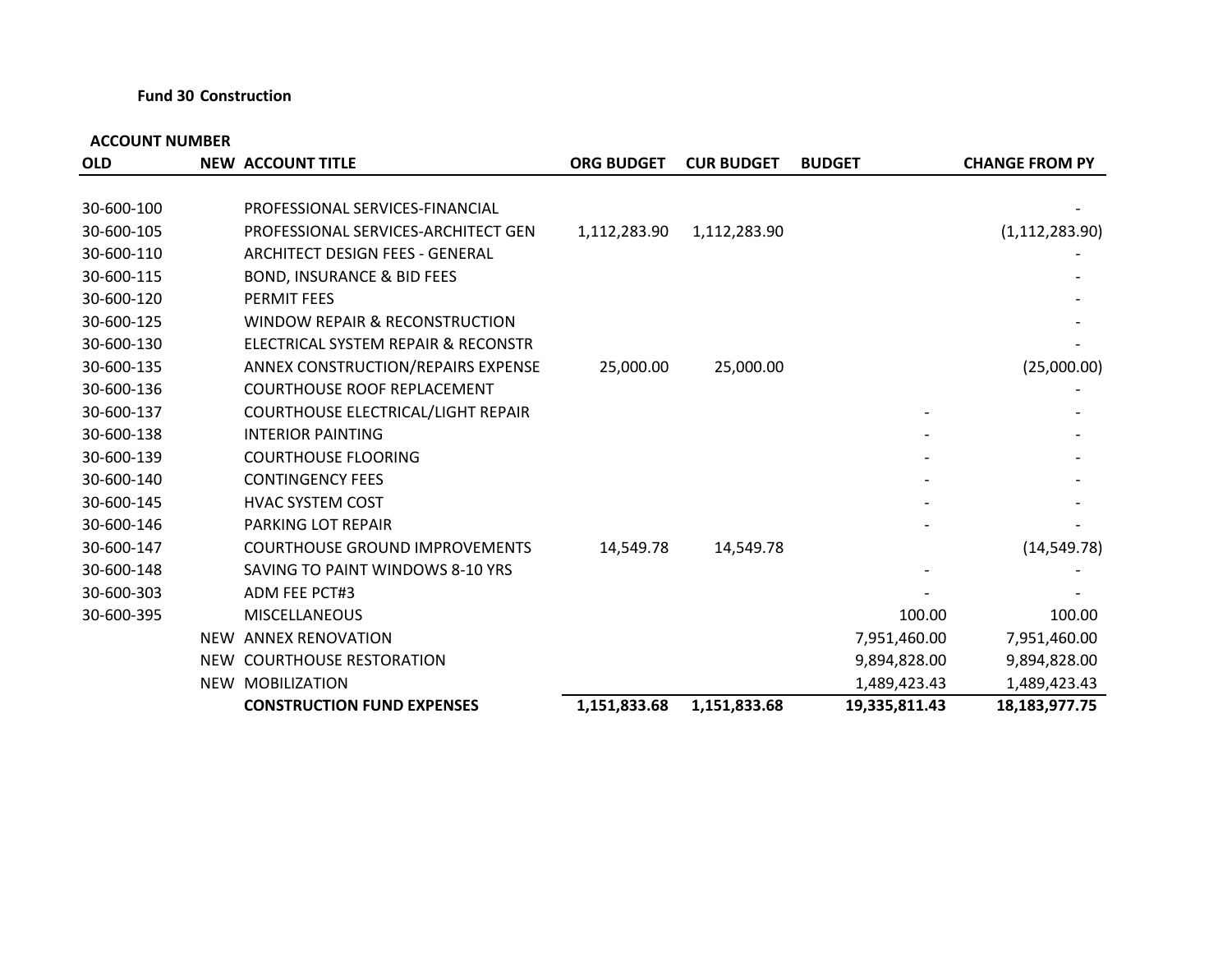## **Fund 31 Capital Improvements**

| <b>OLD</b> | <b>NEW ACCOUNT TITLE</b>              | <b>ORG BUDGET</b> | <b>CUR BUDGET</b>        | <b>BUDGET</b> | <b>CHANGE FROM PY</b> |               |
|------------|---------------------------------------|-------------------|--------------------------|---------------|-----------------------|---------------|
|            |                                       |                   |                          |               |                       |               |
| 31-650-100 | CAPITAL IMPROVEMENTS NETWORK          |                   |                          |               |                       |               |
| 31-650-105 | CAPITAL IMPROVEMENTS SECURITY         | 108,411.53        | 108,411.53               |               | 100.00                | (108, 311.53) |
|            | NETWORK/SECURITY EXPENSE              | 108,411.53        | 108,411.53               |               | 100.00                | (108, 311.53) |
|            |                                       |                   |                          |               |                       |               |
| 31-675-110 | RADIO CONSOLE - JAIL                  |                   |                          |               |                       |               |
| 31-675-115 | <b>TOWER SITE TECHNOLOGY</b>          |                   |                          |               |                       |               |
| 31-675-120 | <b>TOWER SITE ELECTRICAL</b>          |                   |                          |               |                       |               |
| 31-675-125 | TOWER SITE GENERATOR/HVAC             |                   | $\overline{\phantom{a}}$ |               |                       |               |
| 31-675-130 | TOWER BUILDING REPAIRS                |                   |                          |               |                       |               |
| 31-675-135 | <b>INTEGRATION &amp; SUPPORT</b>      |                   |                          |               |                       |               |
| 31-675-140 | PROJECT MANAGEMENT                    |                   |                          |               |                       |               |
| 31-675-145 | <b>CONTINGENCY</b>                    |                   | $\overline{\phantom{0}}$ |               |                       |               |
| 31-675-395 | <b>MISCELLANEOUS</b>                  |                   |                          |               |                       |               |
|            | <b>RADIO EQUIP/TOWER SITE EXPENSE</b> |                   |                          |               |                       |               |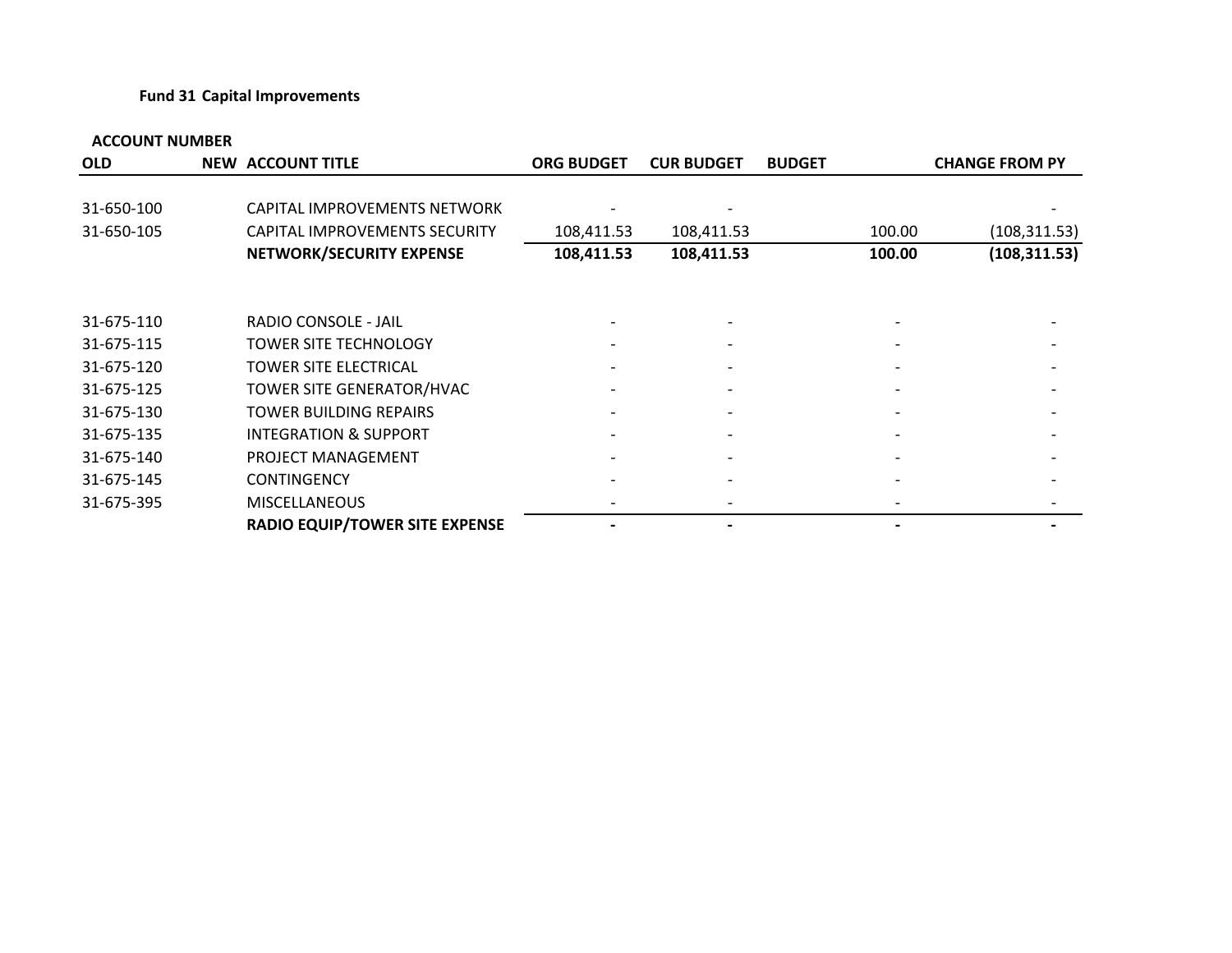## **Fund 32 Grant Fund**

| <b>OLD</b> | <b>NEW ACCOUNT TITLE</b>     | <b>ORG BUDGET</b> | <b>CUR BUDGET</b> | <b>BUDGET</b> | <b>CHANGE FROM PY</b> |
|------------|------------------------------|-------------------|-------------------|---------------|-----------------------|
|            |                              |                   |                   |               |                       |
| 32-600-100 | <b>FEMA PCT#1 LABOR</b>      |                   |                   |               |                       |
| 32-600-101 | FEMA PCT#1 EQUIPMENT RENTAL  |                   |                   |               |                       |
| 32-600-102 | FEMA PCT#1 MATERIAL          |                   |                   |               |                       |
| 32-600-103 | <b>ADM FEE PCT#1</b>         |                   |                   |               |                       |
| 32-600-104 | PCT #1 SMALL PROJECTS        |                   |                   |               |                       |
| 32-600-200 | <b>FEMA PCT#2 LABOR</b>      | 31,935.08         | 31,935.08         |               | (31, 935.08)          |
| 32-600-201 | FEMA PCT#2 EQUIPMENT RENTAL  | 66,507.60         | 66,507.60         |               | (66, 507.60)          |
| 32-600-202 | <b>FEMA PCT#2 MATERIAL</b>   | 39,395.84         | 39,395.84         |               | (39, 395.84)          |
| 32-600-203 | <b>ADM FEE PCT#2</b>         | 1,000.00          | 1,000.00          |               | (1,000.00)            |
| 32-600-204 | PCT #2 SMALL PROJECTS        |                   |                   |               |                       |
| 32-600-300 | <b>FEMA PCT#3 LABOR</b>      | 100,000.00        | 100,000.00        |               | (100,000.00)          |
| 32-600-301 | FEMA PCT#3 EQUIPMENT RENTAL  | 100,000.00        | 100,000.00        |               | (100,000.00)          |
| 32-600-302 | <b>FEMA PCT#3 MATERIAL</b>   | 777,926.70        | 777,926.70        |               | (777, 926.70)         |
| 32-600-303 | <b>ADM FEE PCT#3</b>         | 4,000.00          | 4,000.00          |               | (4,000.00)            |
| 32-600-304 | PCT #3 SMALL PROJECTS        |                   |                   |               |                       |
| 32-600-400 | <b>FEMA PCT#4 LABOR</b>      |                   |                   |               |                       |
| 32-600-401 | FEMA PCT#4 EQUIPMENT RENTAL  |                   |                   |               |                       |
| 32-600-402 | <b>FEMA PCT#4 MATERIAL</b>   |                   |                   |               |                       |
| 32-600-403 | <b>ADM FEE PCT#4</b>         |                   |                   |               |                       |
| 32-600-404 | <b>PCT #4 SMALL PROJECTS</b> |                   |                   |               |                       |
|            | <b>FEMA EXPENSES</b>         | 1,120,765.22      | 1,120,765.22      |               | (1, 120, 765.22)      |
| 32-625-100 | <b>NRA GRANT EXPENSES</b>    |                   |                   |               |                       |
|            | <b>NRA GRANT EXPENSES</b>    |                   |                   |               |                       |